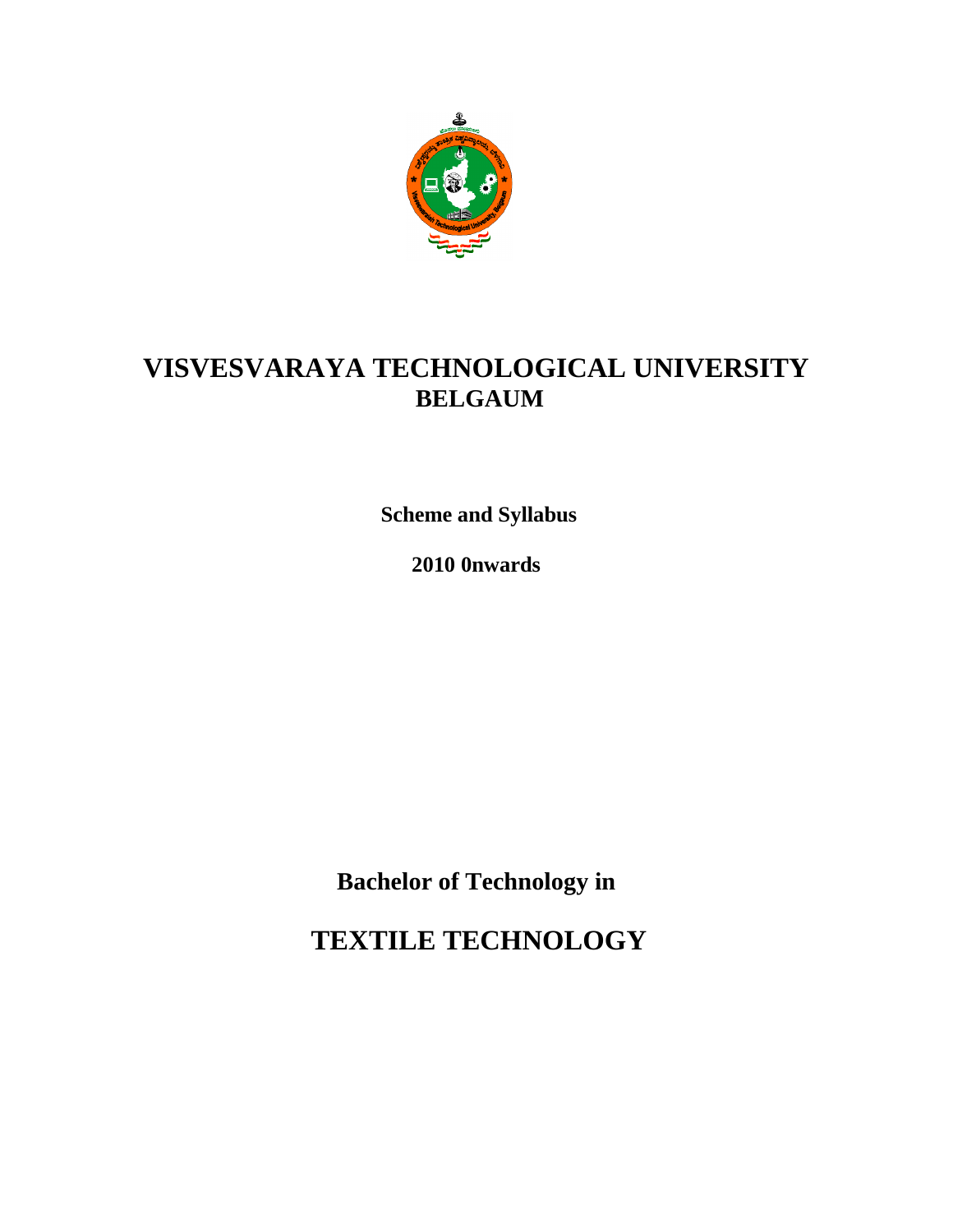## **SCHEME OF SYLLABUS - 2010**

# **III SEMESTER B.TECH. (TEXTILE TECHNOLOGY)/ B.TECH. (SILK TECHNOLOGY) (Common to Textile & Silk Tech. Courses)**

|                  |              |                                                  |                       | <b>Teaching</b><br><b>Hours / Week</b> |                          | <b>Examination</b>      |                              |                             |                              |  |
|------------------|--------------|--------------------------------------------------|-----------------------|----------------------------------------|--------------------------|-------------------------|------------------------------|-----------------------------|------------------------------|--|
| Sl.<br>No.       | Sub.<br>Code | <b>Title</b>                                     | <b>Teaching Dept.</b> | <b>Theory</b>                          | <b>Practical</b>         | <b>Duration</b><br>Hrs. | I.A.<br>Max.<br><b>Marks</b> | Theory/<br><b>Practical</b> | <b>Total</b><br><b>Marks</b> |  |
| 1.               | 10TX31       | <b>Textile Polymer Science</b>                   | Textile / Silk        | 04                                     | $\overline{\phantom{m}}$ | 03                      | 25                           | 100                         | 125                          |  |
| 2.               | 10TX32       | <b>Textile Fibres</b>                            | Textile / Silk        | 04                                     | $-$                      | 03                      | 25                           | 100                         | 125                          |  |
| 3.               | 10TX33       | Yarn Manufacture-1                               | Textile / Silk        | 04                                     | $-$                      | 03                      | 25                           | 100                         | 125                          |  |
| $\overline{4}$ . | 10TX34       | Fabric Manufacture-I                             | Textile / Silk        | 04                                     | $-$                      | 03                      | 25                           | 100                         | 125                          |  |
| 5.               | 10TX35       | <b>Chemical Processing of Textiles-I</b>         | Textile / Silk        | 04                                     | $-$                      | 03                      | 25                           | 100                         | 125                          |  |
| 6.               | 10TXL36      | Yarn Manufacture Lab.-I                          | Textile / Silk        | $-$                                    | 03                       | 03                      | 25                           | 50                          | 75                           |  |
| 7.               | 10TXL37      | Fabric Manufacture Lab.-I                        | Textile / Silk        | $\qquad \qquad -$                      | 03                       | 03                      | 25                           | 50                          | 75                           |  |
| 8.               | 10TXL38      | <b>Chemical Processing of Textiles-</b><br>Lab-I | Textile / Silk        | $- -$                                  | 03                       | 03                      | 25                           | 50                          | 75                           |  |
|                  |              | <b>TOTAL</b>                                     |                       | 20                                     | 09                       | 24                      | 200                          | 650                         | 850                          |  |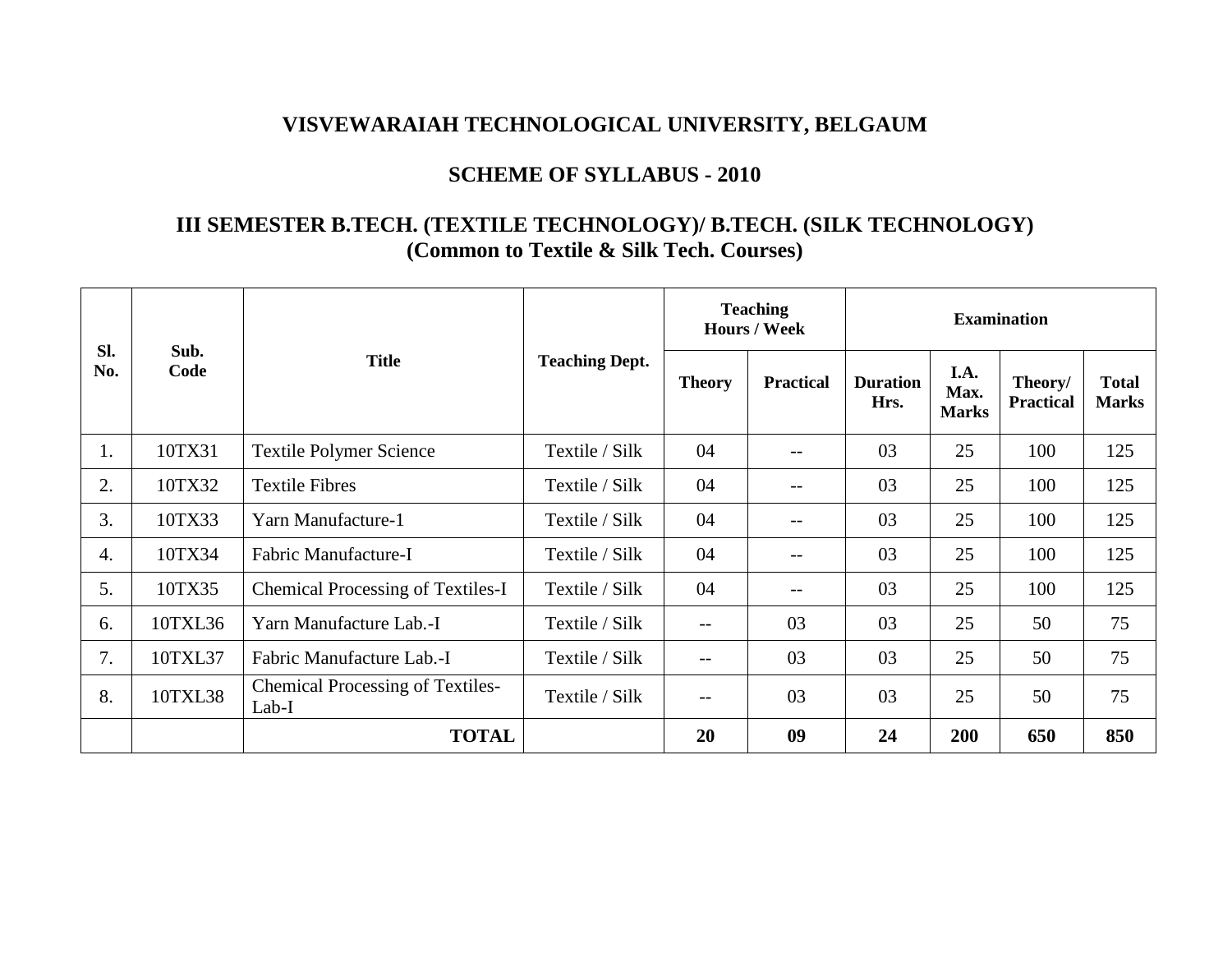## **SCHEME OF SYLLABUS- 2010**

# **IV SEMESTER B.TECH. (TEXTILE TECHNOLOGY)/ B.TECH. (SILK TECHNOLOGY) (Common to Textile & Silk Tech. Courses)**

|            |              |                                                     | <b>Teaching</b><br><b>Examination</b><br>Hours / Week |                          |                  |                         |                              |                             |                              |
|------------|--------------|-----------------------------------------------------|-------------------------------------------------------|--------------------------|------------------|-------------------------|------------------------------|-----------------------------|------------------------------|
| SI.<br>No. | Sub.<br>Code | <b>Title</b>                                        | <b>Teaching Dept.</b>                                 | <b>Theory</b>            | <b>Practical</b> | <b>Duration</b><br>Hrs. | I.A.<br>Max.<br><b>Marks</b> | Theory/<br><b>Practical</b> | <b>Total</b><br><b>Marks</b> |
| 1.         | 10TX41       | <b>Textile Fibre Physics</b>                        | Textile / Silk                                        | 04                       | $- -$            | 03                      | 25                           | 100                         | 125                          |
| 2.         | 10TX42       | Manufactured Fibre Technology                       | Textile / Silk                                        | 04                       | $--$             | 03                      | 25                           | 100                         | 125                          |
| 3.         | 10TX43       | Yarn Manufacture-II                                 | Textile / Silk                                        | 04                       |                  | 03                      | 25                           | 100                         | 125                          |
| 4.         | 10TX44       | Fabric Manufacture-II                               | Textile / Silk                                        | 04                       |                  | 03                      | 25                           | 100                         | 125                          |
| 5.         | 10TX45       | Chemical Processing of Textiles-II                  | Textile / Silk                                        | 04                       | $- -$            | 03                      | 25                           | 100                         | 125                          |
| 6.         | 10TXL46      | Yarn Manufacture Lab.-II                            | Textile / Silk                                        | $\overline{\phantom{a}}$ | 03               | 03                      | 25                           | 50                          | 75                           |
| 7.         | 10TXL47      | Fabric Manufacture Lab.-II                          | Textile / Silk                                        | $-$                      | 03               | 03                      | 25                           | 50                          | 75                           |
| 8.         | 10TXL48      | <b>Chemical Processing of Textiles-</b><br>$Lab-II$ | Textile / Silk                                        | $-$                      | 03               | 03                      | 25                           | 50                          | 75                           |
|            |              | <b>Total</b>                                        |                                                       | 20                       | 09               | 24                      | 200                          | 650                         | 850                          |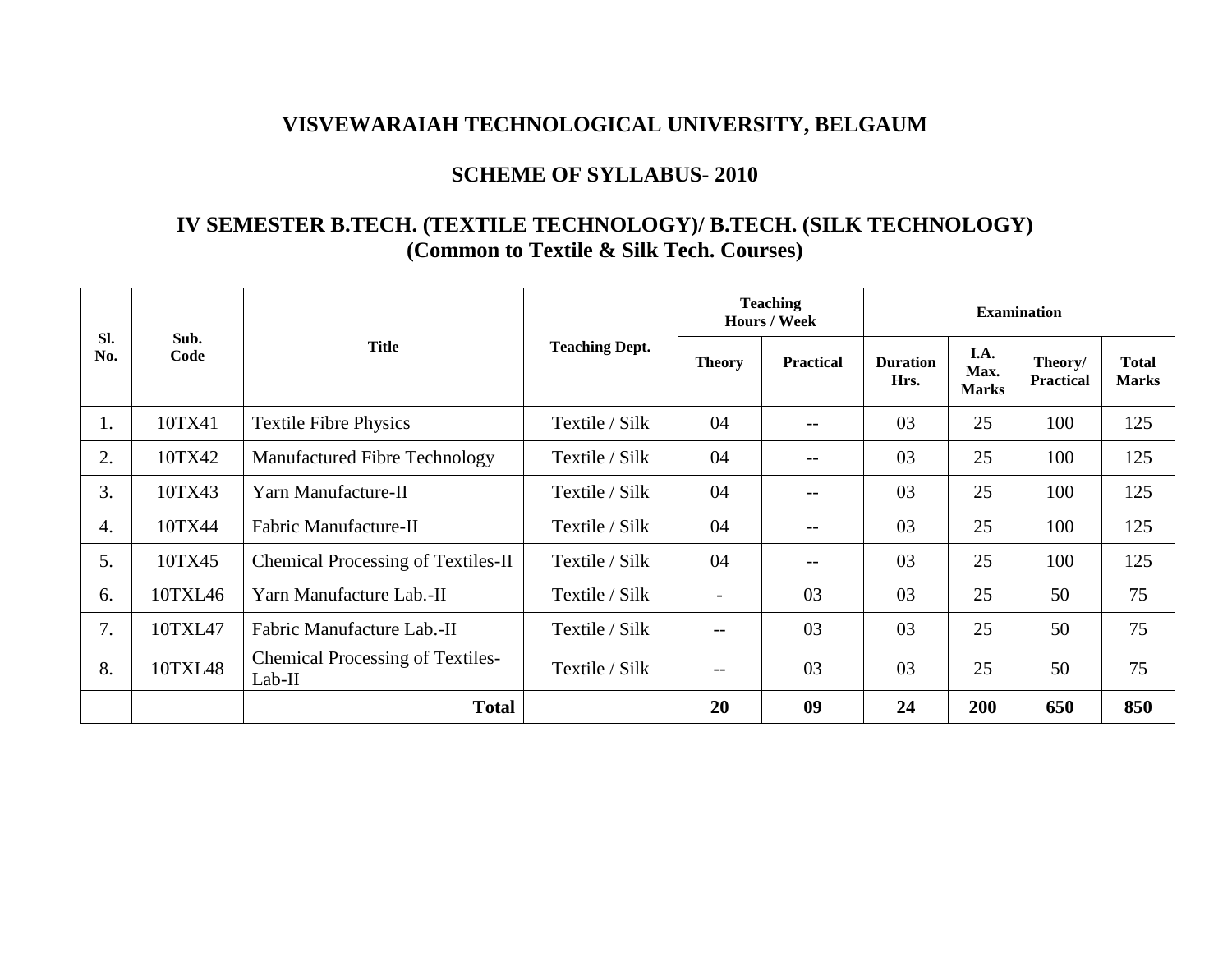## **SCHEME OF SYLLABUS- 2010**

# **V SEMESTER B.TECH. (TEXTILE TECHNOLOGY)/ B.TECH. (SILK TECHNOLOGY) (Common to Textile & Silk Tech. Courses)**

|            |              |                                             |                       | <b>Teaching</b><br>Hours / Week |                  | <b>Examination</b>      |                              |                             |                              |  |
|------------|--------------|---------------------------------------------|-----------------------|---------------------------------|------------------|-------------------------|------------------------------|-----------------------------|------------------------------|--|
| Sl.<br>No. | Sub.<br>Code | <b>Title</b>                                | <b>Teaching Dept.</b> | <b>Theory</b>                   | <b>Practical</b> | <b>Duration</b><br>Hrs. | I.A.<br>Max.<br><b>Marks</b> | Theory/<br><b>Practical</b> | <b>Total</b><br><b>Marks</b> |  |
| 1.         | 10AL51       | Management and Entrepreneurship             | All                   | 04                              | --               | 03                      | 25                           | 100                         | 125                          |  |
| 2.         | 10TX52       | <b>Knitting Technology</b>                  | Textile / Silk        | 04                              | $-$              | 03                      | 25                           | 100                         | 125                          |  |
| 3.         | 10TX53       | Yarn Manufacture-III                        | Textile / Silk        | 04                              | $-$              | 03                      | 25                           | 100                         | 125                          |  |
| 4.         | 10TX54       | Fabric Manufacture-III                      | Textile / Silk        | 04                              | $- -$            | 03                      | 25                           | 100                         | 125                          |  |
| 5.         | 10TX55       | Chemical Processing of<br>$Textiles - III$  | Textile / Silk        | 04                              | --               | 03                      | 25                           | 100                         | 125                          |  |
| 6.         | 10TXL56      | Yarn Manufacture Lab.-III                   | Textile / Silk        | $\overline{\phantom{m}}$        | 03               | 03                      | 25                           | 50                          | 75                           |  |
| 7.         | 10TXL57      | Fabric Manufacture Lab-III                  | Textile / Silk        | $--$                            | 03               | 03                      | 25                           | 50                          | 75                           |  |
| 8.         | 10TXL58      | Chemical Processing of<br>Textiles lab.-III | Textile / Silk        | $--$                            | 03               | 03                      | 25                           | 50                          | 75                           |  |
|            |              | <b>Total</b>                                |                       | 20                              | 09               | 24                      | 200                          | 650                         | 850                          |  |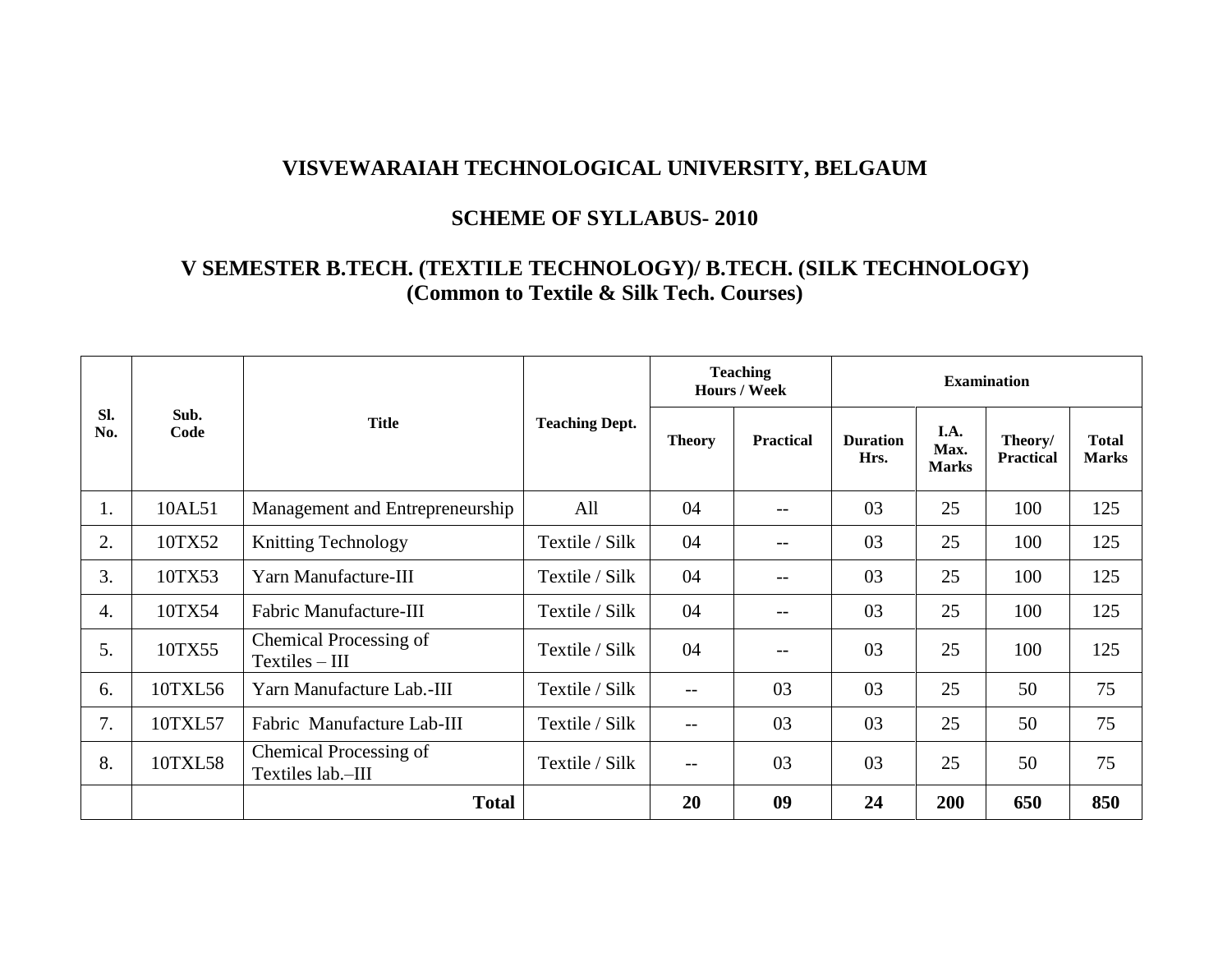## **SCHEME OF SYLLABUS- 2010**

# **VI SEMESTER B.TECH. (TEXTILE TECHNOLOGY)/ B.TECH. (SILK TECHNOLOGY) (Common to Textile & Silk Tech. Courses)**

| SI. | Sub.<br>Code | <b>Title</b>                                          | <b>Teaching Dept.</b> |                          | <b>Teaching</b><br><b>Hours / Week</b> | <b>Examination</b>      |                              |                             |                              |
|-----|--------------|-------------------------------------------------------|-----------------------|--------------------------|----------------------------------------|-------------------------|------------------------------|-----------------------------|------------------------------|
| No. |              |                                                       |                       | <b>Theory</b>            | <b>Practical</b>                       | <b>Duration</b><br>Hrs. | I.A.<br>Max.<br><b>Marks</b> | Theory/<br><b>Practical</b> | <b>Total</b><br><b>Marks</b> |
| 1.  | 10TX61       | <b>Statistical Applications to</b><br><b>Textiles</b> | Textile / Silk        | 04                       | $- -$                                  | 03                      | 25                           | 100                         | 125                          |
| 2.  | 10TX62       | Textile Testing - I                                   | Textile / Silk        | 04                       | $- -$                                  | 03                      | 25                           | 100                         | 125                          |
| 3.  | 10TX63       | Fashion Design & Garment<br>Manufacture               | Textile / Silk        | 04                       | $- -$                                  | 03                      | 25                           | 100                         | 125                          |
| 4.  | 10TX64       | Fabric Structure and Design                           | Textile / Silk        | 04                       | $\qquad \qquad -$                      | 03                      | 25                           | 100                         | 125                          |
| 5.  |              | Elective $-I(Group A)$                                | Textile / Silk        | 04                       | $\qquad \qquad -$                      | 03                      | 25                           | 100                         | 125                          |
| 6.  | 10TXL66      | <b>Textile Testing Lab.-I</b>                         | Textile / Silk        | $\overline{\phantom{0}}$ | 03                                     | 03                      | 25                           | 50                          | 75                           |
| 7.  | 10TXL67      | Fashion Design & Garment<br>Manufacture Lab           | Textile / Silk        | $-$                      | 03                                     | 03                      | 25                           | 50                          | 75                           |
| 8.  | 10TXL68      | Fabric Structure and Design<br>Lab                    | Textile / Silk        | $\qquad \qquad -$        | 03                                     | 03                      | 25                           | 50                          | 75                           |
|     |              | <b>Total</b>                                          |                       | 20                       | 09                                     | 24                      | 200                          | 650                         | 850                          |

| Elective- I $(Group - A)$ |                                                     |  |  |  |  |
|---------------------------|-----------------------------------------------------|--|--|--|--|
| 10TX651                   | Non Woven Technology                                |  |  |  |  |
| 10TX652                   | <b>Environmental Management in Textile Industry</b> |  |  |  |  |
| 10TX653                   | Textile Mechanics & Calculations                    |  |  |  |  |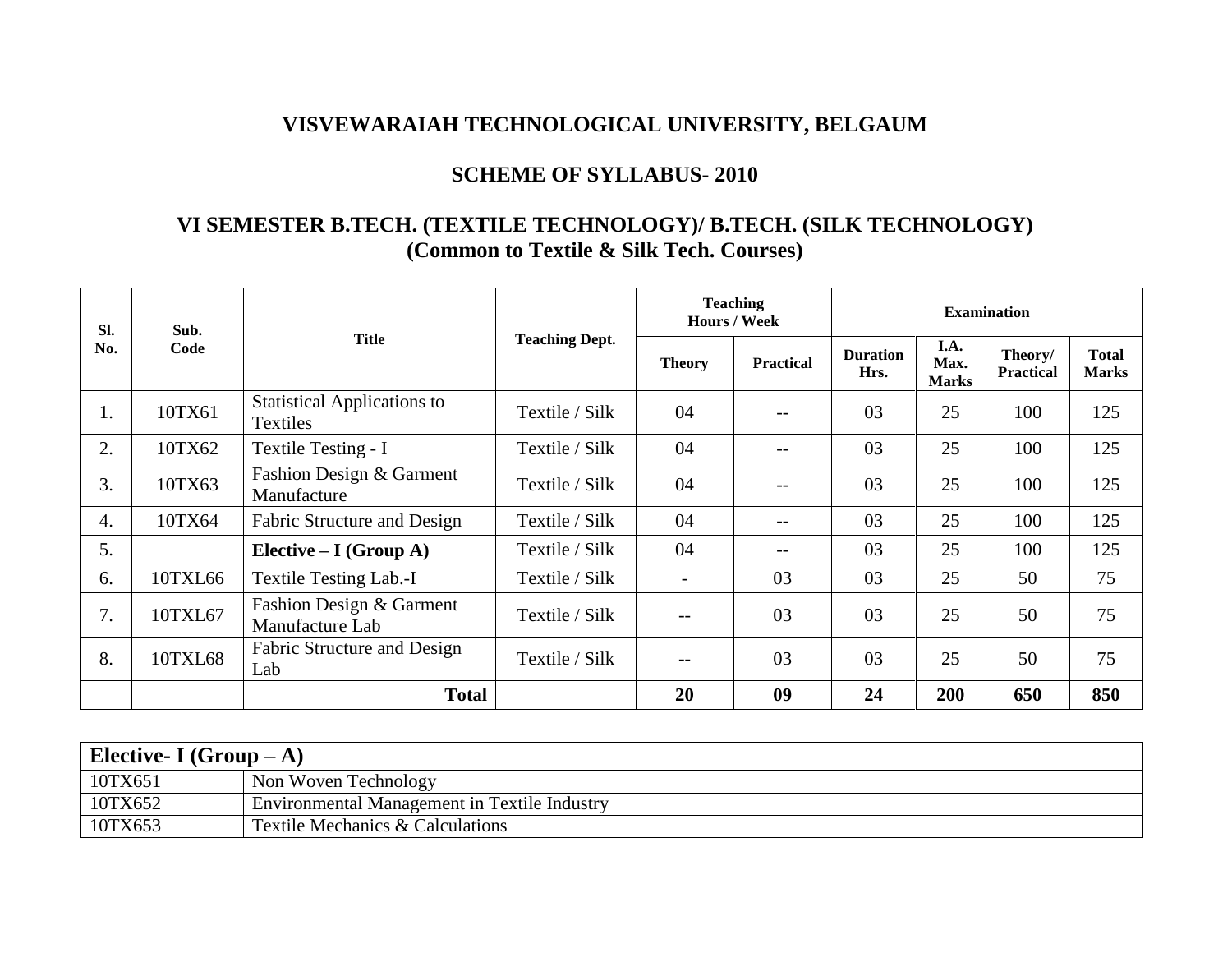## **SCHEME OF SYLLABUS- 2010**

# **VII SEMESTER B.TECH. (TEXTILE TECHNOLOGY)**

| SI.              | <b>Teaching</b><br><b>Hours / Week</b><br>Sub.<br><b>Title</b><br><b>Teaching Dept.</b><br>Code<br><b>Theory</b> |                                                    | <b>Examination</b> |     |                  |                         |                              |                             |                              |
|------------------|------------------------------------------------------------------------------------------------------------------|----------------------------------------------------|--------------------|-----|------------------|-------------------------|------------------------------|-----------------------------|------------------------------|
| No.              |                                                                                                                  |                                                    |                    |     | <b>Practical</b> | <b>Duration</b><br>Hrs. | I.A.<br>Max.<br><b>Marks</b> | Theory/<br><b>Practical</b> | <b>Total</b><br><b>Marks</b> |
| 1.               | 10TX71                                                                                                           | Apparel Marketing &<br>Merchandising               | Textile / Silk     | 04  |                  | 03                      | 25                           | 100                         | 125                          |
| 2.               | 10TX72                                                                                                           | Textile Testing - II                               | Textile / Silk     | 04  | $- -$            | 03                      | 25                           | 100                         | 125                          |
| 3.               | 10TX73                                                                                                           | <b>Total Quality Management</b>                    | Textile / Silk     | 04  | $- -$            | 03                      | 25                           | 100                         | 125                          |
| $\overline{4}$ . | 10TX74                                                                                                           | <b>Advanced Fabric Structure</b><br>and Design     | Textile / Silk     | 04  | $ -$             | 03                      | 25                           | 100                         | 125                          |
| 5.               |                                                                                                                  | Elective – II (Group B)                            | Textile / Silk     | 04  | $ -$             | 03                      | 25                           | 100                         | 125                          |
| 6.               |                                                                                                                  | Elective – III (Group C)                           | Textile / Silk     | 04  | $-\,-$           | 03                      | 25                           | 100                         | 125                          |
| 7.               | 10TXL77                                                                                                          | Textile Testing Lab - II                           | Textile / Silk     | --  | 03               | 03                      | 25                           | 50                          | 75                           |
| 8.               | 10TXL78                                                                                                          | <b>Advanced Fabric Structure</b><br>and Design Lab | Textile / Silk     | $-$ | 03               | 03                      | 25                           | 50                          | 75                           |
|                  |                                                                                                                  | <b>Total</b>                                       |                    | 24  | 06               | 24                      | 200                          | 700                         | 900                          |

| Elective – II (Group B) |                                     |         | Elective – III (Group C)                        |
|-------------------------|-------------------------------------|---------|-------------------------------------------------|
| 10TX751                 | Retail Management                   | 10TX761 | <b>Fibre Reinforced Textiles</b>                |
| 10TX752                 | <b>Financial Management</b>         | 10TX762 | Erection and Maintenance of Textile Machineries |
| 10TX753                 | <b>Operation Research Technique</b> | 10TX763 | Industrial Engineering                          |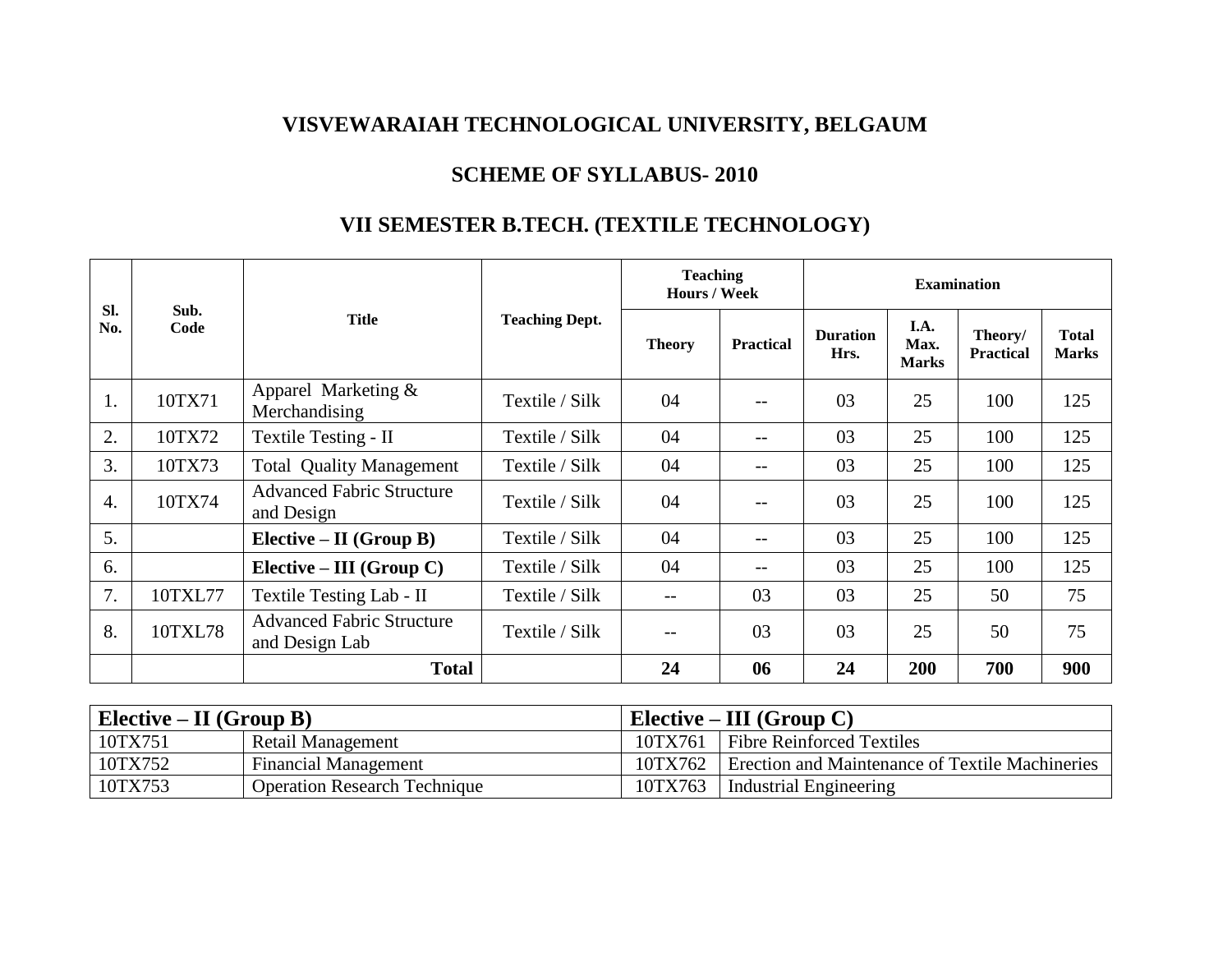# **SCHEME OF SYLLABUS- 2010**

# **VIII SEMESTER B.TECH. (TEXTILE TECHNOLOGY)**

| Sl. | Sub.<br>Code | <b>Title</b>                      | <b>Teaching Dept.</b> | <b>Teaching</b><br>Hours / Week |                       | <b>Examination</b> |                              |                             |                              |  |
|-----|--------------|-----------------------------------|-----------------------|---------------------------------|-----------------------|--------------------|------------------------------|-----------------------------|------------------------------|--|
| No. |              |                                   |                       | <b>Theory</b>                   | <b>Pract</b><br>icals | <b>Duration</b>    | I.A.<br>Max.<br><b>Marks</b> | Theory/<br><b>Practical</b> | <b>Total</b><br><b>Marks</b> |  |
| 1.  | 10TX81       | Apparel Testing & Quality Control | Textile / Silk        | 04                              | --                    | 03                 | 25                           | 100                         | 125                          |  |
| 2.  | 10TX82       | <b>Technical Textiles</b>         | Textile / Silk        | 04                              | $- -$                 | 03                 | 25                           | 100                         | 125                          |  |
| 3.  |              | <b>Elective IV</b> (Group D)      | Textile / Silk        | 04                              | $- -$                 | 03                 | 25                           | 100                         | 125                          |  |
| 4.  |              | Elective V (Group E)              | Textile / Silk        | 04                              | --                    | 03                 | 25                           | 100                         | 125                          |  |
| 5.  | 10TX85       | Project Work                      | Textile / Silk        | $- -$                           | 06                    | 03                 | 100                          | 100                         | 200                          |  |
| 6.  | 10TX86       | Seminar                           | Textile / Silk        | $- -$                           | --                    | --                 | 50                           | $- -$                       | 50                           |  |
|     |              | <b>Total</b>                      |                       | 16                              | 06                    | 15                 | 250                          | 500                         | 750                          |  |

| Elective – IV (Group D) |                                     | Elective – $V$ (Group E) |                                                  |
|-------------------------|-------------------------------------|--------------------------|--------------------------------------------------|
| 10TX831                 | Human Resources Development         | 10TX841                  | <b>Elementary Mechanics of Textile Structure</b> |
| 10TX832                 | Intelligent and Functional Textiles | 10TX842                  | <b>Clothing Culture and Communication</b>        |
| 10TX833                 | <b>Global Trade Practices</b>       | 10TX843                  | CAD & CAM in Textiles                            |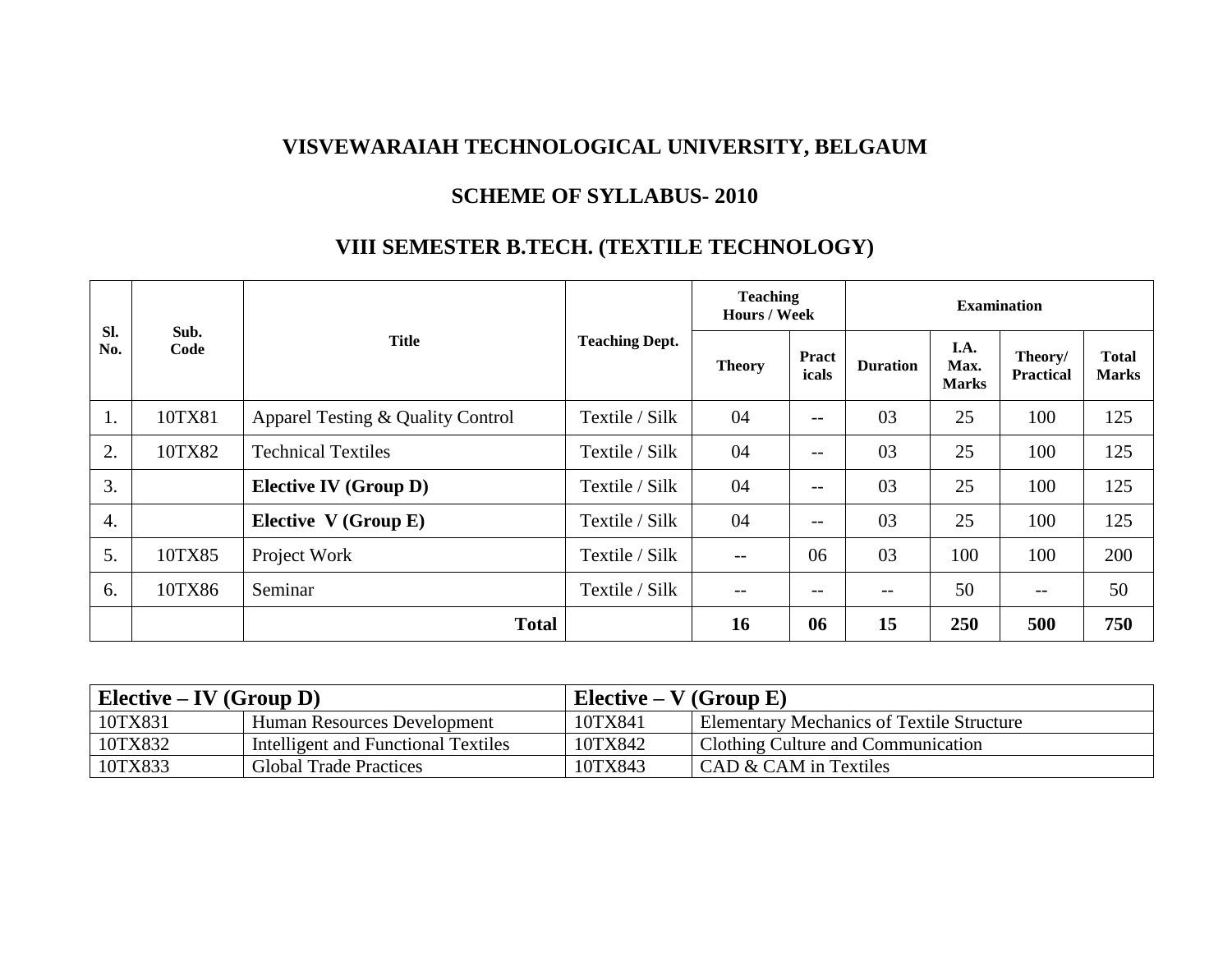#### **III SEMESTER**

#### **TEXTILE POLYMER SCIENCE**

| <b>Sub Code</b>          | 10TX31 | <b>IA Marks</b>     |     |
|--------------------------|--------|---------------------|-----|
| No. of Lecture Hrs/ Week |        | <b>Exam Hours :</b> | 03  |
| Total Hrs.               | 52     | Exam Marks :        | 100 |

#### **PART-A**

#### **UNIT 1:**

Introduction to monomers and polymers. History of polymer. Classification of polymers. Application of polymers. Concept of configuration and confirmation- aggregation of molecules in polymers. Characteristics of fibre forming polymers. **6 Hours**

## **UNIT 2:**

Study of synthesis of polymers by chain, step and co-ordination polymerization. Study of various types of initiators for Co-polymerization. **7 Hours**

## **UNIT 3:**

Kinetics of polymerization - expression of kinetic chain length, effect of various parameters on Kinetics of polymerization. Functionality in polymers. Carothers equation and extent of polymerization. **7 Hours**

#### **UNIT 4:**

Rheology of polymers. Newtonian and non-Newtonian fluids, Basic equations related to fluid flow. Conditions of polymeric solutions for solubility. **6 Hours**

#### **PART-B**

#### **UNIT 5:**

Tensile behavior. Time dependent behaviour and temperature dependent mechanical behavior for polymers. **6 Hours**

## **UNIT 6:**

Concepts of avg. Molecular weight and molecular weight distribution. Determination of molecular weight of polymers using end group analysis, osmometry, viscometry and gel permeation chromatography. **7 Hours**

## **UNIT 7:**

Chemistry of polymer degradation - various types of degradation - oxidative, mechanical and thermal degradation. Use of Inhibitors and anti-oxidants to control polymer degradation. **6 Hours**

#### **UNIT 8:**

Thermal analysis of polymers - glass transition temperature of polymers. Determination of glass transition temperature. Free volume concept. Study of thermal characterization by DSC,DTA and TGA. **6 Hours**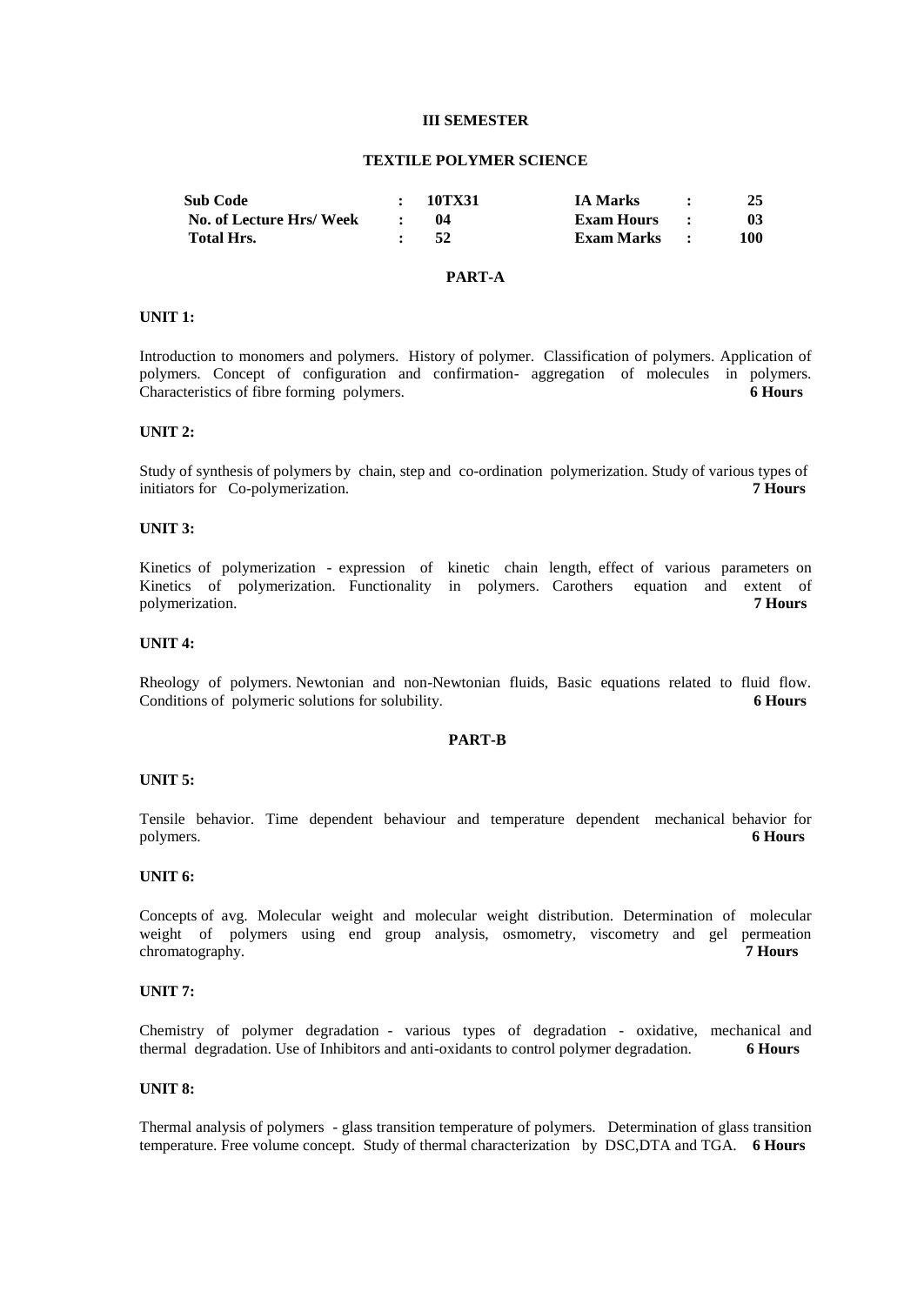## **Text Books:**

- 1. **Text book of polymer Science**, Billmeyer.W., Wiley Int.Sc. New York 1984.
- 2. **Polymer Science,** Gowarikar V.R., Vishwanathan N.V., Jayadev Sridhara, Wiley Eastern Ltd., New Delhi, 1995.
- 3. **Principles of polymerization,,**Odian G., John Wiley & sons, NY, 1976.
- 4. **Mechanical properties of polymers,** Ward I.M. John Wiley & sons, NY, 1971.

## **References:**

- 1. **Properties and structure of polymers,** Tobolski, John Wiley & sons, NY, 1960.
- 2. **Mechanical Properties of polymers,** Nielson L.E., Marshal Dekkar, NY, 1974.
- 3. **Polymer characterization**, Cambel and White, Chapmon & Hall, London 1989.

## **Question Paper Pattern:**

Answer any five full questions selecting at least two questions from Part-A and Part-B.

#### **TEXTILE FIBRES**

| <b>Sub Code</b>            | 10TX32          | <b>IA Marks</b> | 25  |
|----------------------------|-----------------|-----------------|-----|
| No. of Lecture Hrs/ Week : |                 | Exam Hours :    | 03  |
| <b>Total Hrs.</b>          | $\therefore$ 52 | Exam Marks :    | 100 |

## **PART – A**

## **UNIT 1:**

Brief history on origin of textiles. Introduction to textile fibers and basic requirements of textile fibers. India's position of natural and manufactured fibers in global scenario. **6 Hours**

## **UNIT 2:**

| Geographical distribution, cultivation & grading of cotton, wool, silk, $\&$ jute fibers. | 8 Hours |
|-------------------------------------------------------------------------------------------|---------|
| UNIT $3:$                                                                                 |         |
| Brief study of physical & chemical properties of cotton, wool, silk & bast fibers         | 7 Hours |

## **UNIT 4:**

Flow chart in conversion of cotton, wool, silk, spun silk & jute fibre in to fabric. **5 Hours**

## **PART – B**

#### **UNIT 5:**

|  |  |  | Study of MMF spinning-viz,. melt, dry, wet, dry-jet-wet and gel spinning. | <b>7 Hours</b> |
|--|--|--|---------------------------------------------------------------------------|----------------|
|--|--|--|---------------------------------------------------------------------------|----------------|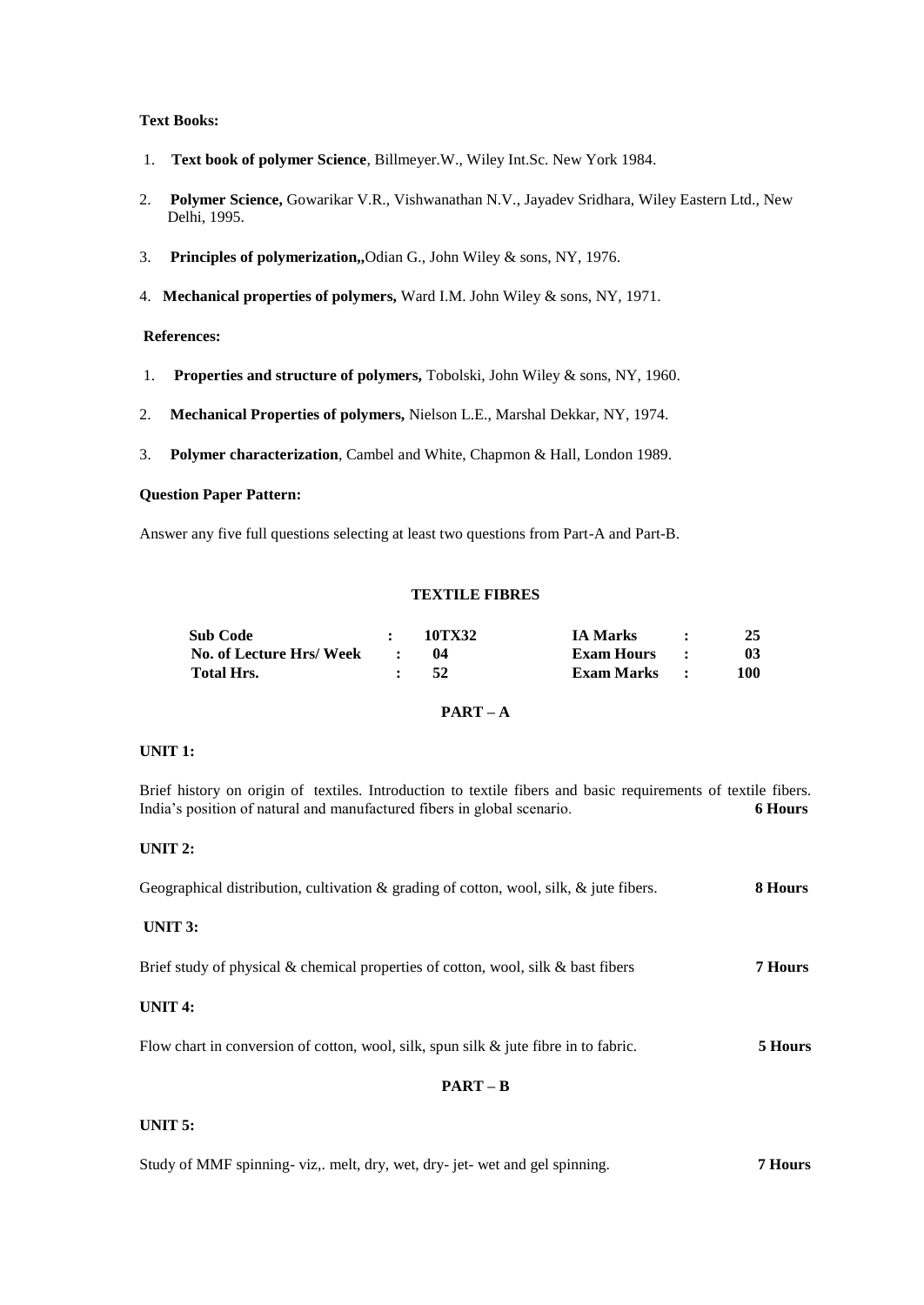## **UNIT 6:**

Fundamentals of fluid flow in MMF spinning. Concept of spinnability. Die swell effects. **6 Hours**

#### **UNIT 7 :**

Introduction to regenerated fibers, chemistry & physics of viscose rayon production. Spin finish applications. Concept and application micro denier, nano and special shaped fibres. **6 Hours**

#### **UNIT 8:**

Production of modified viscose rayon, brief out line on production of acetate & cupramonium rayon. Manufacture of eco-friendly regenerated fibre. **7 Hours**

#### **Text Books:**

- 1. **Hand book of Textile fibre,** Cook J. Vol.1 & II, Marrow Wat Ford, England.
- 2. **Textile fibres,** Shenai V.A., Sevak Bombay, 1980.
- 3. **Manufactured fibre technology,** Gupta V.B, Kothari V.K., Chapman Hall, London, 1997.
- 4. **Introduction to Textile fibres,** Srinivasa Murthy H.V, T.A.I., Mumbai.

## **References:**

- 1. **Manmade fibre science and Technology,** Mark Atlas, Vol.I & II, Wiley, NT 1967.
- 2. **Fundamentals of fibre formation,** Ziabicki A. Wiley NY 1976.
- 3. **Formation of synthetic fibres,** Walczalk.K. Gordon & Sci. London 1977.
- 4. **High speed fibre spinning,** Ziabicki A. Wiley NY., 1985.
- 5. **Manmade fibres,** Moncrief R.W. John Wiley and sons, N.Y. 1966.

#### **Question Paper Pattern:**

Answer any five full questions selecting at least two questions from Part-A and Part-B.

## **YARN MANUFACTURE – I**

| <b>Sub Code</b>            | 10TX33  | <b>IA Marks</b> | 25  |
|----------------------------|---------|-----------------|-----|
| No. of Lecture Hrs/ Week : | $^{14}$ | Exam Hours      | 03  |
| Total Hrs.                 | 52      | Exam Marks      | 100 |

## **PART – A**

## **UNIT 1:**

Importance and need of Ginning. Working of different types of gins. Defects, causes and remedies of ginning. Baling process and bale weights of important cotton growing countries. Impurities in the cotton and remedies to minimize impurities in cotton. Important cotton types and trash in those cottons. Grading of cotton. **6 Hours**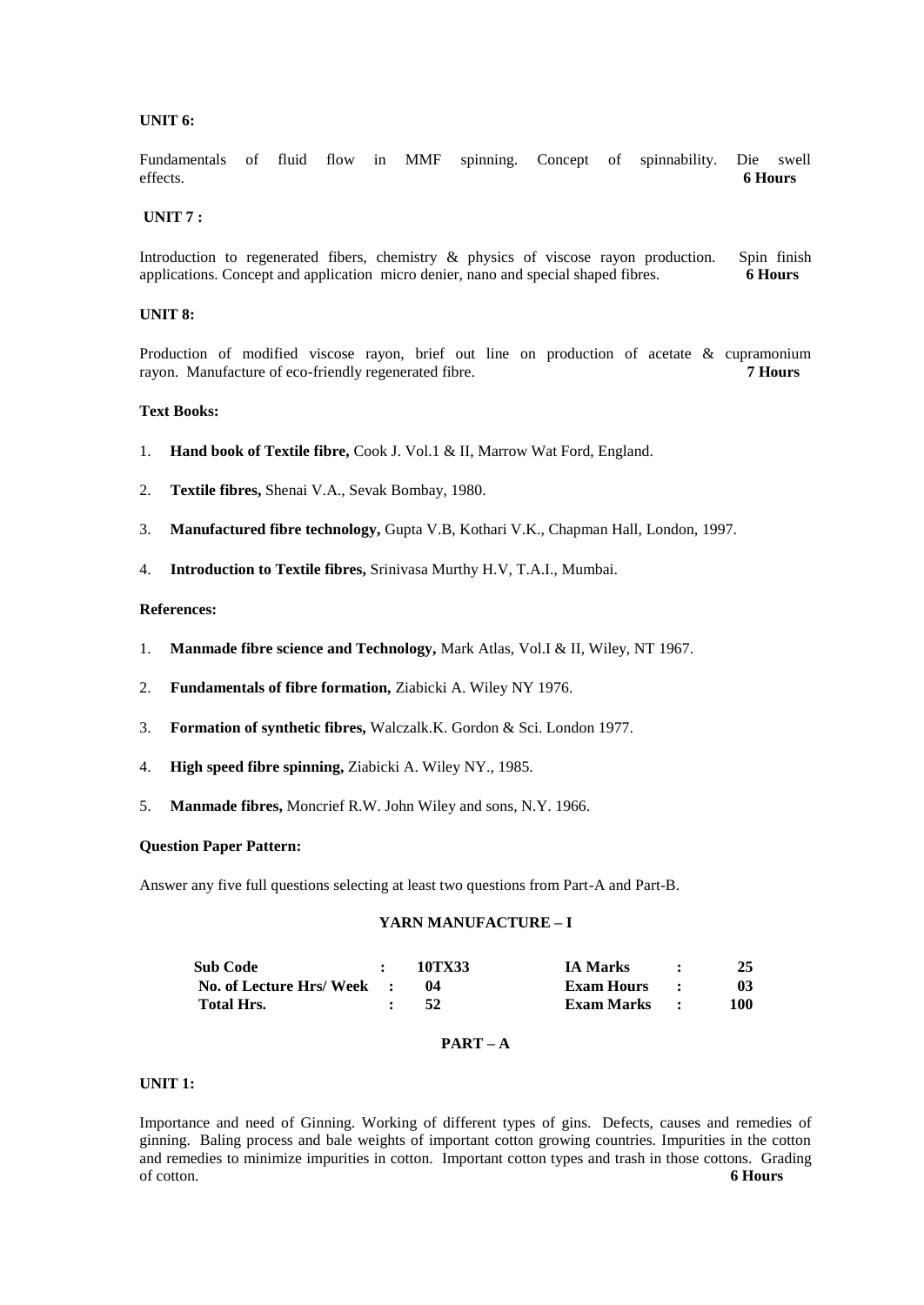## **UNIT 2:**

Definition and objects of mixing and blending. Types of blending and common blends. Influence of fibre parameters namely length, fineness, strength, elongation, chemical deposits and neps on spinning performance. **7 Hours** 

#### **UNIT 3:**

Objects of Blowroom and components of Blow room. Types of opening action in blow room. Brief study of bale pluckers and bale grabbers. Study of different types of openers and beaters on the present day Blowroom. Modern developments in Blowroom. **6 Hours**

## **UNIT 4:**

Evaluation of Blow room performance - Hank calculation, production and efficiency calculation. Process modification required in blow room to process blends of Polyester/cotton and polyester/viscose. Study of blow room line required for processing different types of blends**. 7 Hours**

## **PART – B**

#### **UNIT 5:**

Definition and objects of flat card. Study of different types of clothing on licker in, cylinder and doffer and their specifications. **7 Hours**

## **UNIT 6:**

Auto leveller on card and comparison of sliver quality on auto leveled and non auto leveled card. Setting of different parts of card and gauges used for setting. Definition of draft in card and study of different types of draft and its calculation. Objects of stripping and grinding and their importance**. 6 Hours**

#### **UNIT 7:**

Developments in card at pre-carding, post-carding segments and in the doffing zone. Specification of the present day cards. Calculation of Hank of sliver, production and efficiency in carding. **7 Hours**

#### **UNIT 8:**

Study of various quality control studies such as wrapping procedure, cleaning efficiency, Nep removal efficiency. Standards. **6 Hours**

## **Text Books:**

- 1. **Manual of Cotton Spinning**, Coulson. A.F.W. (Ed.), Vol. I to IV, Textiles Institute, Manchester,
- 2. **Series on Textile processing,** Zaloski. S. Tp Institute of Textiles Technology USA Vol.I (Opening, Cleaning and Picking).
- 3. **Technology of short-staple spinning,** Klein. W., Vol.I, II, III and IV, Textile Institute Pub., Manchester 1989.
- 4. **Spun Yarn Technology,** Osteby, Butterworths, London, 1987.

#### **References:**

1. **Contemporary Textile Engineering,** Happey. F. (Ed.) Academic Press Inc., 1981.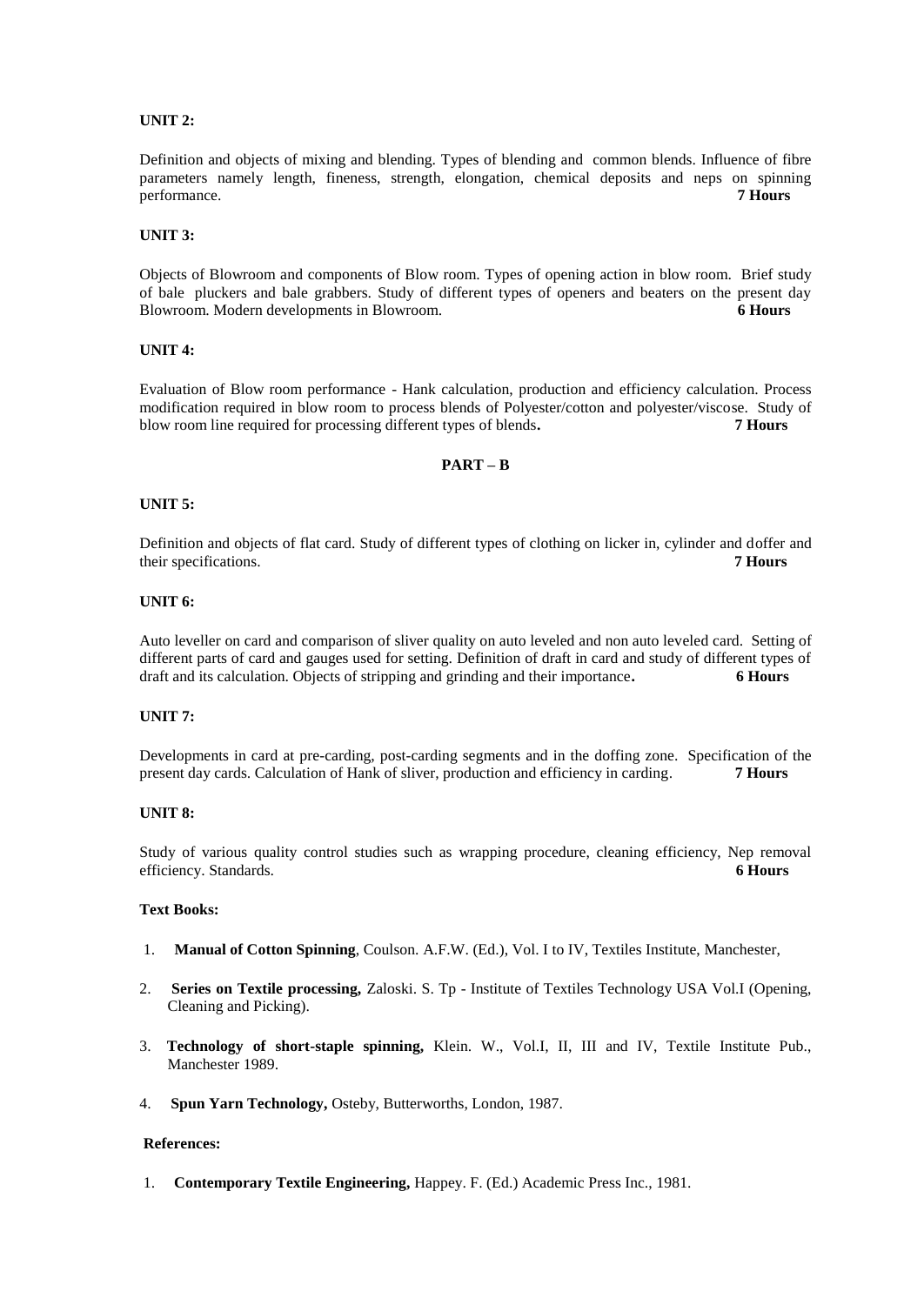- 2. **Hand book of Cotton Spinning,** William Taggart., Universal Publ corp. 1979.
- 3. **Essential Facts of Practical Cotton Spinning**, Pattabhiraman. T.K., Soumya Pub., Bombay 1979.
- 4. **Cotton Spinning Calculations**, Pattabhiraman. T.K., Soumya Pub., Bombay 1979.
- 5. **Cotton Opening & Carding,** Merril G.R., Pub: G.R. Merill, Lowell Mass, 1955.
- 6. **Blowroom and carding** NCUTE Pilot programme.

#### **Question Paper Pattern:**

Answer any five full questions selecting at least two questions from Part-A and Part-B.

## **FABRIC MANUFACTURE – I**

| Sub Code                | 10TX34     | <b>IA Marks</b>     | $\cdot$ $\cdot$ | 25              |
|-------------------------|------------|---------------------|-----------------|-----------------|
| No. of Lecture Hrs/Week | -04        | <b>Exam Hours :</b> |                 | 03 <sup>2</sup> |
| Total Hrs.              | $\cdot$ 52 | Exam Marks :        |                 | 100             |

## **PART-A**

## **UNIT 1:**

Introduction to warp and weft. Necessity and sequence of operations in warp and weft preparation. Different types of supply and end packages. Objects and principles of winding. Classification of winding machine. Precision and drum winders. **6 Hours**

## **UNIT 2:**

Derivation of expression to find winding speed and surface speed, Cone angle, coil angle and angle of wind Balloon breakers. Yarn clearers and tensioning devices and their setting. **6 Hours**

#### **UNIT 3:**

Uster classimat and its usefulness in selecting optimum clearing. Study of modern fully automatic warp winding machines. Winding faults and remedies. Material handling. Production and efficiency<br>calculations. 7 Hours calculations. **7 Hours**

#### **UNIT 4:**

Objects and systems of warping. Study of different types of modern creels. Study of modern friction driven and spindle driven beam warping machines. Study of different types of sectional warping machines and their salient features. Production calculations. **7 Hours**

## **PART-B**

#### **UNIT 5:**

Objects of sizing. Study of Ingredients used for size preparation. Size formulation, Study of mixing vessels viz,. Pressure cookers, Injection cookers. Techniques of sizing, Sizing of Cotton, polyester and P/C blends. Salient features of modern sizing machines. Creels, and sow box and its control. **6 Hours**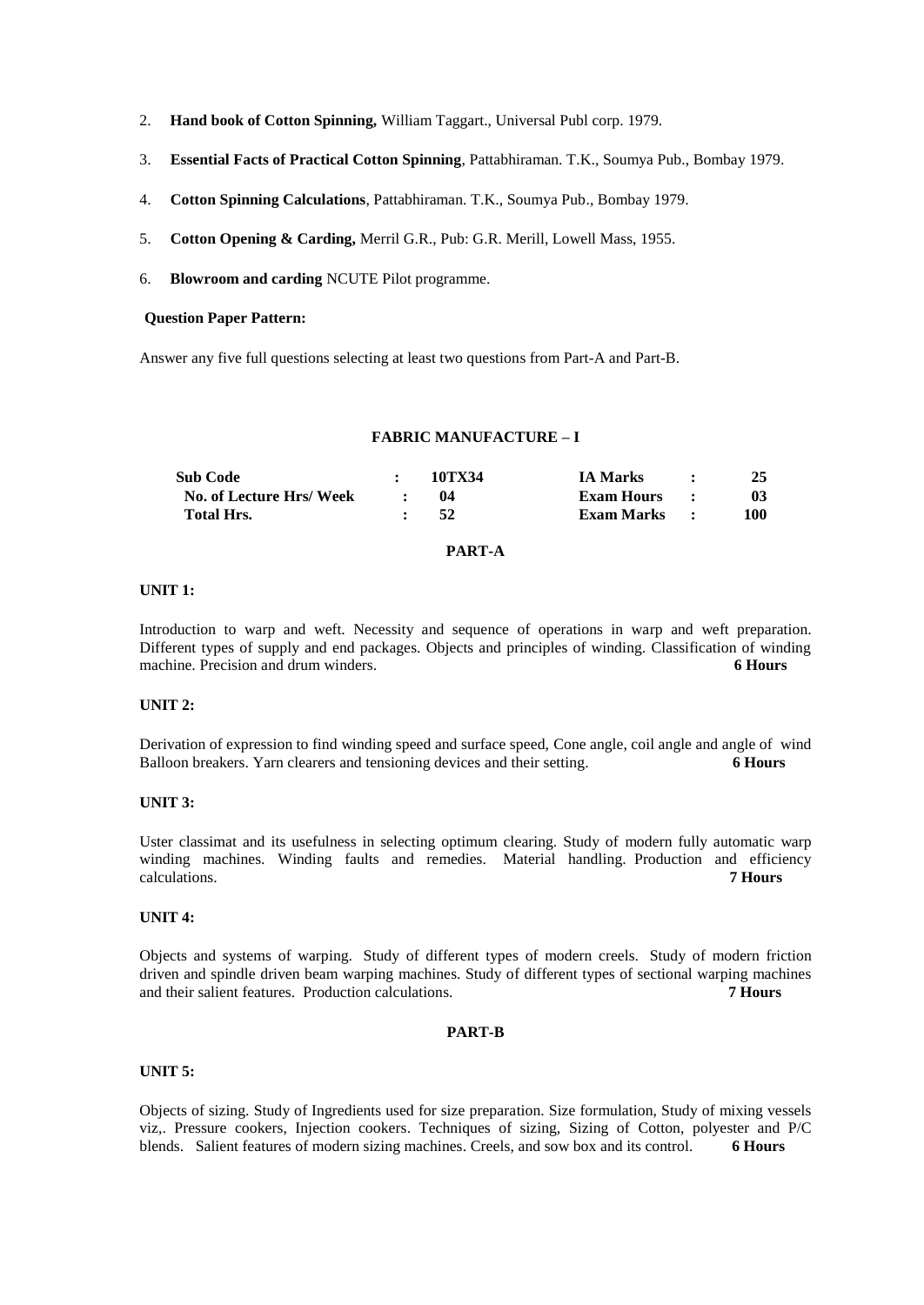## **UNIT 6:**

Drying principles – multi-cylinder drying, hot air drying, radiation drying. Size pickup, size add on. Concept of single end sizing. Head stock - dry splitting, comb, drag roll. Beam pressing, PIV gears. **6 Hours**

## **UNIT 7:**

Controls in sow box - stretch and its control, moisture measurement. Recent developments in sizing viz,. Foam sizing, solvent sizing, hot melt sizing. High pressure squeezing,. Production and efficiency calculations. Sizing defects and remedies. Post sizing operations - Drawing - in, leasing, knotting, automatic drawing in machine. Reaching-in machine. Automatic knotting machine. Gaiting-in technique. **7 Hours**

## **UNIT 8:**

Special requirement of yarn preparation for shuttles weaving. Introduction to weft preparation. Study of different types of weft winding machine. **7 Hours**

#### **Text Books:**

- 1. **Textile Sizing** by B.C.Goswamy.
- 2. **"An Introduction to Winding and Warping",** Talukdar M K, Talukdar, Bombay Pvt. Circulation.
- 3. **"Warp sizing mechanisms"**, Ramsbottom Columbia press, Manchester,1965.
- 4. **Weaving tablets,** Textiles Association of India, Bombay,1985.
- 5. **Yarn preparation,** Sengupta R. –Vol I & II Mahajan Pub. Ahmedabad, 1970.
- 6. **Modern Preparation and weaving machinery**, Ormerod A. Butterworth publication Co. 1983.

#### **References:**

- 1. **Cotton weaving**, Gordev V and Volkov P, Mir Pub. Moscow 1987.
- 2. **Automatic Weaving**, Aitken, Colombia Press, Manchester 1969.
- 3. **"Sizing Materials, Methods and Machines",** Ajgaonkar D B, Textiles trade press, Bmbay1982.
- 4. **An Introduction to Automatic weaving**, Bennet G A, Columbia press, Manchester 1958.

## **Question Paper Pattern:**

Answer any five full questions selecting at least two questions from Part-A and Part-B.

## **CHEMICAL PROCESSING OF TEXTILES – I**

| <b>Subject Code</b>       | : 10TX35        | <b>IA Marks</b>     | $\sim$        | 25   |
|---------------------------|-----------------|---------------------|---------------|------|
| No. of Lecture Hrs./ Week | $\cdot$ 04      | <b>Exam Hours</b>   | $\sim$ $\sim$ | -03- |
| Total No. of Lecture Hrs. | $\therefore$ 52 | <b>Exam Marks :</b> |               | -100 |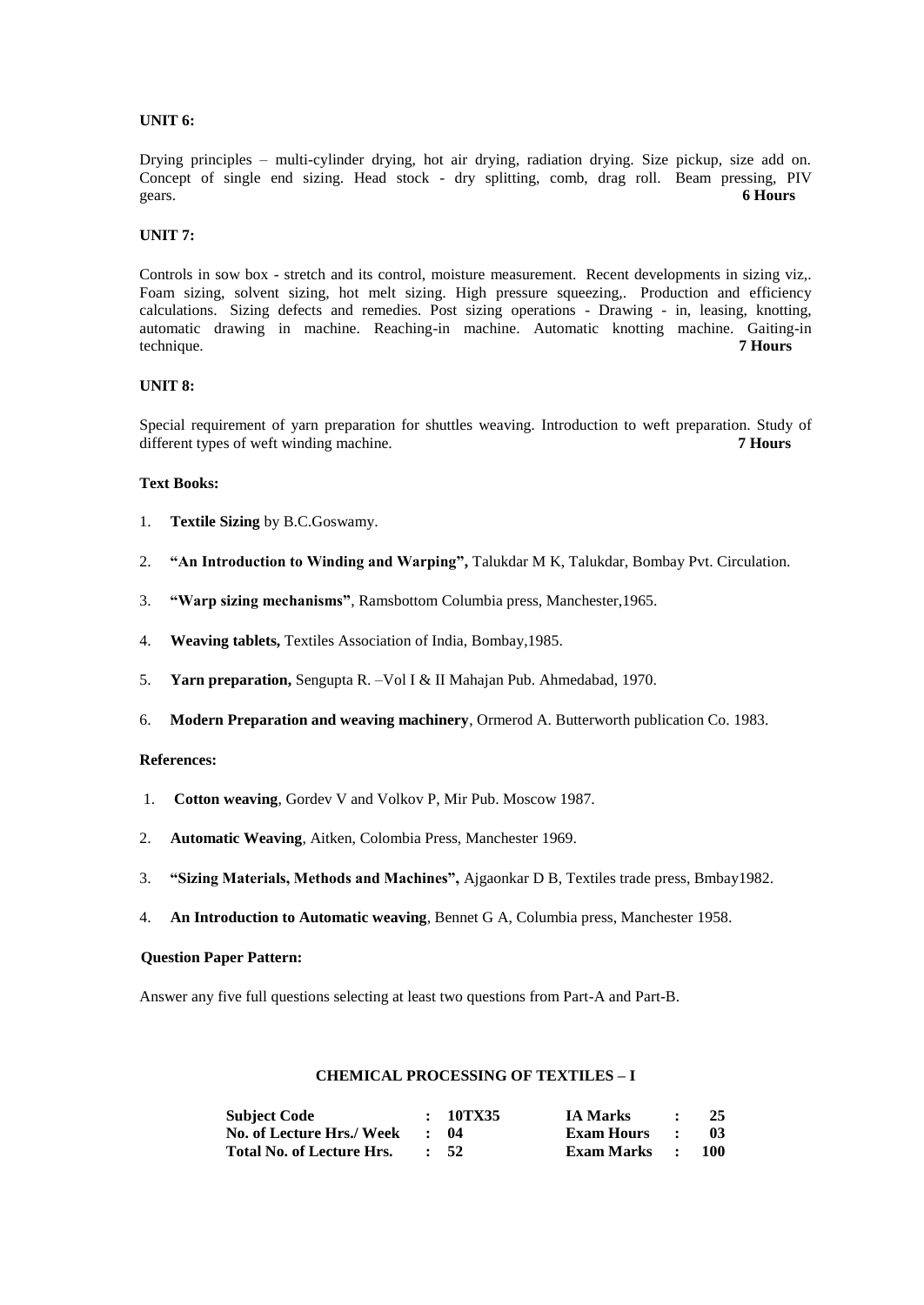## **PART - A**

## **UNIT - 1**

An overview of wet processing operations and sequences Chemicals and auxiliaries used for textile wet processing and their functions. Introduction to shearing and cropping.Objects of shearing and cropping.

 **6 Hours**

## **UNIT - 2**

Objects of singeing, methods of singeing by various singeing machines, precautions to be taken during singeing, latest developments in singeing Objects of desizing, methods of desizing, continuous desizing, desizing of cotton and other blends, latest developments in desizing. **6 Hours**

#### **UNIT - 3**

Objects of scouring, mechanism of scouring, methods of scouring, scouring of natural cellulose fabrics, degumming of silk, scouring of wool and jute, scouring of synthetic fibres, modifications required to scour knitted fabrics, latest developments in scouring. **7 Hours**

#### **UNIT - 4**

Objects of Bleaching, mechanism of bleaching, methods of bleaching, bleaching of cellulose fibres, bleaching of natural protein fibres, bleaching of common manufactured fibres, bleaching of common fibre blends. **7 Hours**

#### **PART - B**

#### **UNIT - 5**

Latest developments in bleaching. Objects of optical whitening, optical whitening process for common fibre. Chemistry of optical whitening agents. Faults in scouring and bleaching and their remedies, quality control methods for testing scoured and bleached materials. Methods used for determination of degradation of cotton, during scouring and bleaching. **6 Hours**

## **UNIT - 6**

Machines used for desizing, scouring and Bleaching. Batch processes, semi continuous processes and continuous processes. Objects of mercerization, history and developments of mercerization, physical and chemical changes in cotton due to mercerization, various factors affecting mercerization's. **6 Hours**

#### **UNIT - 7**

Methods of mercerization - yarns and fabrics, machines used for mercerization, slack mercerization.

**7 Hours**

#### **UNIT - 8**

Hot mercerization, Faults in mercerization and their remedies, Test methods for mercerized materials. Latest developments in mercerization. Brief study on eco-friendly preparatory processes. Water and energy management in preparatory processes. **7 Hours**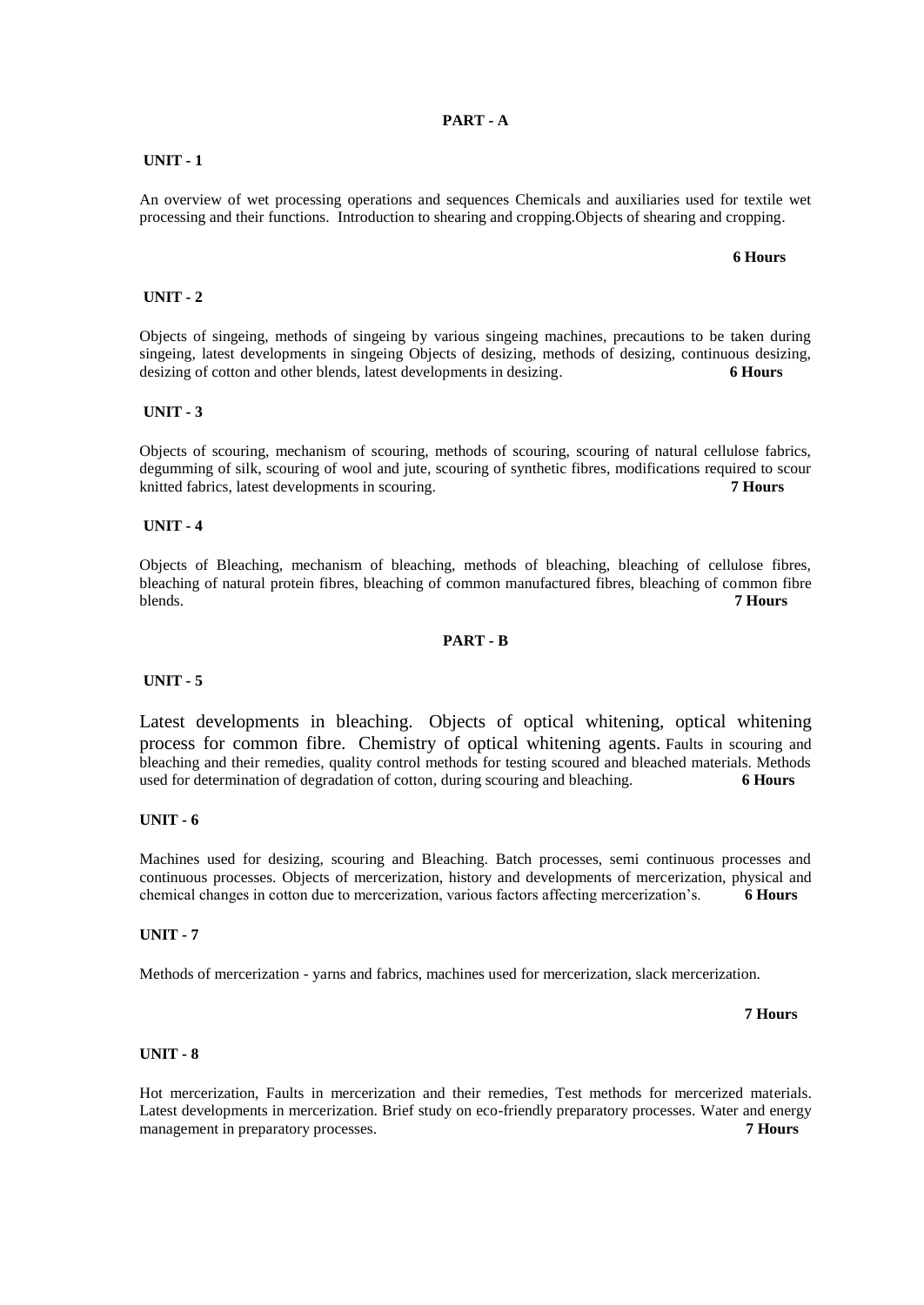## **TEXT BOOKS:**

- 1. **Technology of Textile Processing-** Vol. III, V A Shenai, 1975, Sevak Publications
- 2. **Technology of Bleaching and Dyeing of textile fibres**-Chakraborthy, 1972, Coxtown publications
- 3. **Mercerization-** J T Marsh, 1979, B I Publications.
- 4. **Scouring and Bleaching of Cotton** J.T. Marsh, 1979, B I Publications.
- 5. **Dyeing and Chemical Technology of textile Fibres-** E.R.Trotman,

#### **REFERENCE BOOKS:**

- 1. **Chemical Technology of Fibrous Materials-** MIR Publications, 1978.
- 2. **Textile Auxiliaries and Finishing Chemicals-** ATIRA Publications.1975
- 3. **Textile Chemistry-**Vo. I, II and III R H Peters, Elsewhere Publishing Co.New York.
- 4. **Modern techniques of textile Bleaching** Dyeing, and Finishing, SITRA Publication.
- 5. **Chemical Processing of Cotton, Polyester Cotton Blends** J.R.Modi and A.R. Garde, 1980, TAI Publications.
- 6. **Recent processes of Textile Bleaching, Dyeing and Finishing** S B Srivastava, 1978, SBP Publications.

## **YARN MANUFACTURE LAB-I**

| <b>Subject Code</b>                | 10TXL36 | <b>IA Marks</b>   | 25 |
|------------------------------------|---------|-------------------|----|
| <b>No. of Practical Hrs./ Week</b> | -03     | <b>Exam Hours</b> | 03 |
| <b>Total No. of Practical Hrs.</b> |         | Exam Marks        | 50 |

## **Blow Room:**

1. Passage of material through the blow room and different openers and beaters of blow room.

Selection of beater points.

- 2. Driving arrangements of all the machineries and calculations of speeds of different parts of each machineries.
- 3. Calculation of cleaning efficiency at all beaters and openers.
- 4. Study of piano feed regulating motion and calculation of cone drum speed, feed roller speed and beats/inch.
- 5. Production and CV% calculation in Blow Room laps (within and between).
- 6. Settings and selection of Blow Room process for different mixings, impurities and counts.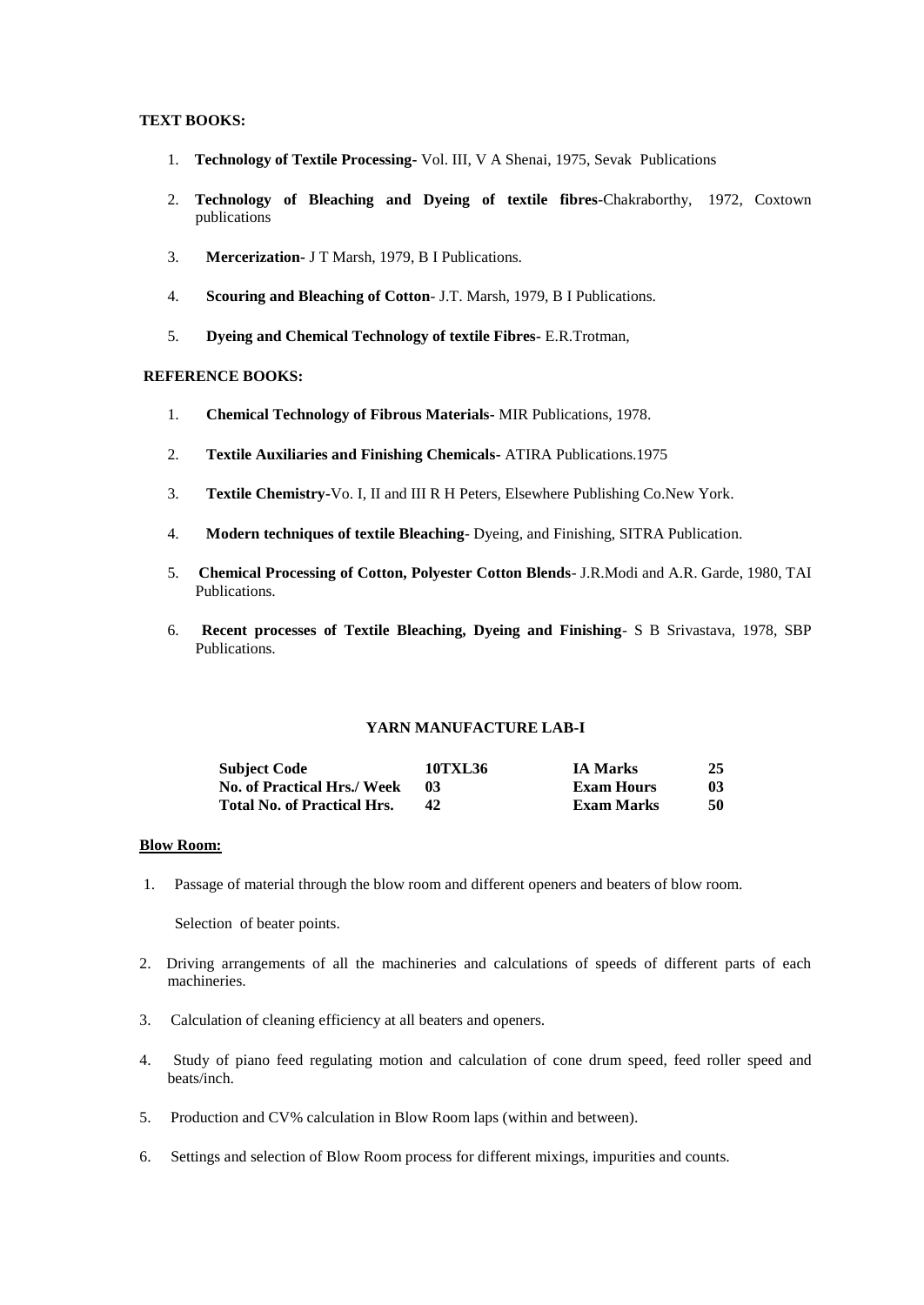#### **Carding:**

6. Passage of material through revolving flat card.

Speed and draft calculation of different parts of carding with the help of gearing and driving arrangement.

- 7 Draft constant and its calculation.
- 8. Draft change pinion calculation and machine operation to get different hank of slivers.
- 9. Calculation on snap study to analyze neps, sliver variations and efficiency.
- 10. Settings of different parts and gauges used for the same.
- 11. Comparison between conventional and modern high speed card with respect to production, efficiency and quality of sliver .

#### **FABRIC MANUFACTURE LAB-I**

| <b>Subject Code</b>                | 10TXL37 | <b>IA Marks</b> | 25 |
|------------------------------------|---------|-----------------|----|
| No. of Practical Hrs./ Week        | -03     | Exam Hours      | 03 |
| <b>Total No. of Practical Hrs.</b> | 42      | Exam Marks      | 50 |

- 1. Passage of material through double Flanged bobbin winding machine. Working on double flanged bobbin winder. Speed, production and efficiency calculation of double flanged winding machine.
- 2. Passage of material through non-automatic winding machines. Speed, production and efficiency calculations.
- 3. Passage of material through automatic winding machines. Speed, production and efficiency calculations.
- 4. Setting of tensioner and yarn clearer device on winding machine.
- 5. Passage of material through non auto and automatic pirn winding machine. Speed, production and efficiency calculation.
- 6. Passage of material through sectional warping machine. Calculation of machine particulars and production.
- 7. Passage of material through Beam warping machines. Calculation related to speed, production and efficiency.
- 8. Passage of material through sizing machine. Calculation related to speed, production and efficiency..
- 9. Preparation of patterns for stripes, checks and their calculations.
- 10. Knotting, drawing in and denting of weavers beam.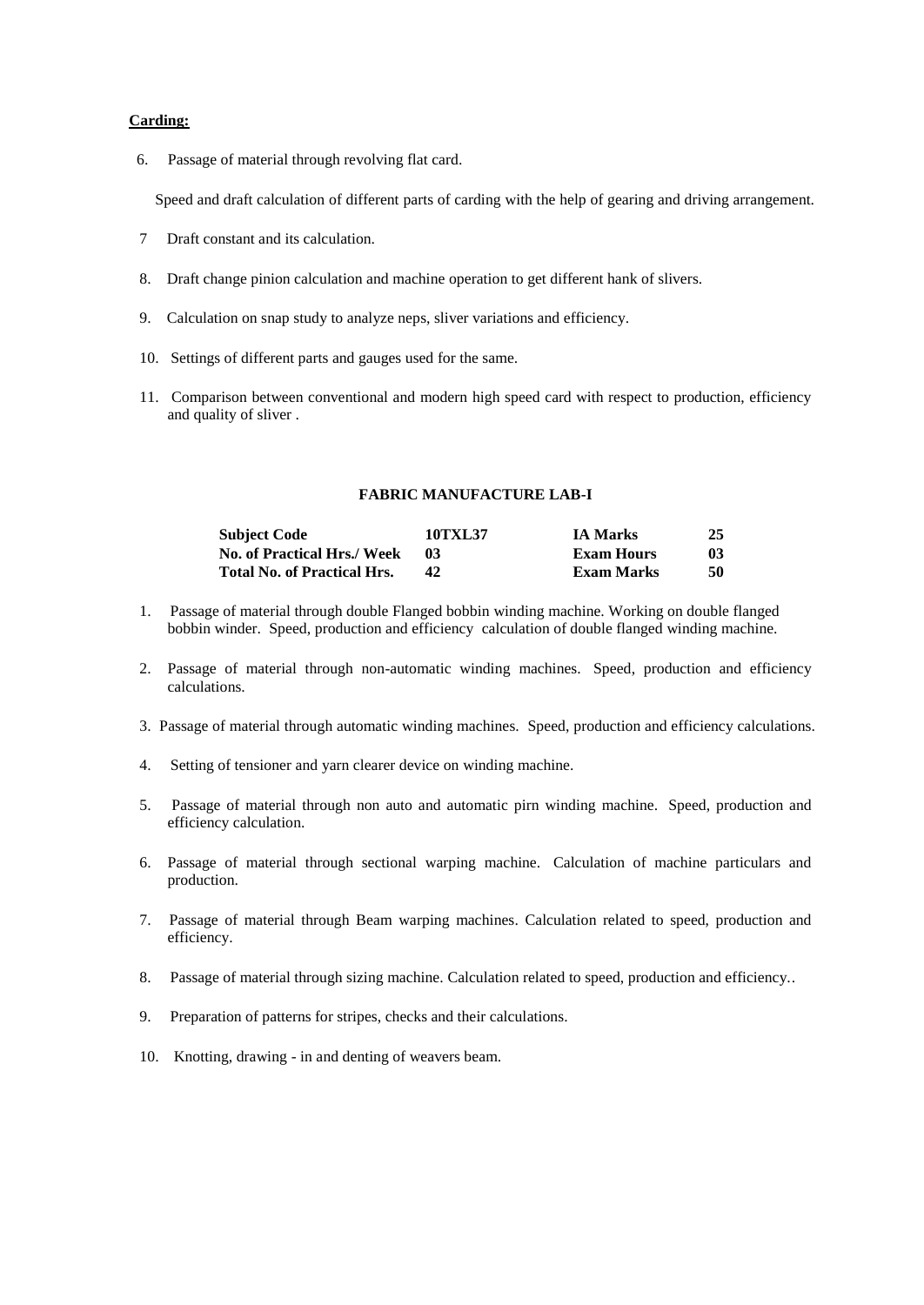## **CHEMICAL PROCESSING OF TEXTILES LAB-I**

| <b>Subject Code</b>                | : 10TXL38       | <b>IA Marks</b> | $\therefore$ 25             |      |
|------------------------------------|-----------------|-----------------|-----------------------------|------|
| <b>No. of Practical Hrs./ Week</b> | - 13            | Exam Hours      | $\sim$ $\sim$ $\sim$ $\sim$ | - 03 |
| <b>Total No. of Practical Hrs.</b> | $\therefore$ 42 | Exam Marks :    |                             | - 50 |

- 1. Desizing of cotton yarn/fabric using acid and enzymes
- 2. Scouring of cotton using alkali method
- 3. Degumming of silk using soap-soda and enzymatic methods.
- 4. Scouring of wool, jute fibres
- 5. Bleaching of cotton using Hydrogen Peroxide
- 6. Bleaching of PC blends
- 7. Bleaching of silk and woolen goods
- 8. Mercerization of cotton in taught and slack forms
- 9. Treatment of bleached goods with optical whiteners
- 10. Determination of scouring / bleaching efficiency using cuprammonium fluidity, methylene blue absorption etc.
- 11. Determination of efficiency of mercerized goods using BAN and strength measurements

## **IV SEMESTER (TEXTILE TECHNOLOGY)**

## **TEXTILE FIBRE PHYSICS**

| <b>Sub Code</b>           | : 10TX41        | <b>IA Marks</b> | 25  |
|---------------------------|-----------------|-----------------|-----|
| No. of Lecture Hrs./ Week | $\cdot$ 04      | Exam Hours :    | 03  |
| Total Hrs.                | $\therefore$ 52 | Exam Marks :    | 100 |

## **PART-A**

## **UNIT 1:**

Characterization of solid state structure of textile fibres using DGC, X-rays, IRS, NMR, SEM and TEM. **7 Hours**

## **UNIT 2:**

Study of two phase and one phase model of fibre physical structure. Description of physical structure of cotton, wool, silk, PET, Nylon and acrylic fibres. **6 Hours**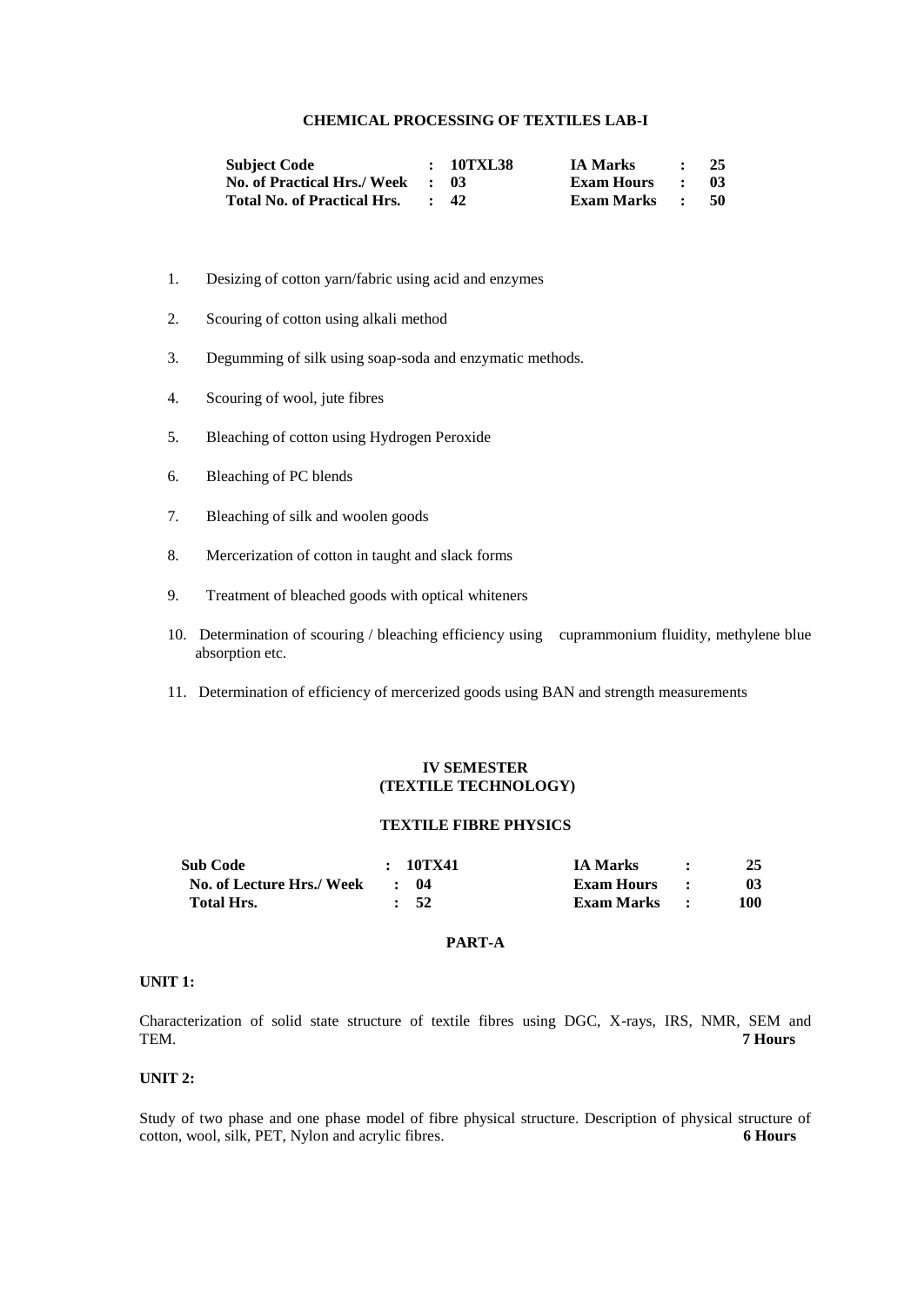## **UNIT 3:**

Moisture relations: Concept of moisture equilibrium, moisture hysterisis, moisture regain, heat of absorption, swelling of textile fibres. Effect of moisture on various properties of absorption, swelling of textile fibres. Effect of moisture on various properties of fibres. **6 Hours**

## **UNIT 4:**

Mechanical properties: Stress and strain behaviour, factors affecting tensile behaviour, structure and tensile property correlation, Elastic recovery and weaklink effect. **7 Hours**

#### **PART-B**

## **UNIT 5:**

Stress relaxation, creep, factor affecting stress relaxation, dynamic mechanical properties and their applications, Flexural and torsional properties. **7 Hours**

## **UNIT 6:**

Frictional properties, Amontons laws of friction, deviation of these laws in fibre friction. Optical properties, measurement of birefringence, lusture. Importance of optical properties. **6 Hours**

#### **UNIT 7:**

Electrical properties: Electrical resistance, static electricity, dielectric properties. Measurement of these properties. **6 Hours**

#### **UNIT 8:**

Thermal properties: Thermal conductivity, specific heat thermal expansion and thermal setting. **7 Hours**

## **Text Book:**

- 1. **Physical properties of Textile fibres,** Morton & Hearle, J.W.S., TI, London, 1997.
- 2. **Manufactured fibre technology,** V.B.Gupta and Kotari V.K., Chapman & Hall, London.
- 3. **Mechanical properties of polymers,** Ward I.M., John wiley & sons, NY 1971.

#### **References:**

- 1. **Mechanical properties of polymer,** Neilson L.E., VolI,II, III, Marcel dekkar, NY, 1974.
- 2 **Polymer Characterization, Cambel and White, Chapman & Hall, London 1989.**
- 3. **Moisture relations in textiles,** Hearle J.W.S., Textile Institute, London.

#### **Question Paper Pattern:**

Answer any five full questions selecting at least two questions from Part-A and Part-B.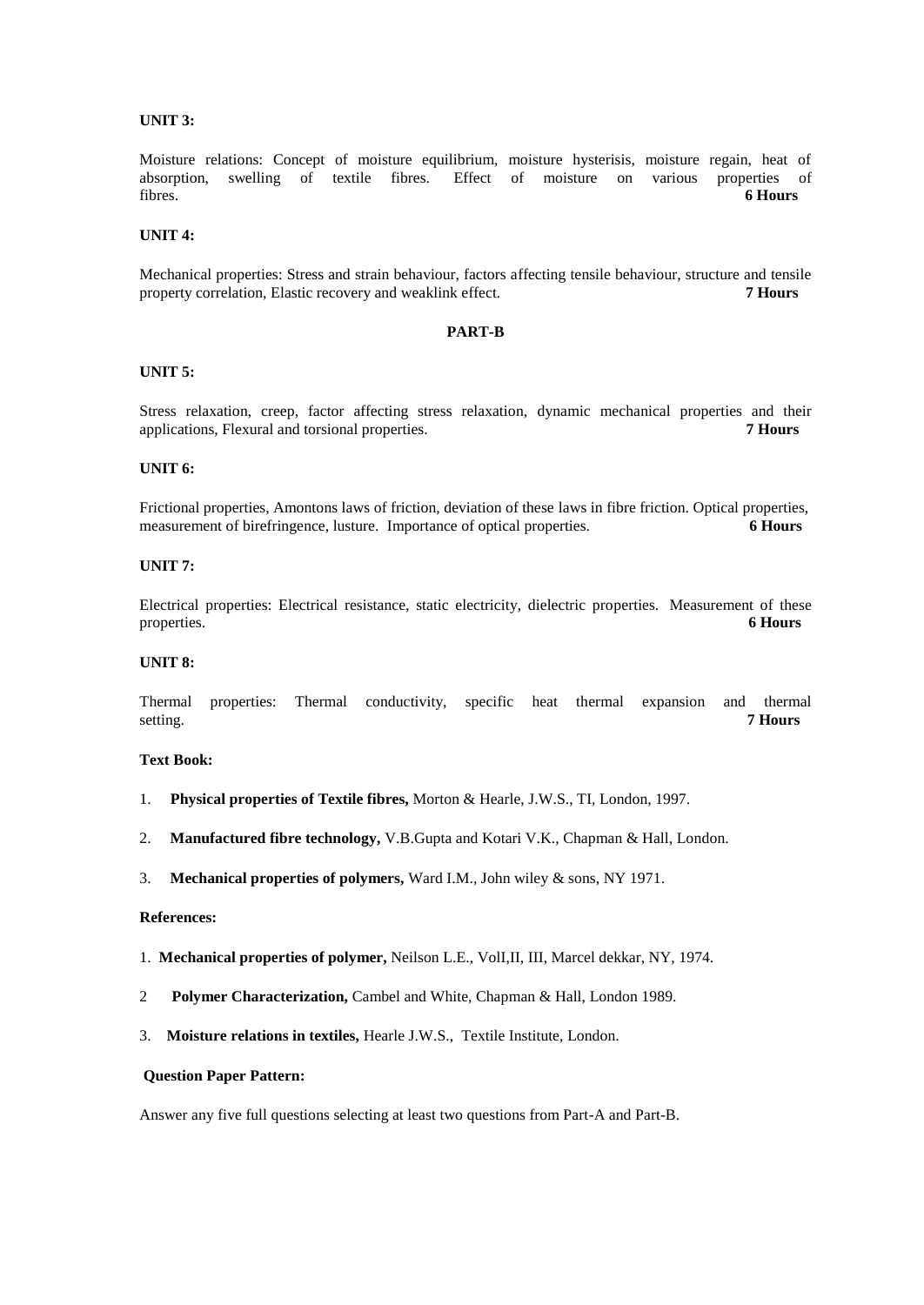## **MANUFACTURED FIBRE TECHNOLOGY**

| <b>Sub Code</b>           | : 10TX42   | <b>IA Marks</b>   |     |
|---------------------------|------------|-------------------|-----|
| No. of Lecture Hrs./ Week | $\cdot$ 04 | <b>Exam Hours</b> | 03  |
| <b>Total Hrs.</b>         | $\cdot$ 52 | <b>Exam Marks</b> | 100 |

## **PART-A**

#### **UNIT 1:**

Introduction to synthetic fibres. Raw materials for production of PET. Study of production of PET by DMT & TPA routes- study of side reactions, degradation reactions during PET production**. 6 Hours**

## **UNIT 2:**

Study of Production of polyamides, nylon-6 effect of various parameters on nylon-6 Production study of semi-continuous & integrated continuous process for Production of nylon-6,Production of nylon-66. . **7 Hours**

#### **UNIT 3:**

Study of Production of acrylic and polypropylene fibres. Use of various types of catalysts for Production of PP. Modification of nylon & PET fibres. **6 Hours**

#### **UNIT 4:**

Elastomeric fibres. Introduction to high performance fibres. Study of production of carbon, boron, silicon carbide, alumina & glass fibres. **7 Hours**

## **PART-B**

## **UNIT 5:**

Concept of liquid crystal, thermotropic & leotropic polymers fibres. Study of Production of aromatic polyamides viz. Nomex, Kevlar. **6 Hours**

#### **UNIT 6:**

Study of Production of LDPE, HDPE, by GEL spinning technique. Production and properties of PBZT and PBZO fibres. Study of drawing & heat setting of fibres. **7 Hours**

#### **UNIT 7:**

Study of tow to top conversion. Cut method , stretch – breaking method. Introduction to texturising. Study of different methods of texturising. False twist, draw texturing, Study of various parameters affecting false twist texturing. Airjet texturing, stuffer box crimping. **7 Hours**

## **UNIT 8:**

Knife edge crimping, knit-de-knit crimping. Solvent texturing. Measurement of crimp rigidity. Physical bulk &instability of textured yarns. Modern developments in texturing process. **6 Hours**

## **Text Books:**

1. **High Performance fibres**, J.W.S.Hearle, Wood Head, UK-2005.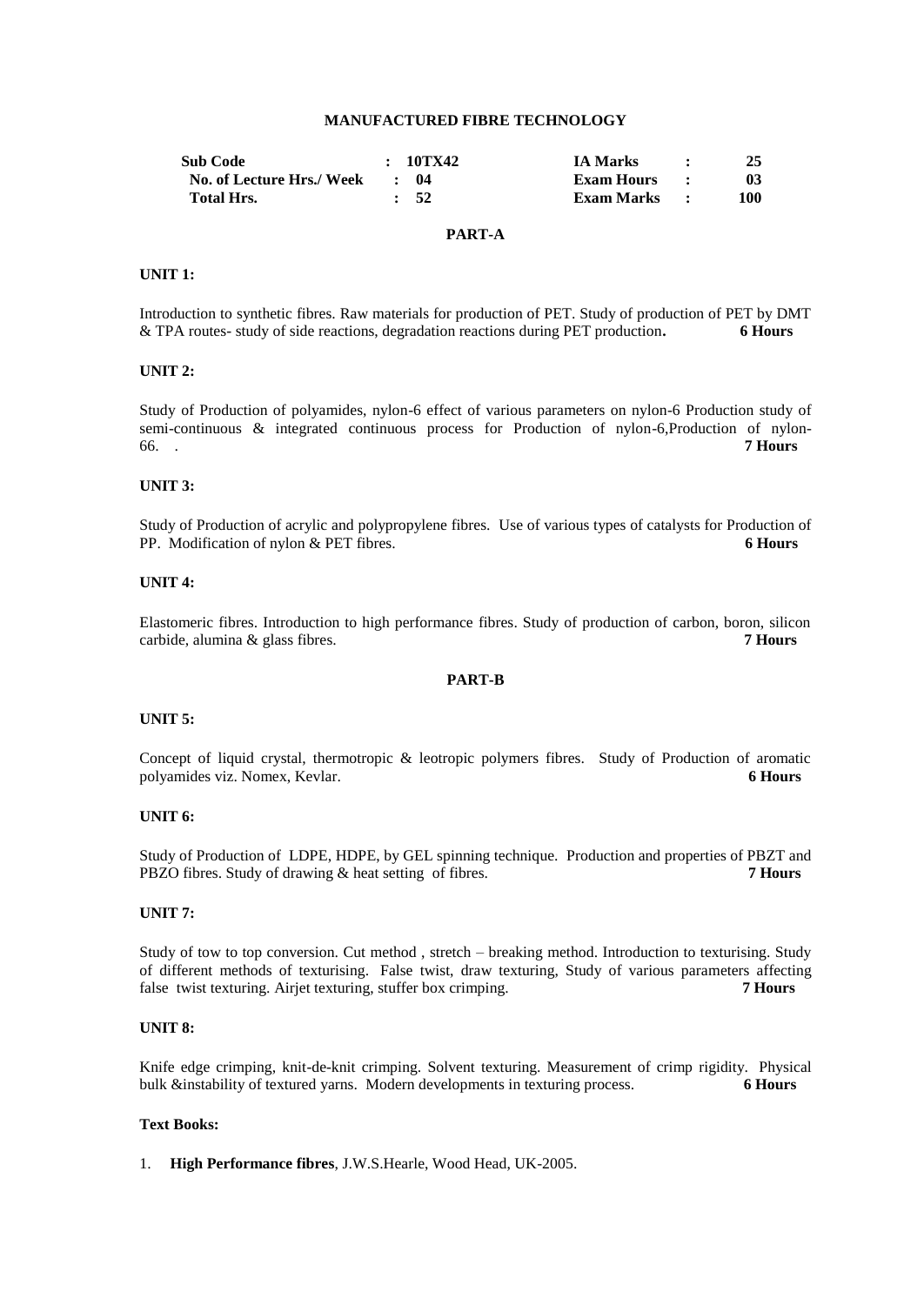- 2. **Synthetic fibres**-J.E.McIntyre, J.W.S.Hearle, Wood Head, UK-1999.
- 3. **Manufactured fibre technology,** V.B.Gupta, Kotari V.K., Chapman & Hall, London, 1997.
- 4. **Production of synthetic fibres,** Vaidya A. Prantice Hall, New Delhi, 1985.
- 5. **Textile yarns,** Goswamy B.C., Wiley and Sons, NY 1980.

## **References:**

- 1. **Manmade fibres,** Moncrief R.W., Wiley, NY 1975.
- 2. **Manmade fibre science and technology,** Mark Atlas, Vol.II and III, Wiley Intr.Sc. NT, 1967.
- 3. **New fibres,** T.Hongu, Ellis Horwood, Newyork, 1990.
- 4. **Hand book of fibre Science and Technology**, Levin, E.M.Pearce, J.Preston, Vol-3, Vol-4, Marcel Dekkar, New York, 1989
- 5. **Carbon fibres,** Donnet J.B., Bansol R.C., Marcel Dekkar, New York, 1990.

## **Question Paper Pattern:**

Answer any five full questions selecting at least two questions from Part-A and Part-B.

#### **YARN MANUFACTURE – II**

| <b>Sub Code</b>           | : 10TX43   | <b>IA Marks</b> |     |
|---------------------------|------------|-----------------|-----|
| No. of Lecture Hrs./ Week | $\cdot$ 04 | Exam Hours :    | 03  |
| Total Hrs.                | $\cdot$ 52 | Exam Marks :    | 100 |

## **PART – A**

## **UNIT 1:**

Objects and principle of draw frame. Study of different drafting systems and types of draft in the drafting zone. Types of loading systems. Roller setting and procedure of roller setting. Auto levelers on draw frame. **7 Hours**

## **UNIT 2:**

Study of long and short creel draw frames and their advantages and limitations. Brief study on bercolisation, scouring, buffing, roller eccentricity, shore hardness, calculations of draw frame such as production and efficiency. **6 Hours**

#### **UNIT 3:**

Modern developments in draw frame and specifications of the present day draw frame. Various quality control studies of draw frame such as wrapping procedure, Hank of sliver and coefficient of variation. Hook theory and preparatory processes to comber. **7 Hours**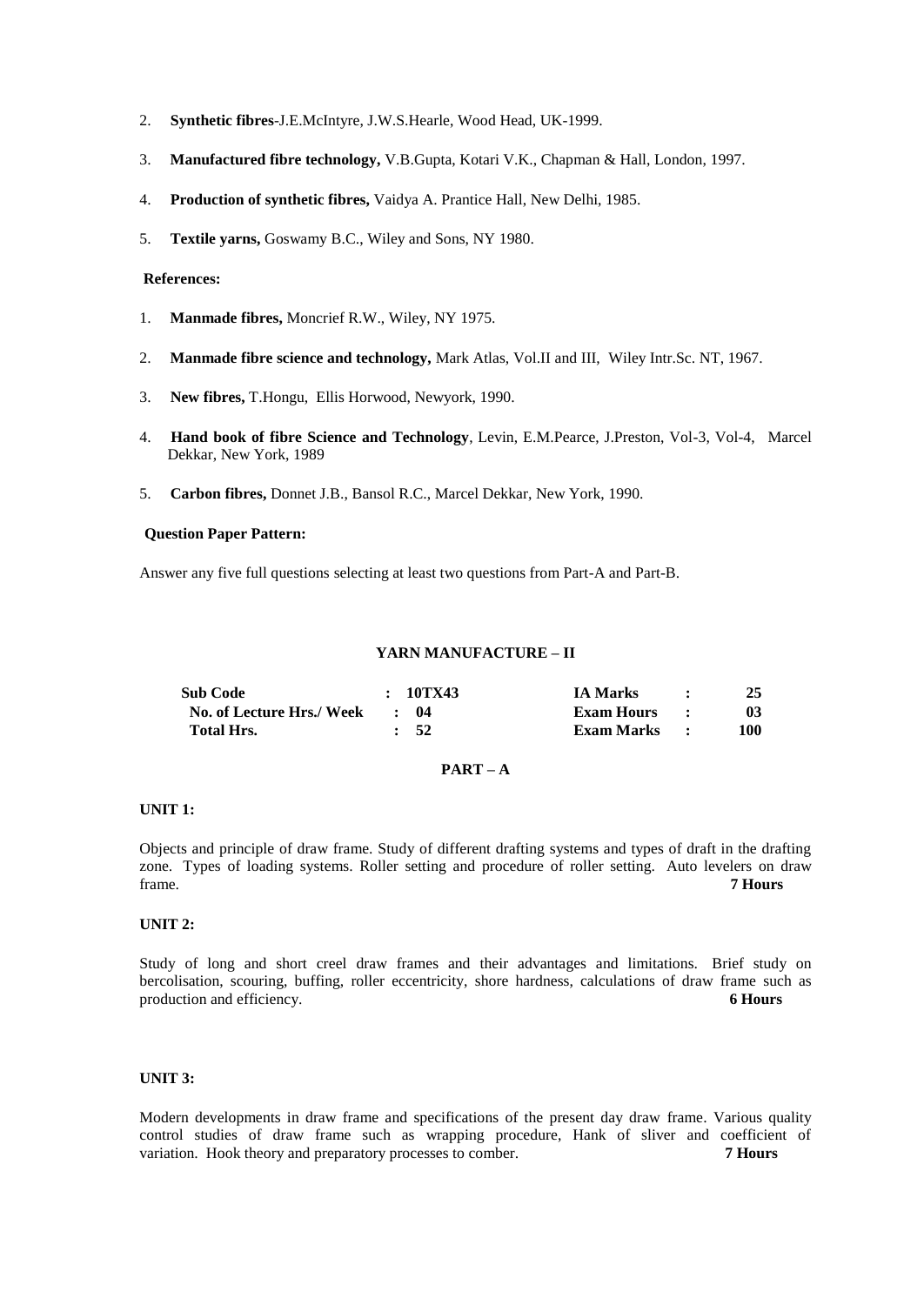## **UNIT 4:**

Objects of combing and study of combing cycle with the help of sketches and also index numbers. Detachment setting and its importance. Gauges used for setting the comber. Calculations in comber. **6 Hours**

## **PART – B**

#### **UNIT 5:**

Various quality control studies of comber. Neps removal efficiency etc. Modern developments at comber and salient features of the present day comber. Objects of speed frame, study of different drafting systems and importance of apron drafting system. **7 Hours**

## **UNIT 6:**

Principle of twisting and winding in speed frame, study of different types of flyers, study of building mechanism, study of lift, chase length and their importance. **6 Hours**

#### **UNIT 7:**

Study of differential gearing mechanism and its importance. Different types of change points at speed frame. Modern developments at speed frame and salient features of the present. **7 Hours**

#### **UNIT 8:**

Study of various quality control studies such as hand determination, coefficient of variation. Calculations in speed frame. **6 Hours**

#### **Text Books:**

- 1. **Manual of Cotton Spinning,** Coulson. A.F.W.(Ed.), Vol. I to IV. Textile Institute, Manchester, 1958.
- 2. **Series on Textile processing,** Zaloski.S., The Institute of Textile Technology, USA, Vol.I. (Opening, Cleaning and picking).
- 3. **Technology of short-staple spinning**, Klein.W., vol.I, II, III and IV, Textile Institute Pub., Manchester 1989.
- 4. **Spun Yarn Technology,** Osteby, Butterworths, London. 1987.

#### **References:**

- 1. **Contemporary Textile Engineering,** Happy. F. (Ed.), Academic Press, Inc., 1981.
- 2. **Hand Book of Cotton Spinning,** Taggart William, Universal Pub. Cor.,1979.
- 3. **Essential Facts of Practical cotton spinning**, Pattabhiraman. T.K., Soumya Pub., Bombay, 1979.
- 4. **Cotton Spinning Calculation**, Soumya Pub., Bombay 1979.
- 5. **Cotton Opening & Carding,** Merril. G.R., Pub. G.R. Merril, Lowell Mass, 1955.
- 6. **Draw frame, comber, speed frame** NCUTE Pilot programme.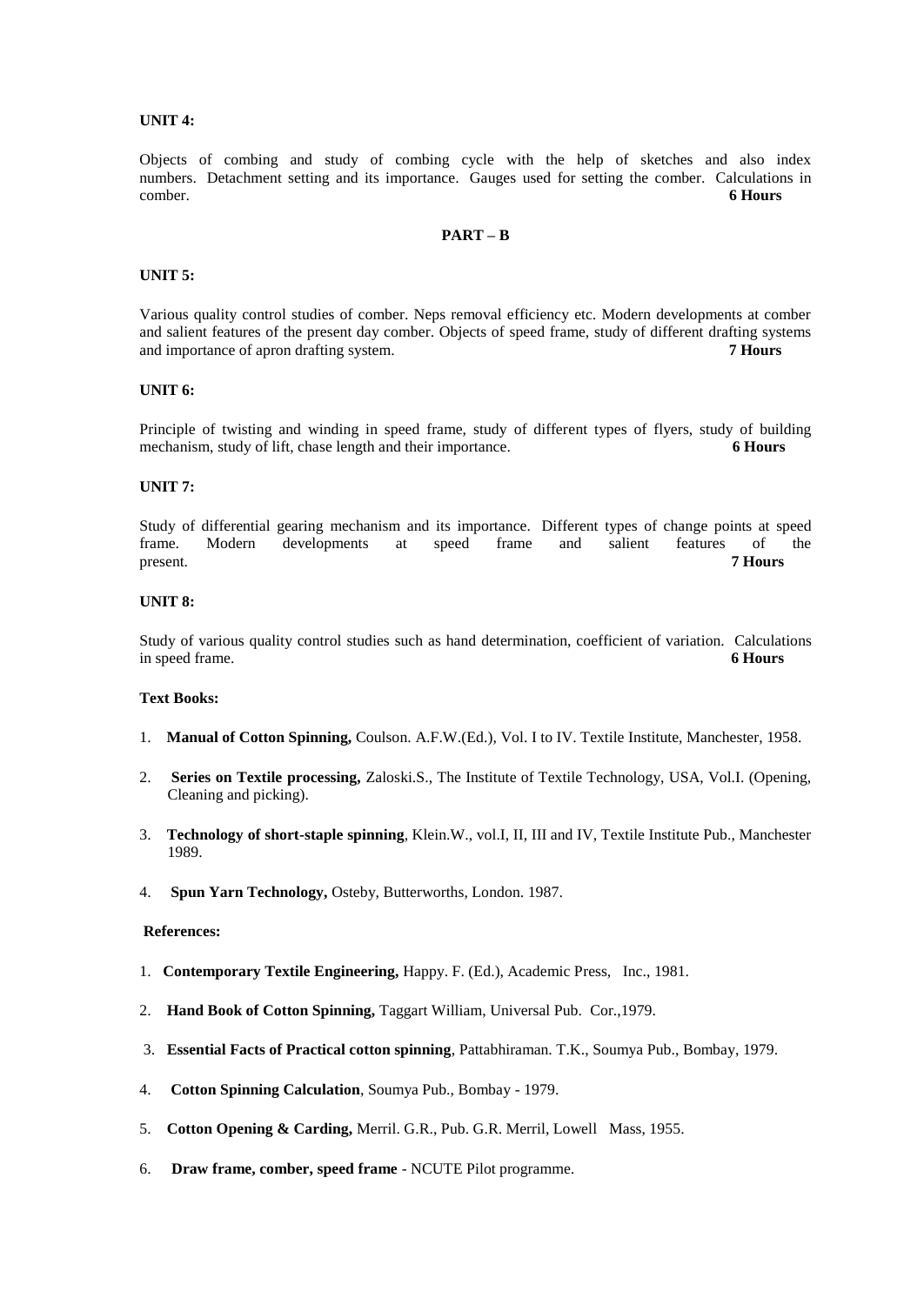#### **Question Paper Pattern:**

Answer any five full questions selecting at least two questions from Part-A and Part-B.

#### **FABRIC MANUFACTURE - II**

| <b>Sub Code</b>           | : 10TX44   | <b>IA Marks</b> | $\bullet$     |                 |
|---------------------------|------------|-----------------|---------------|-----------------|
| No. of Lecture Hrs./ Week | $\cdot$ 04 | Exam Hours      | $\sim$ $\sim$ | 03 <sup>°</sup> |
| Total Hrs.                | $\cdot$ 52 | Exam Marks :    |               | 100             |

#### **PART-A**

#### **UNIT 1:**

Introduction to Hand looms, power looms, automatic looms and shuttle less looms. Basic motions in weaving. Study of tappet shedding machines. Positive and negative tappet shedding. Heald reversing mechanism. Types of sheds.Staggering of healds. Limitations of tappet shedding. **6 Hours**

#### **UNIT 2:**

Picking: Study of Cone over pick mechanism . Different types of under picking mechanisms. Shuttle checking devices. **6 Hours**

#### **UNIT 3:**

Beat-Up- Objects of Beat up. Design features and working of beat up mechanism, eccentricity of sley. Factors affecting the slay eccentricity. **7 Hours**

## **UNIT 4:**

Secondary Motions- Take up motion, 5 and 7 wheel take up. Mechanism and dividend calculations. Negative Let-off motion. **7 Hours**

## **PART-B**

#### **UNIT 5:**

Auxiliary Motions- Weft stop motions - side weft fork and centre weft fork. Loose reed and fast reed mechanism. Warp easing motion and anti-crack motion. **6 Hours**

## **UNIT 6:**

Study of temples. Fabric defects – causes and remedies. Filament weaving. Speed and production calculation of plain looms. **6 Hours**

#### **UNIT 7:**

Multiple Box Motions- 2X1 & 4X4 box motion, circular box motion. **7 Hours**

#### **UNIT 8:**

Salient features of Automatic Looms,- Cop changing mechanisms, types of feelers, shuttle eye cutters, temple eye cutters. Warp stop motion. Positive let-off motion. Sensitive back rest. **7 Hours**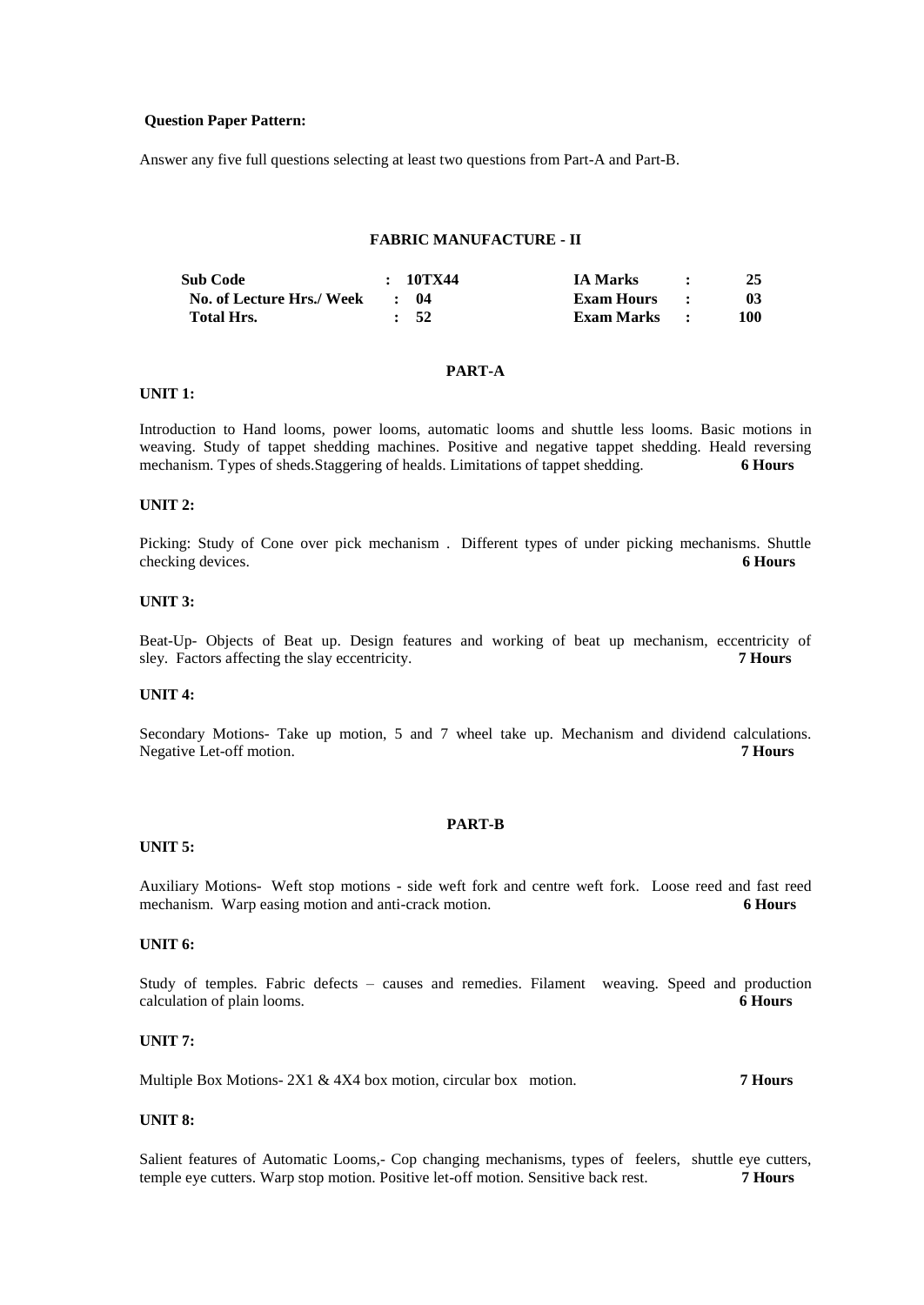## **Text Books:**

- 1. **Principles of weaving mechanism** by Robinson & Marks
- 2. **Weaving mechanism**, M.K.Talukdar.
- 3. **Weaving Mechanism,** Fox .
- 6. **Weaving mechanism**, Banergee N.N.

## **Reference:**

- 1. **Weaving tablets,** Textiles Association of India, Bombay, 1985.
- 2. **Cotton weaving**, Gordev. V and Volkov. P., Mir Pub., Moscow 1987.
- 3. **Automatic weaving,** Aitken, Colombia press, Manchester 1969.
- 4. **An Introduction to Automatic weaving,** Bennet G.A. Colombia press, Manchester 1958.
- 5. **Modern preparation and weaving machinery,** Ormerod. A., Butterworth publication Co. 1993.

## **Question Paper Pattern:**

Answer any five full questions selecting at least two questions from Part-A and Part-B.

#### **CHEMICAL PROCESSING OF TEXTILES – II**

| <b>Subject Code</b>              | : 10TX45         | <b>IA Marks</b>   |              | -25 |
|----------------------------------|------------------|-------------------|--------------|-----|
| No. of Lecture Hrs./ Week        | $\cdot$ 04       | <b>Exam Hours</b> | $\mathbf{r}$ | -03 |
| <b>Total No. of Lecture Hrs.</b> | $\frac{1}{2}$ 52 | Exam Marks : 100  |              |     |
|                                  |                  |                   |              |     |

## **PART - A**

## **UNIT - 1**

Classification of dyes and principles of dyeing Chemicals and auxiliaries used for textile dyeing and their functions. Chemical constitution of dyes. Effect of fibre structure on dyeing behavior. Theories of dyeing, action of electrolytes, effect of dye bath temperature, Effect of material to liquor ratio, Effect of dye bathpH, Mechanism of dyeing, various factors affecting dyeing, selection of dyes for specific end uses. **6 Hours**

## **UNIT - 2**

Evaluation of fastness properties of dyed materials.Properties, Selection and application of various dyes like direct dyes, basic dyes, acid dyes. **6 Hours**

## **UNIT - 3**

Sulphur dyes, Azoic dyes, Vat dyes, Sol-vat dyes, Mordant dyes, Reactive dyes. **7 Hours**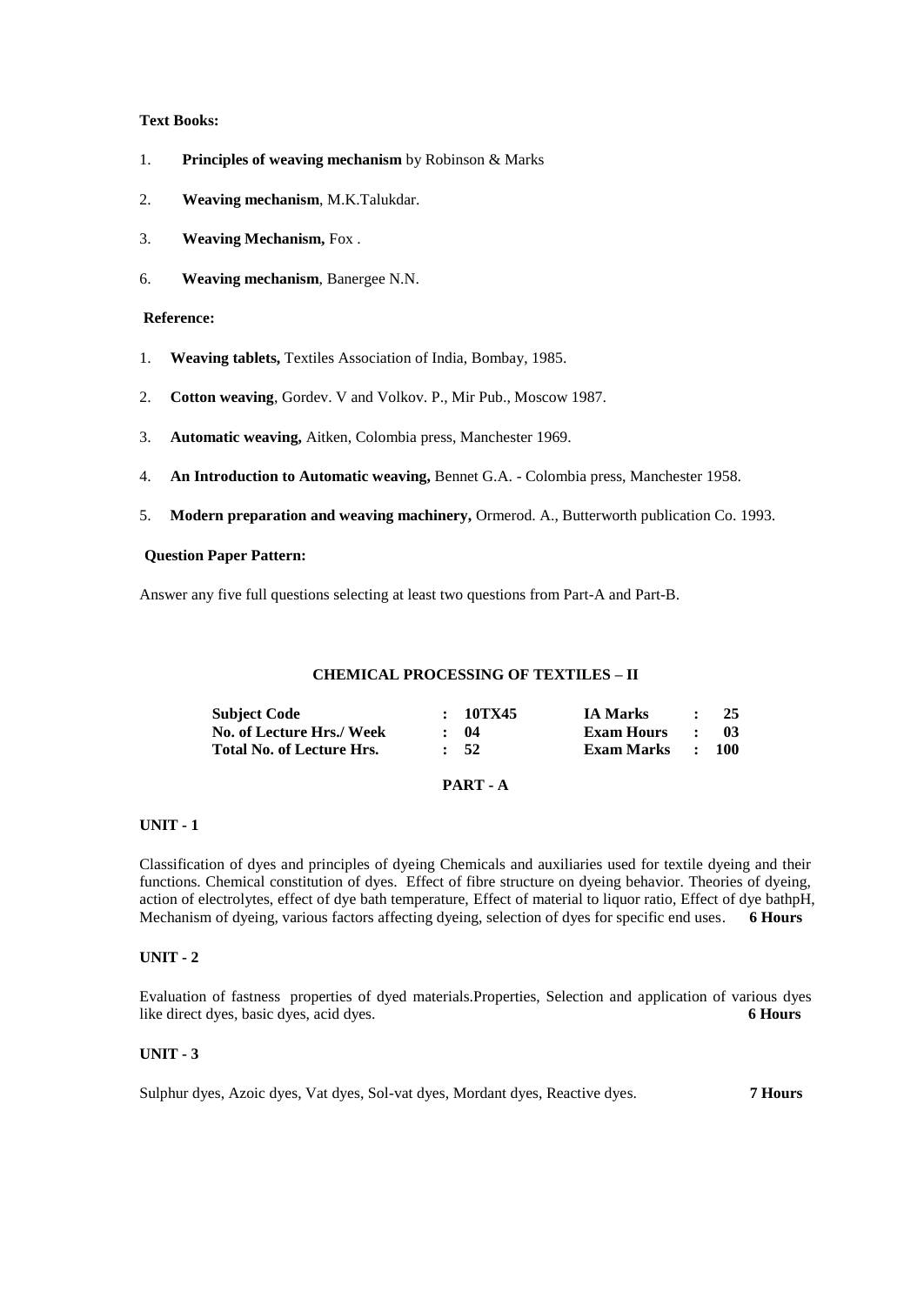## **UNIT - 4**

Disperse dyes, Modified basic dyes on important natural and manufactured fibres. Various after treatments given to dyed goods. Introduction to natural dyes and their methods of application. **7 Hours** given to dyed goods. Introduction to natural dyes and their methods of application.

## **PART - B**

## **UNIT - 5**

Preparatory process for garment dyeing, specialty chemicals and dyes used for garment dyeing. Different types of dyeing practices for various types of garments, precautions to be taken for effective dyeing of garments. **6 Hours** 

## **UNIT - 6**

Quality control in garment dyeing. Working principles of dyeing machinery for yarns, fabrics and garments. Latest developments in dyeing machinery. **6 Hours**

#### **UNIT - 7**

Brief study on eco-friendly dyeing processes. Dyeing of blends and knitted fabrics. **7 Hours**

## **UNIT - 8**

Introduction to colour measurement and computer colour matching. Developments in dyes, chemicals & dyeing practices. **7 Hours**

## **TEXT BOOKS:**

- 1. **Dyeing and Chemical Technology- of textile Fibres**, E.R. Trotman,
- 2. **Technology of Textile Processing-** Vo. III, V A Shenai, 1975, Sevak Publications.
- 3. **Technology of Bleaching and Dyeing of textile fibres-**Chakrawarthy, 1972, Coxtown publications.
- 4. **Textile Chemistry** Vo.I&II, R H Peters, Elsewhere Publishing Co., New York
- 5. **Technology of Textile Processing** -Vo.II, Chemistry of Dyes and Principles of Dyeing, V.A. Shenai, 1993, Sevak Publications.

#### **REFERENCE BOOKS:**

- 1. **Textile Auxiliaries and Finishing Chemicals-** ATIRA Publications.
- 1. **Modern techniques of textile Bleaching-** Dyeing, and Finishing, SITRA Pub.
- 2. **Chemical Processing of Cotton, Polyester Cotton Blends** J.R.Modi and A.R.
- 3. **Grade-** 1980, TAI Publications.
- 4. **Dyeing of Polyester Blends** M L Gulrajani, 1980, TAI Publications.
- 5. **Principles and practice of Dyeing-** V A Shenai, 1993 Sevak Publications.

## **Question Paper Pattern:**

Answer any five full questions selecting at least two questions from Part-A and Part-B.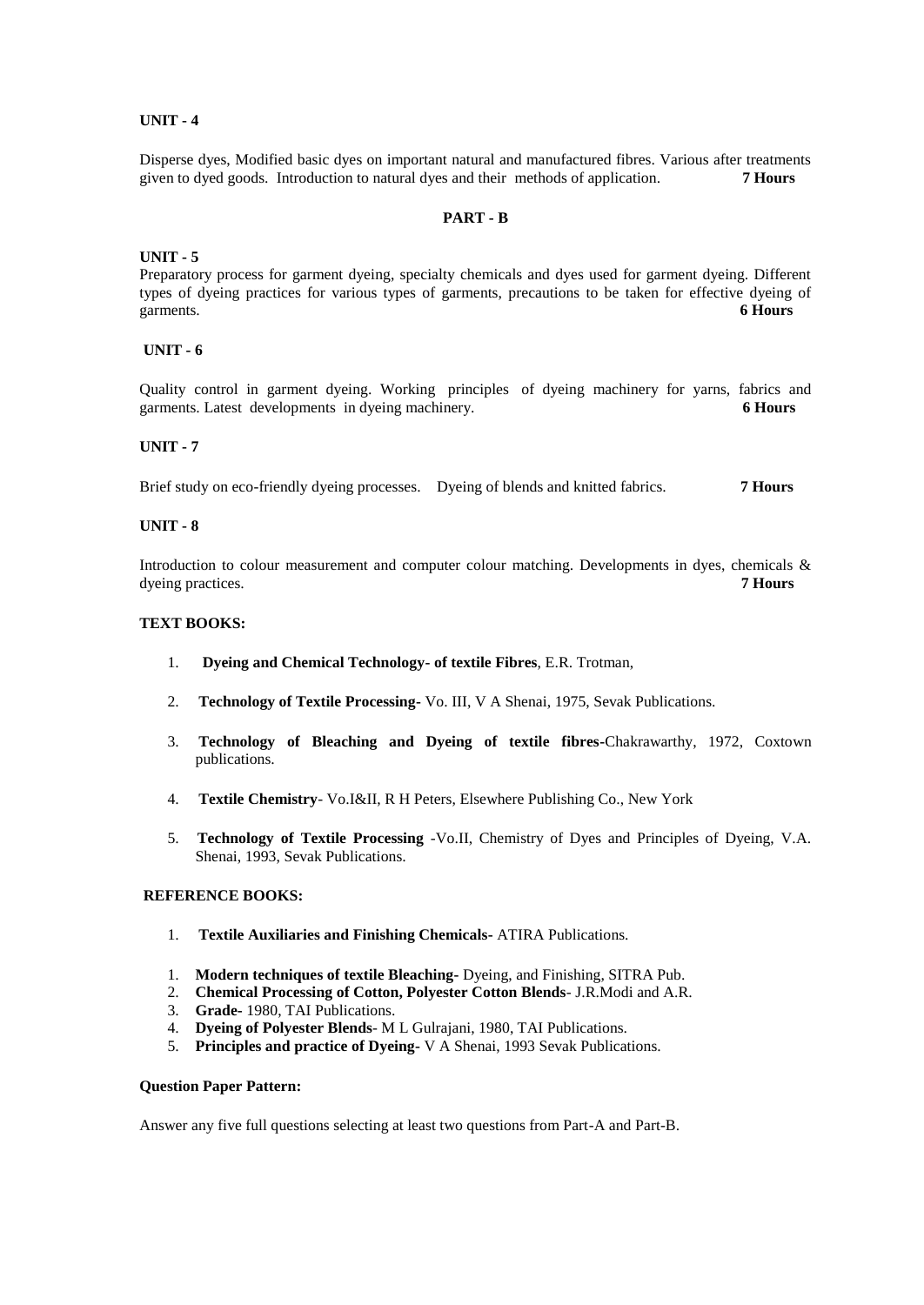## **YARN MANUFACTURE LAB-II**

| <b>Subject Code</b>                | : 10TXL46       | <b>IA Marks</b>   | $\sim$ $\sim$               | 25   |
|------------------------------------|-----------------|-------------------|-----------------------------|------|
| No. of Practical Hrs./ Week : 03   |                 | <b>Exam Hours</b> | $\sim$ $\sim$               | -03- |
| <b>Total No. of Practical Hrs.</b> | $\therefore$ 42 | <b>Exam Marks</b> | $\mathcal{L} = \mathcal{L}$ | - 50 |

#### **DRAW FRAME:**

- 1. Passage of material through draw frame.
- 2. Different types of drafting system and salient features of modern draw frames.
- 3. Break draft, main draft and total draft calculation.
- 4. Production, delivery speed, hank of sliver, efficiency calculation of draw frame.
- 5. Setting of drafting zone and processing of material as per the hank delivery.

## **COMBER:**

- 1. Study of preparatory machines to comber.
- 2. Study of one cycle of combing.
- 3. Detachment setting and its importance.

Setting of comber parts with the help of index numbers.

- 5. Production, speed, efficiency, draft calculation of comber.
- 6. Working on comber.

## **SPEED FRAME:**

- 1. Passage of material through speed frame.
- 2. Different types of drafting system on speed frame.
- 3. Break draft, main draft, total draft and draft constant calculations.
- 4. DCP calculation to get different hank of roving on speed frame.
- 5. Spindle speed drafting rollers speed calculations.
- 6. TPI and twist constant calculations.
- 7. Bobbin speed calculation with the help of differential gear mechanism.
- 8. Building mechanism
- 9. Production, delivery speed, hank of roving and efficiency calculations of speed frame.
- 10. Working on speed frame, setting of drafting rollers.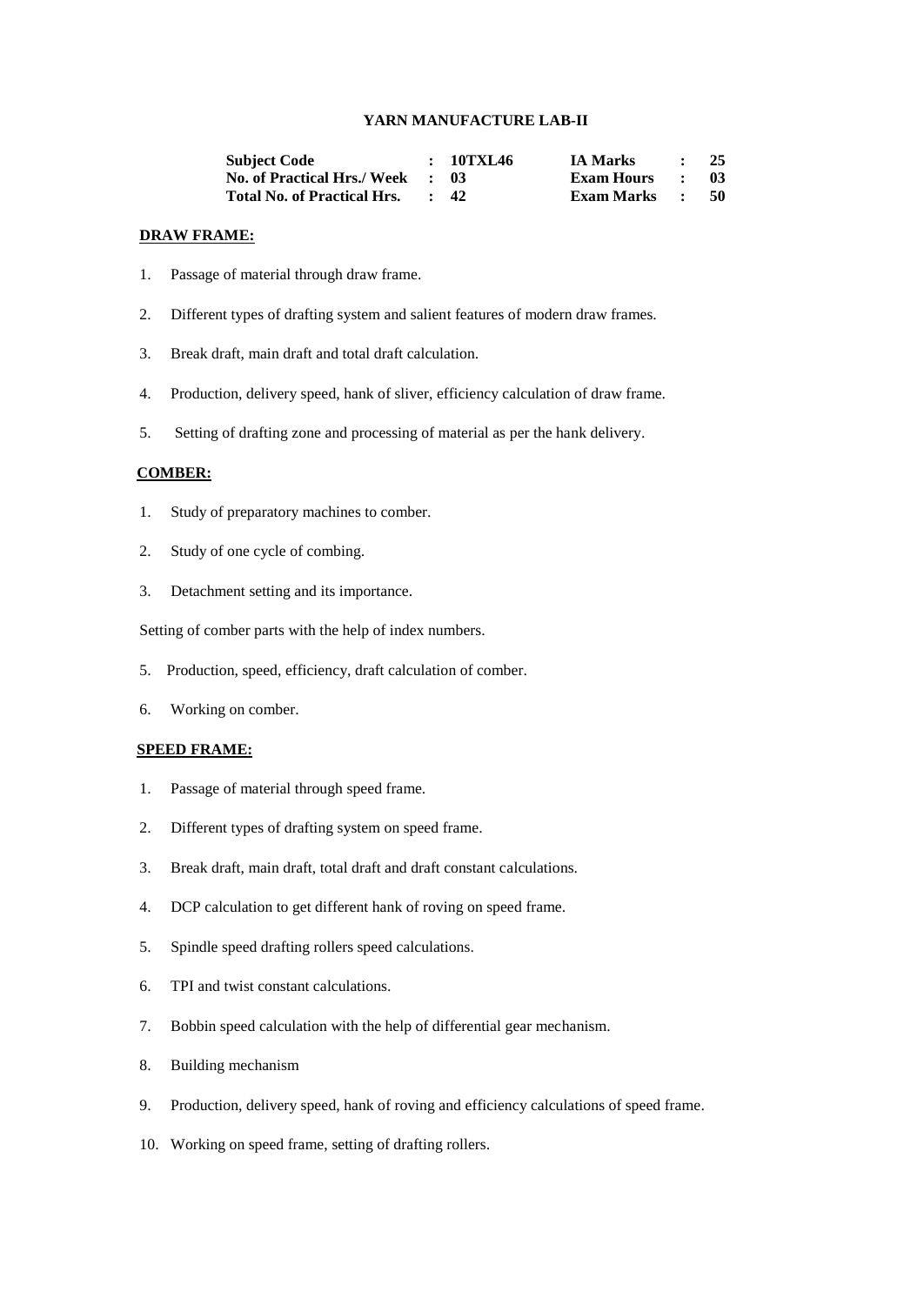#### **FABRIC MANUFACTURE LAB-II**

| <b>Subject Code</b>                | : 10TXL47 | <b>IA Marks</b>   | <b>Contract Contract Contract</b> | - 25 |
|------------------------------------|-----------|-------------------|-----------------------------------|------|
| <b>No. of Practical Hrs./ Week</b> | . 03      | <b>Exam Hours</b> | <b>Contract Contract Street</b>   | -03  |
| <b>Total No. of Practical Hrs.</b> | : 42      | Exam Marks :      |                                   | - 50 |

- 1. Study of passage of material through loom, Calculation of loom speed.
- 2. Dismantling, assembling, setting and timing of tappet shedding mechanism.
- 3. Dismantling, assembling, setting and timing of cone over pick.
- 4. Dismantling, assembling, setting and timing of cone under pick.
- 5. Dismantling, assembling, setting and timing of Beat-up mechanism.
- 6. Dismantling , assembling, setting and timing of Take-up mechanism, calculation of dividend, PPI and pick spacing, anti crack motion.
- 7. Dismantling, assembling, setting and timing of Let-off mechanism.
- 8. Dismantling, assembling, setting and timing of Looset-reed mechanism.
- 9. Dismantling, assembling, setting and timing of Fast-reed mechanism.
- 10. Dismantling, assembling, setting and timing of side weft fork, and centre weft form motion.
- 11. Study of different types of box motions. Preparation of weft patterns for 4 X 1 box motion.
- 12. Demonstration, dismantling, assembling, setting, timing of cop changing and weft feeler mechanism in an automatic looms.
- 13. Demonstration, dismantling, assembling, setting, timing of warp stop motion and positive let-off motion in an automatic looms.
- 14. Setting of feeler mechanism, shuttle protector motion, transfer hammer, shuttle eye cutter, temple eye cutter on automatic loom.

#### **CHEMICAL PROCESSING OF TEXTILES LAB-II**

| <b>Subject Code</b>                | : 10TXL48       | <b>IA Marks</b>   |              | 25   |
|------------------------------------|-----------------|-------------------|--------------|------|
| <b>No. of Practical Hrs./ Week</b> | - 13            | <b>Exam Hours</b> | $\bullet$    | -03  |
| <b>Total No. of Practical Hrs.</b> | $\therefore$ 42 | <b>Exam Marks</b> | $\mathbf{r}$ | - 50 |

- 1. Dyeing of Cotton yarn / fabric using direct dyes
- 2. Dyeing of Cotton yarn / fabric using reactive dyes
- 3. Dyeing of Cotton yarn / fabric using Vat/ soluble vat dyes
- 4. Dyeing of Cotton yarn / fabric using Azoic colours
- 5. Dyeing of Cotton yarn / fabric using Sulphur dyes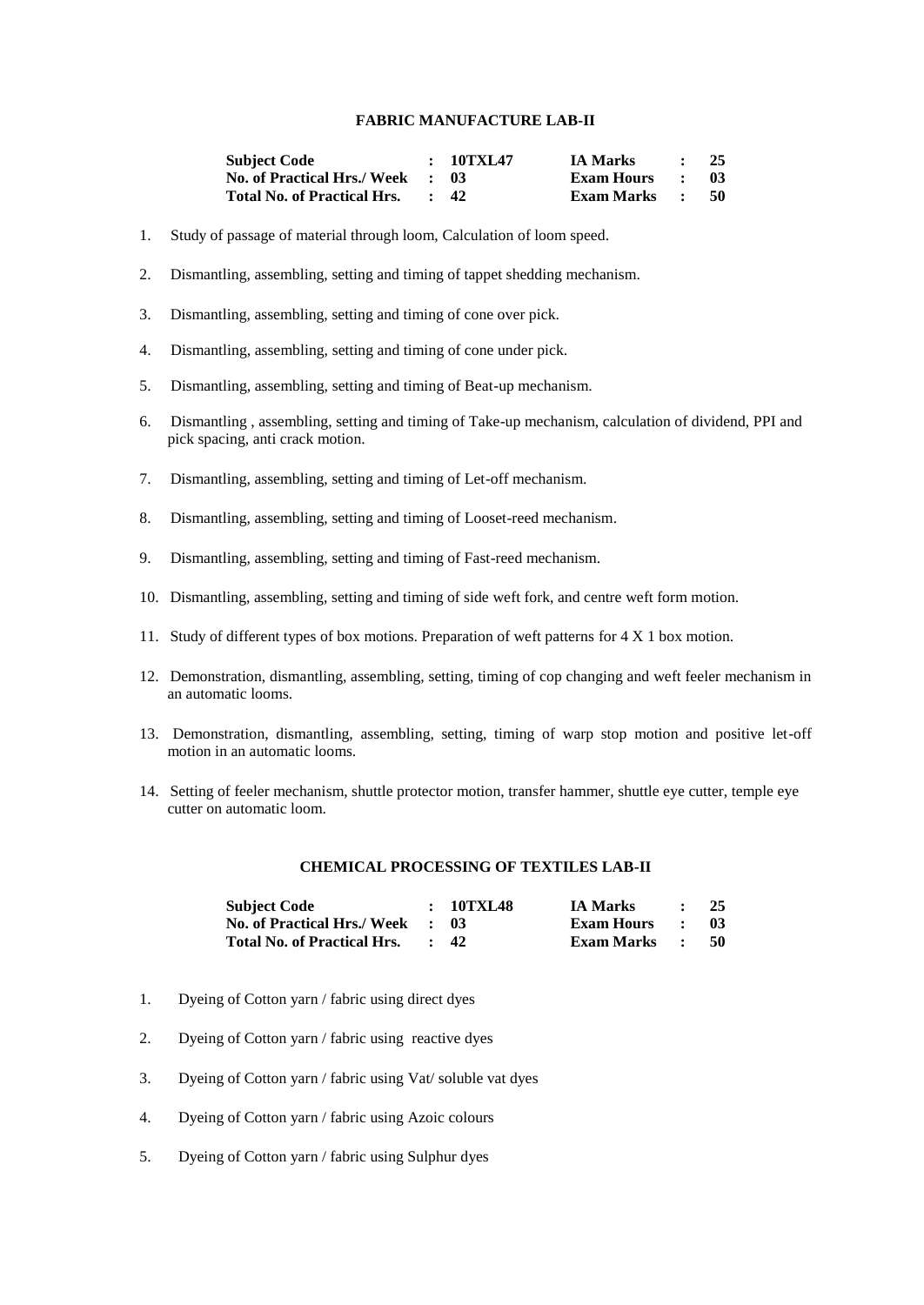- 6. Dyeing of silk with acid and basic dyes
- 7. Dyeing of silk with metal complex dyes
- 8. Dyeing of acrylic using basic dyes
- 9. Dyeing of polyester using disperse dyes with carrier, HTHP and Thermosol dyeing technique
- 10. Dyeing of garments with various classes of dyes
- 11. Dyeing of cotton, silk and wool using important natural dyes
- 12. Determination of K/S and matching of shades using spectrophotometer
- 13. Analysis of dyes, chemicals and auxiliaries
- 14. Measurement of washing / rubbing fastness of dyed goods

#### **V SEMESTER**

## **MANAGEMENT AND ENTREPRENEURSHIP**

| <b>Subject Code</b>       | : 10AL51   | <b>IA Marks</b>     | $\sim$ $\sim$ | - 25 |
|---------------------------|------------|---------------------|---------------|------|
| No. of Lecture Hrs./ Week | $\cdot$ 04 | <b>Exam Hours :</b> |               | - 03 |
| Total No. of Lecture Hrs. | $\cdot$ 52 | Exam Marks : 100    |               |      |

## **PART - A**

#### **UNIT - 1**

**MANAGEMENT:** Introduction – Meaning – nature and characteristics of Management, Scope and functional areas of management – Management as a science, art or profession – Management and administration – Roles of management, Levels of management, development of management thought – early management approaches – modern management approaches. **7 Hours**

#### **UNIT - 2**

**PLANNING:** Nature, importance and purpose of planning process – objectives - Types of plans (Meaning only) - Decision making – importance of planning – steps in planning, Planning premises – Hierarchy of plans. plans. **6 Hours**

## **UNIT - 3**

**ORGANIZING AND STAFFING:** Nature and purpose of organization, principles of Organizations – Types of organisation - Departmentation –Committees Centralization vs. Decentralisation of authority and responsibility, span of Control, MBO, and MBE( Meaning only) Nature and importance of Staffing – process of selection and recruitment (in brief). **6 Hours**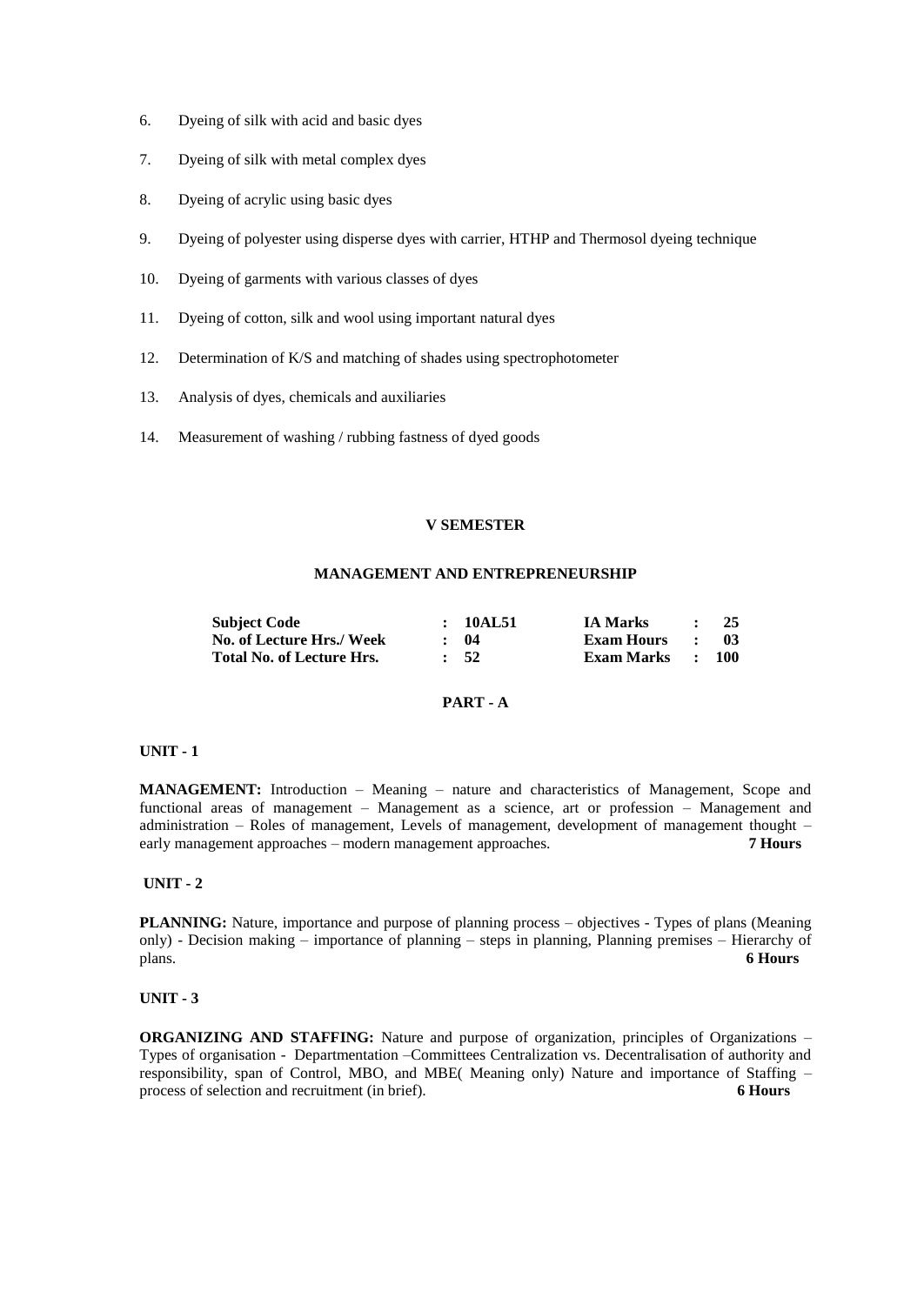## **UNIT - 4**

**DIRECTING & CONTROLLING:** Meaning and nature of directing – Leadership styles and motivation theories, communication – Meaning and importance – Coordination, meaning and importance and Techniques of Co – ordination. Meaning and steps in controlling – Essentials of a sound control system – Methods of establishing control (in brief)**. 7 Hours**

## **PART – B**

## **UNIT - 5**

**ENTREPRENEUR:** Meaning of Entrepreneur, Evolution of the Concept, Functions of an Entrepreneur, Types of Entrepreneur, Intrapreneur – an emerging Class. Concept of Entrepreneurship – Evolution of Entrepreneurship, development of Entrepreneurship steps in entrepreneurial process, Role of entrepreneurs in Economic Development: Entrepreneurship in India; Entrepreneurship – is Barriers. **6 Hours** 

## **UNIT - 6**

**SMALL SCALE INDUSTRY:** Definition; Characteristics; Need and rationale: Objectives: Scope; role of SSI in Economic Development. Advantages of SSI. Steps to start in SSI – Government policy towards SSI; Different Policies of S.S.I.; Government Support for S.S.I. during 5 year plans. Impact of Liberalization, Privatisation, Globalization on S.S.I., Effect of WTO/GATT Supporting Agencies of Government for S.S.I., Meaning; Nature of Support; Objectives; Functions; Types of Help; Ancillary Industry and Tiny Industry (Definition only) **. 7 Hours**

#### **UNIT - 7**

**INSTITUTIONAL SUPPORT:** Different Schemes; TECKSOK; KIADB; KSSIDC; KSIMC; DIC Single Window Agency: SISI; NSIC; SIDBI; KSFC. **6 Hours**

#### **UNIT - 8**

**PREPARATION OF PROJECT:** Meaning of Project; Project Identification; Project Selection; Project Report; Need and Significance of Report; Contents; formulation; Guidelines by Planning Commission for Project report; Network Analysis; Errors of Project Report; Project Appraisal. Identification of Business Opportunities. Market Feasibility Study; Technical Feasibility Study; Financial Feasibility Study & Social Feasibility Study. **7 Hours**

## **TEXT BOOKS:**

- 1. **Principles of Management** P.C. Tripathi, P.N. Reddy; Tata McGraw Hill, 2<sup>nd</sup> Edition.
- 2. **Dynamics of Entrepreneurial Development & Management** Vasant Desai–Himalaya Publishing House
- 3. **Entrepreneurship Development** Small Business Enterprises Poornima M Charantimath Pearson Education –2006,  $2<sup>nd</sup>$  Edition.
- 4. **Management and Entrepreneurship** N.V.R. Naidu & T. Kirshna Rao, I.K. International, New Delhi – 2008.

## **REFERENCE BOOKS:**

- 1. **Management Fundamentals - Concepts, Application, Skill Development** 1 st Edition , Robert Lusier – Thomson ,
- 2. **Entrepreneurship Development** S S Khanka S Chand & Co.
- 3. **Management Stephen Robbins** Pearson Education / PHI -17<sup>th</sup> Edition, 2003.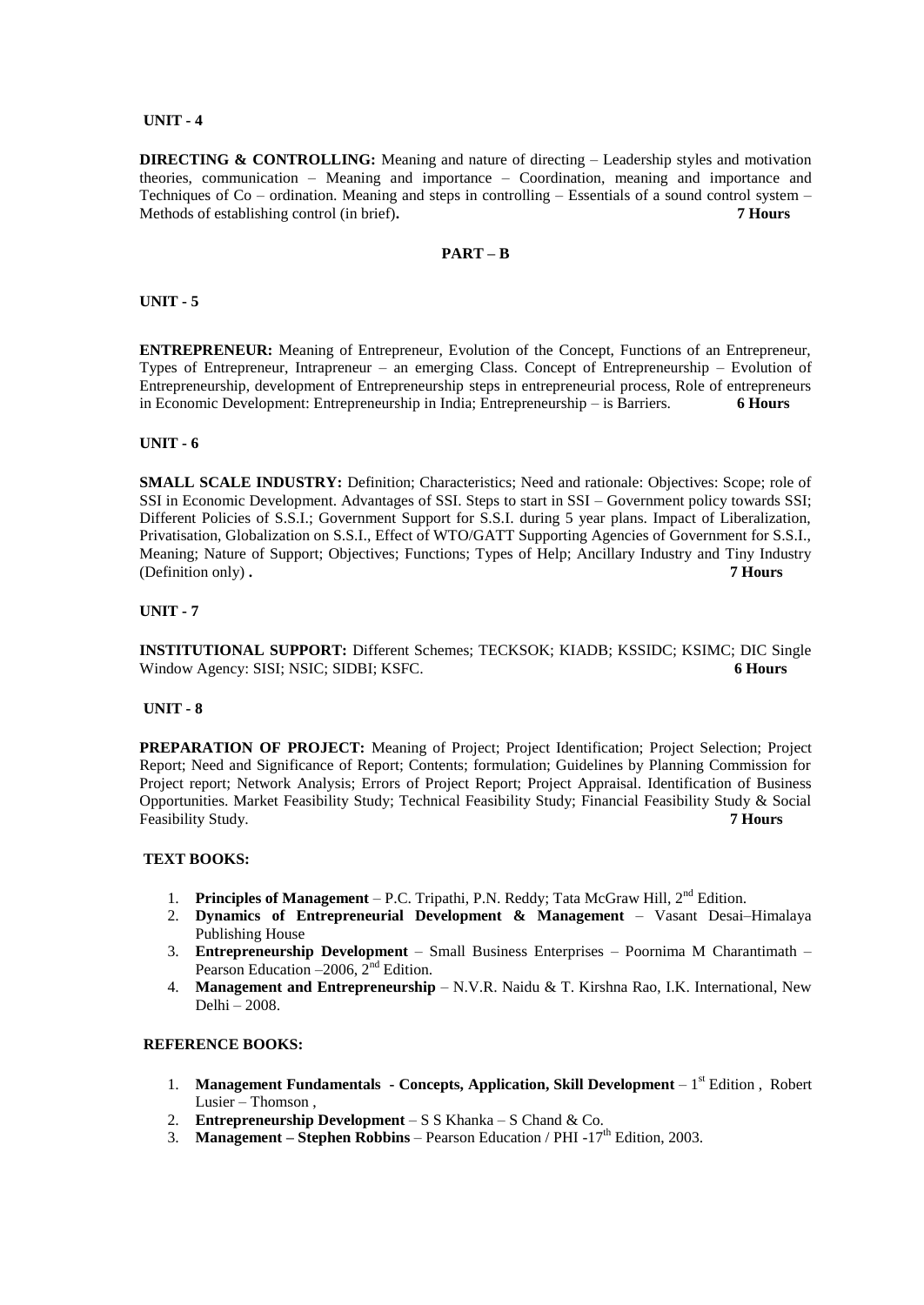#### **Question Paper Pattern:**

Answer any five full questions selecting at least two questions from Part-A and Part-B.

#### **KNITTING TECHNOLOGY**

| <b>Subject Code</b>              | : 10TX52         | <b>IA Marks</b>   |                     | 25    |
|----------------------------------|------------------|-------------------|---------------------|-------|
| No. of Lecture Hrs./ Week        | : 04             | Exam Hours        | $\mathbf{r}$        | -03   |
| <b>Total No. of Lecture Hrs.</b> | $\frac{1}{2}$ 52 | <b>Exam Marks</b> | $\sim$ 1.000 $\sim$ | - 100 |

## **PART - A**

#### **UNIT - 1**

Knitting industries position in India , general terms and principals of knitting technology. Knitting Elements, Elements of knitted loops structures. Comparison of warp and weft knitting. **6 Hours**

#### **UNIT - 2**

**WEFT KNITTING:** The four primary weft knitted structures –Plain, Rib, Interlock and purl.Production of above structures on knitting machines. **7 Hours**

#### **UNIT - 3**

Types of weft knitting machines –flat machines and circular machine. Knit, Tuck and Float stiches. The effect of Tuck and float stiches on knitted fabrics. **7 Hours**

#### **UNIT - 4**

Ornamentation of weft knit structures: Horizontal striping, intarsia, plating. Derivatives of plain and rib structures. Double knits. **6 Hours**

#### **PART - B**

#### **UNIT - 5**

Needle selection for weft knit designing: Multi cam track, Pattern wheel, Pattern drum and Electronic selection device. **6 Hours**

#### **UNIT - 6**

Aspects of knitting science- knitted fabric geometry, tightness factor, robbing back, needle bounce. Different types of positive feeds and their advantage. **7Hours** 

#### **UNIT - 7**

Different cams used on knitting machine. Properties of hosiery yarns. Defects in weft knitted fabrics. Principles of warp knitting; Swinging and shogging motion. **6 Hours** 

## **UNIT - 8**

Five basic overlap, under-lap variations. Study of tricot and raschel warp knitting machines. Single bar structures. Piller stich, single tricot and atlas structures. Two bar fabrics: Lock knit, full tricot and satin.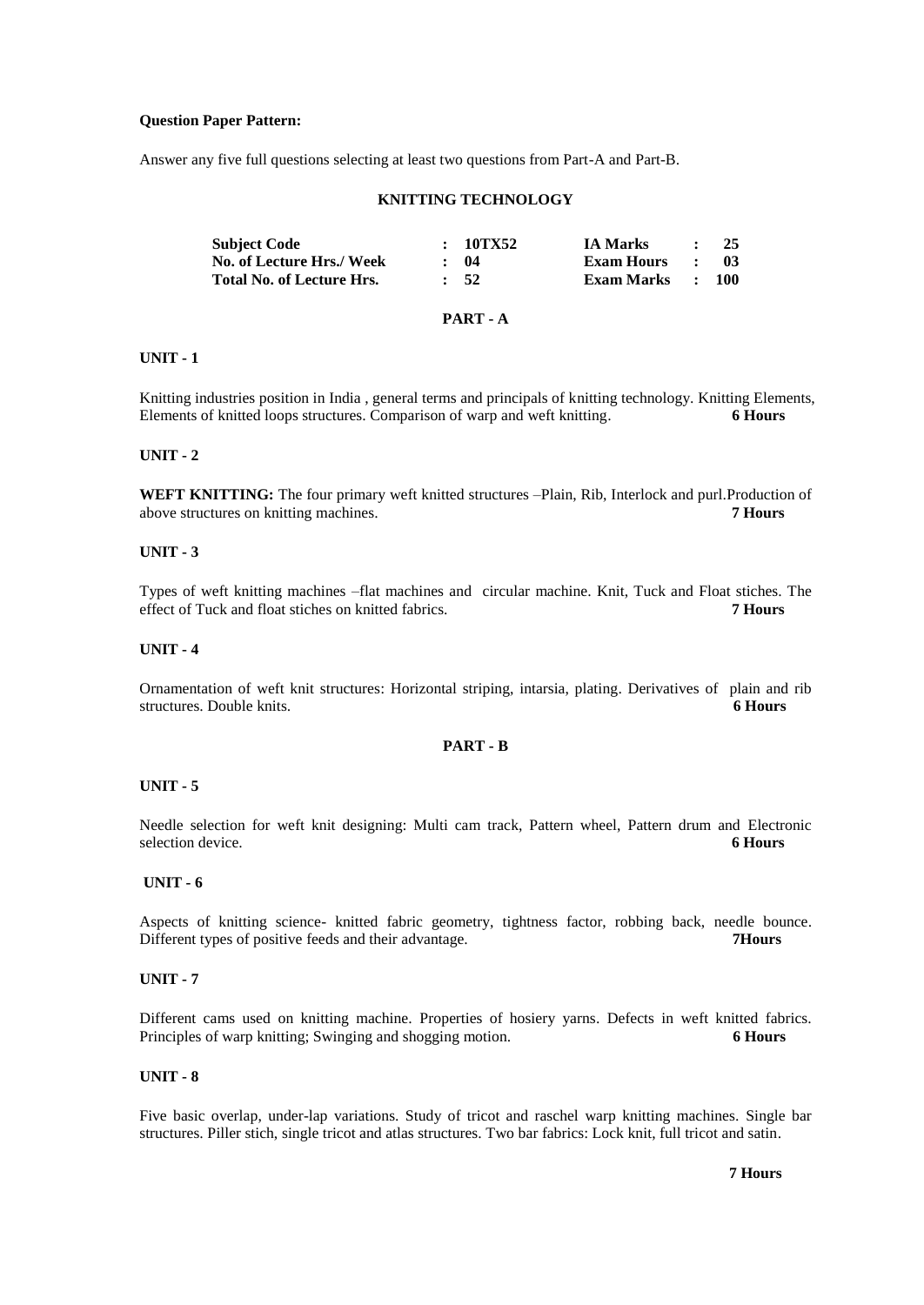## **TEXT BOOKS:**

- 1. **Knitting Technology-**David J Spencer, Pergamon Press 1985, New York
- 2. **Knitting Technology-**Ajgaonkar, Universal Publishing Company, Bombay 1998
- 3. **Circular Knitting**,-Mammel Schach
- 4. **Knitting Fundamentals, Machines, structures and developments** N.Anbumani, New Age International Pub., 2007.

#### **Question Paper Pattern:**

Answer any five full questions selecting at least two questions from Part-A and Part-B.

## **YARN MANUFACTURE – III**

| <b>Subject Code</b>       | : 10TX53   | <b>IA Marks</b>   | $\bullet$    | 25               |
|---------------------------|------------|-------------------|--------------|------------------|
| No. of Lecture Hrs./ Week | : 04       | <b>Exam Hours</b> | $\mathbf{r}$ | -03              |
| Total No. of Lecture Hrs. | $\cdot$ 52 | Exam Marks        |              | $\therefore$ 100 |

## **PART - A**

#### **UNIT - 1**

Objects of ring spinning, study of different drafting systems and type of draft. Roller setting draft and its importance. Principles of twisting, factors affecting the twist calculation. Actual and practical TPI, Principal of winding and types of builts. **7 Hours**

## **UNIT - 2**

Rings and Travelers. Different types of rings, selection of rings and manufacture of rings. Types of travelers, traveler numbering both in direct and indirect system. Manufacture of travelers. Functions of lappets and separators. Forces acting on traveler. Faulty packages of Ring frame and remedial measures.

#### **UNIT - 3**

Modern developments of Ring frame and salient features of the present day ring frame. Calculations of Ring frame such as production efficiency and count etc. Various quality control studies at Ring frame such as breakage study, idle spindle study, snap study and yarn parameter such as U%, CV%, Neps etc., **7 Hours**

#### **UNIT - 4**

Doubling frame – objects of doubling and conditions to get balanced double yarn. Preparation of doubling, Types of doubling systems. Threading different types of doubling systems. Defects in doubling and remedies. Properties of cabled, voile and poplin yarn. **6 Hours**

#### **PART - B**

#### **UNIT - 5**

Detailed study of sewing threads such as manufacture properties and applications of sewing threads. Hosiery yarn and its application, Fancy yarns and its production . **6 Hours**

#### **7Hours**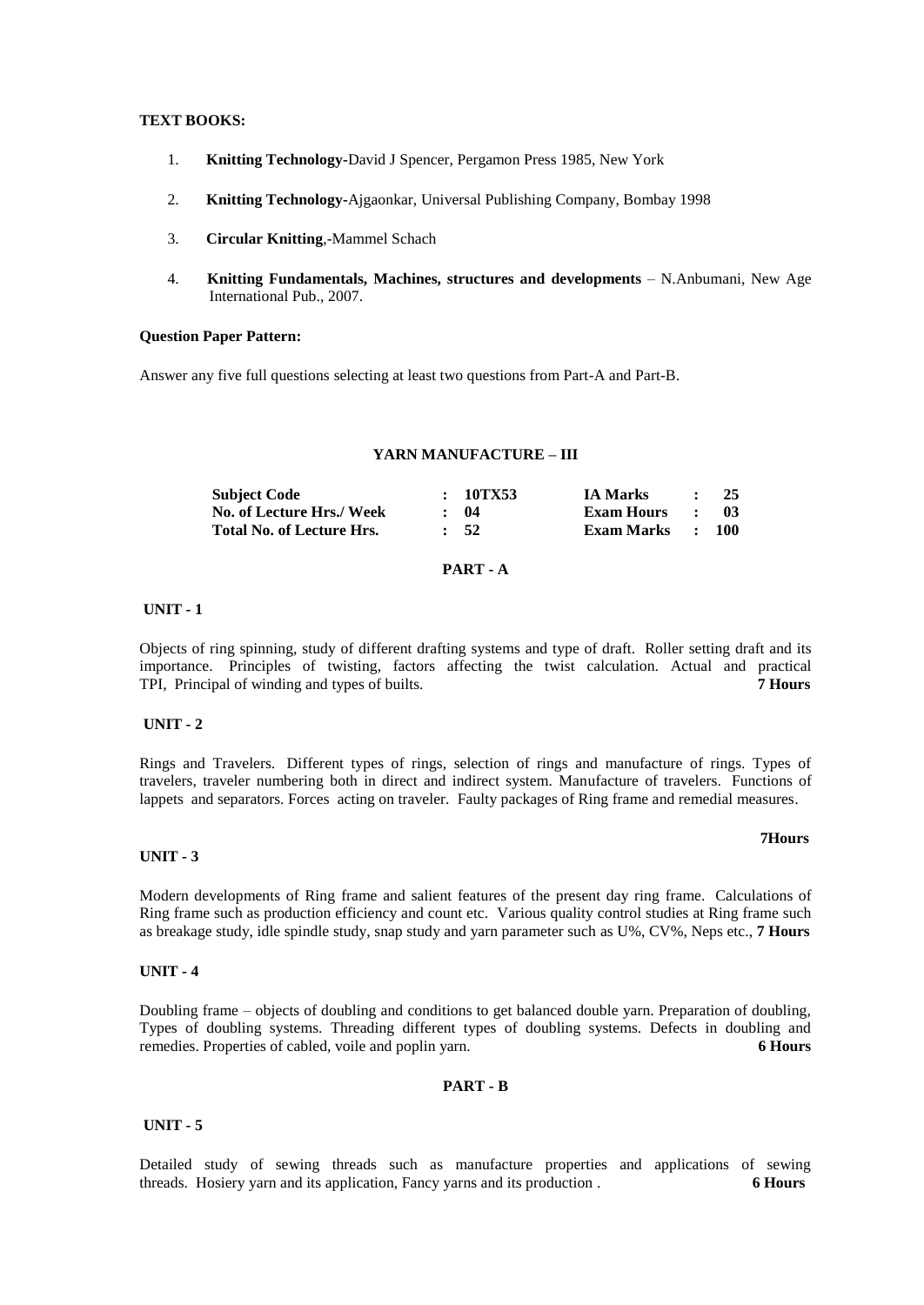## **UNIT - 6**

Open-end spinning – principle and objects of open-end spinning. Classification of open-end spinning. Comparison of open-end and ring spinning. Technique of rotor spinning and detailed study of rotor spinning such as initial drafting, transport zone, twisting and yarns formation. **7 Hours**

## **UNIT - 7**

Types of opening rollers and rotors and their effect on the performance of OE machine. Calculations of OE machines and comparison of OE and Ring yarn. Modern developments in OE machine. **7 Hours**

## **UNIT - 8**

Quality control in Ring spinning, Doubling & OE Spinning. **6 Hours**

## **TEXT BOOKS:**

- 1. **Manual of Cotton Spinning**-Vol V, Ed, AFW COULSON 1958, Textile Institute, Manchester
- 2. **Technology of short staple spinning** Vol III and IV, W Klein, 1989, Textile Institute Pub. Manchester
- 3. **Spun Yarn Technology-** Oxteby 1987, Butterworths, London
- 4. **Cotton Spinning Calculations** T. K. Pattabhiraman, 1979, Soumaya Pub, Bombay
- 5. **O. E. Spinning** R. Rajgopalan, 1981, Textile Association of India, Delhi
- 6. **Spinning in 70s**-P.R. Lord, 1970, Merrow Pub. Co. Ltd. London

## **REFERENCE BOOKS:**

- 1. **Contemporary Textile Engineering**-F Happy, 1981, ACADEMIC press Inc.
- 2. **Hand book of Cotton Spinning**-William Taggart, 1979, Universal Pub. Corp.
- 3. **Essential facts of Practical Cotton Spinnning**-T. K. Pattabhiraman, 1979, Soumaya Pub, Bombay.
- 4. NCUTE Publications on spinning.

#### **Question Paper Pattern:**

Answer any five full questions selecting at least two questions from Part-A and Part-B.

## **FABRIC MANUFACTURE – III**

| <b>Subject Code</b>              | :10TX54    | <b>IA Marks</b>   | $\sim$ $\sim$                     | - 25 |
|----------------------------------|------------|-------------------|-----------------------------------|------|
| No. of Lecture Hrs./ Week        | : 04       | <b>Exam Hours</b> | <b>Contract Contract Contract</b> | - 03 |
| <b>Total No. of Lecture Hrs.</b> | $\cdot$ 52 | Exam Marks : 100  |                                   |      |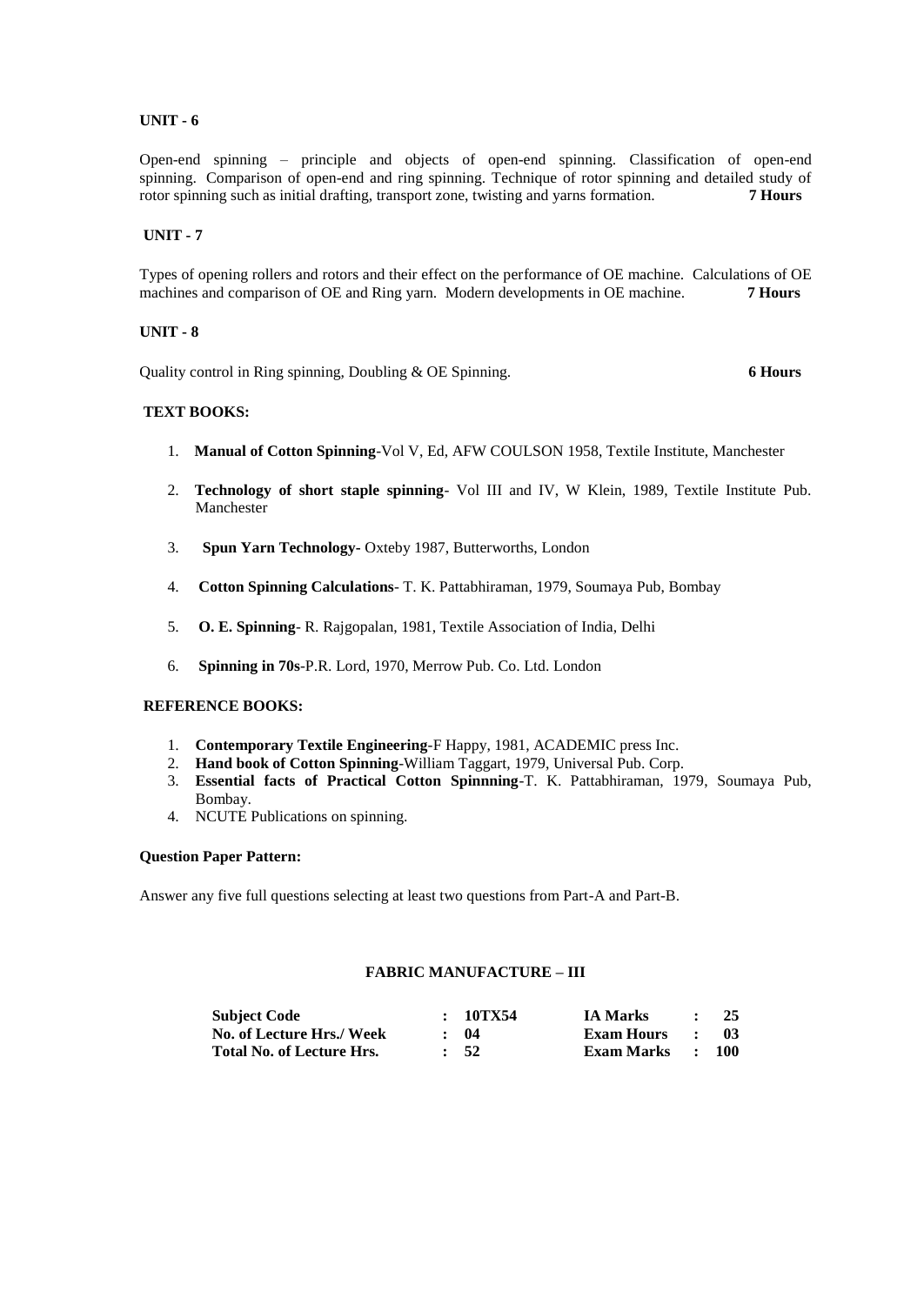## **PART - A**

## **UNIT - 1**

DOBBY LOOMS- Working principles of different types of dobbie's such as negative, positive, cam, paper, cross border, dobbies. **6 Hours**

## **UNIT - 2**

Pattern preparation for dobbie's.

JACQUARD- Working principles of single lift single cylinder. Double lift single cylinder. Double lift Double cylinder and cross border jacquard. **6 Hours**

## **UNIT - 3**

Methods to increase the figuring capacity of jaquards. Piano card cutting machine. Card punching. Card lacing, casting out in jacquard. London and Norwich harness mounting systems. **7 Hours**

## **UNIT - 4**

TYPES OF HARNESS TIE-ups. Modern developments in dobbies and jacquards. **7 Hours**

## **PART - B**

## **UNIT - 5**

Classification of shuttles looms. Comparative study of Weft Insertion rate of different shuttles looms. Study of various types of Rapier looms: Raper drives, Devas and Gabler systems. **6 Hours**

## **UNIT – 6**

Study of Projectile looms: Stages of weft insertion, torsion bar picking mechanisms, Conjugate cam beat-up.

## **6 Hours**

#### **UNIT - 7**

Study of air and Water jet looms. Consolidation of picking force in air jet picking systems. Types of selvedges, weft accumulators. **7 Hours**

#### **UNIT - 8**

Circular looms, Multiphase flat looms. **7 Hours**

## **TEXT BOOKS:**

- 1. **Principles of Weaving-**By ATC Robinson, R. Marks, 1976, Textile Institute, Manchester, London
- 2. **Shuttleless Weaving Machine**-Oldrich Talavasek and Uladimin, Svary, Elsevlin, 1981 Scientific
- Pub. Co., New YORK
- 3. **Modern Weaving Theory and Practice**-,ISHIDA
- 4. **Weaving, Machines, Mechanisms & Management-** D.B.Ajgaonkar, Talukdar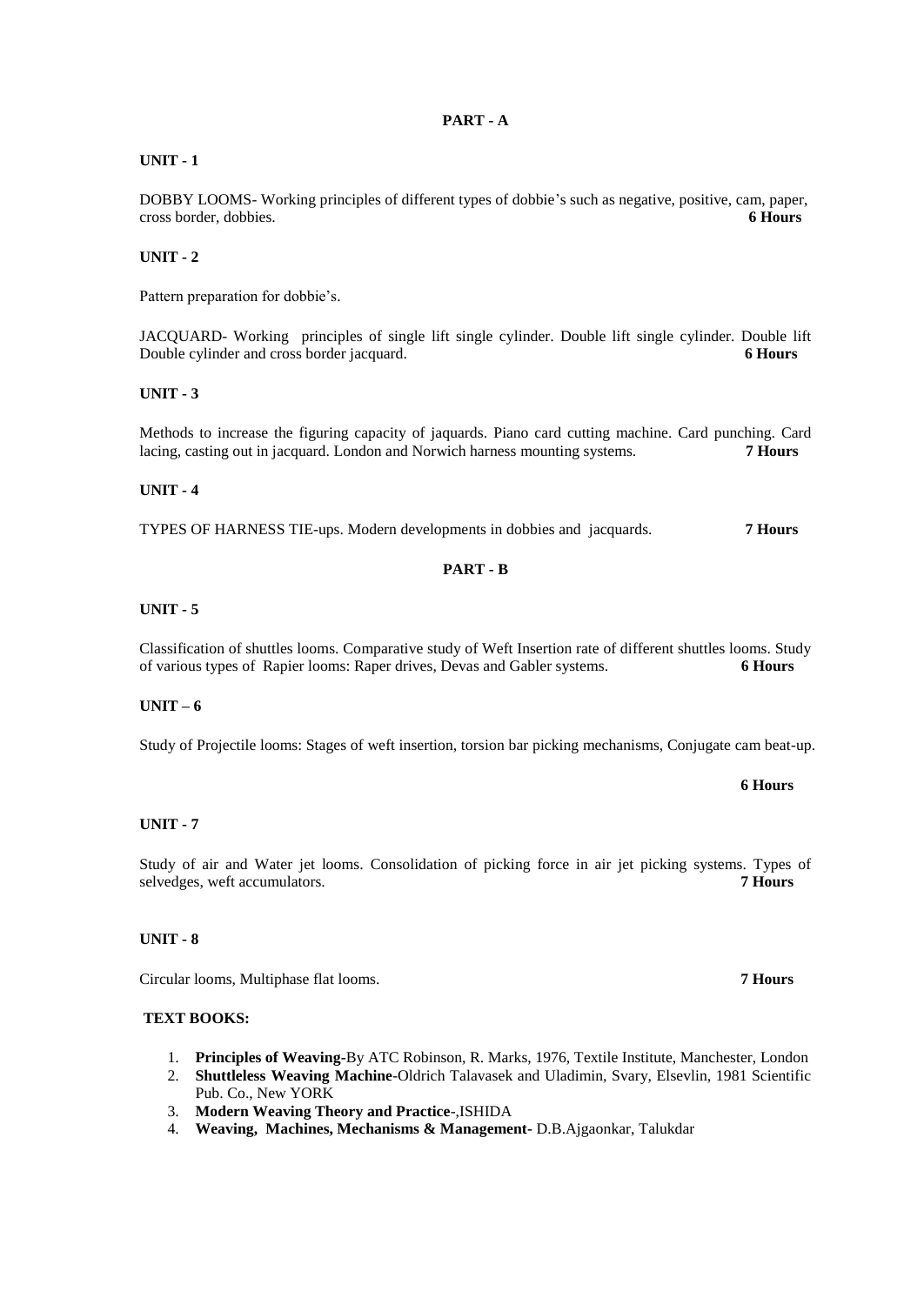#### **REFERENCE BOOKS:**

- 1. **Modern Preparation and weaving Machinery**-A Ormerod, 1983, Butterworths London.
- 2. **Cotton Weaving by** -V. Gordev, P Volkov, L Blinov 1987. Mir PUB.
- 3. **Weaving Mechanism-** Vol I & II, Prof. N N. Banerjee 1982, Textile Book House, WEST BENGAL.
- 4. NCUTE Course material-Woven Cloth Production-IIT, New Delhi, 2000

#### **Question Paper Pattern:**

Answer any five full questions selecting at least two questions from Part-A and Part-B.

## **CHEMICAL PROCESSING OF TEXTILES – III**

| <b>Subject Code</b>              | : 10TX55         | <b>IA Marks</b>   |               | 25               |
|----------------------------------|------------------|-------------------|---------------|------------------|
| No. of Lecture Hrs./ Week        | : 04             | <b>Exam Hours</b> | $\sim$ $\sim$ | -03              |
| <b>Total No. of Lecture Hrs.</b> | $\frac{1}{2}$ 52 | <b>Exam Marks</b> |               | $\therefore$ 100 |

## **PART - A**

## **UNIT - 1**

**INTRODUCTION TO TEXTILE PRINTING** - An overview of the printing process. Selection of dyes/pigments/auxiliaries and textile substrate to suit the end use of the printed textile materials. **6 Hours**

## **UNIT - 2**

The constituents and characteristic of printing paste. Brief study of different binders, thickeners, solvents, discharging agents and other ingredients of printing paste. **6 Hours**

## **UNIT - 3**

**STYLES OF PRINTING** – Direct, discharge, resist and special styles- chemical and mechanisms used for the above styles. **7 Hours**

#### **UNIT - 4**

**METHODS OF PRINTING** – Printing by Hand block, Roller, hand screen, semi-automatic screen, flat bed and rotary screen printing methods. Developments in printing machinery. **7 Hours**

## **PART - B**

**UNIT - 5**

**TRANSFER PRINTING** – Principle, mechanisms and continuous transfer printing – Transfer printing machinery The print paste preparation and preservation. Printing of natural and synthetic fibre fabrics with various classes of dyes/pigments. **6 Hours 6 Hours**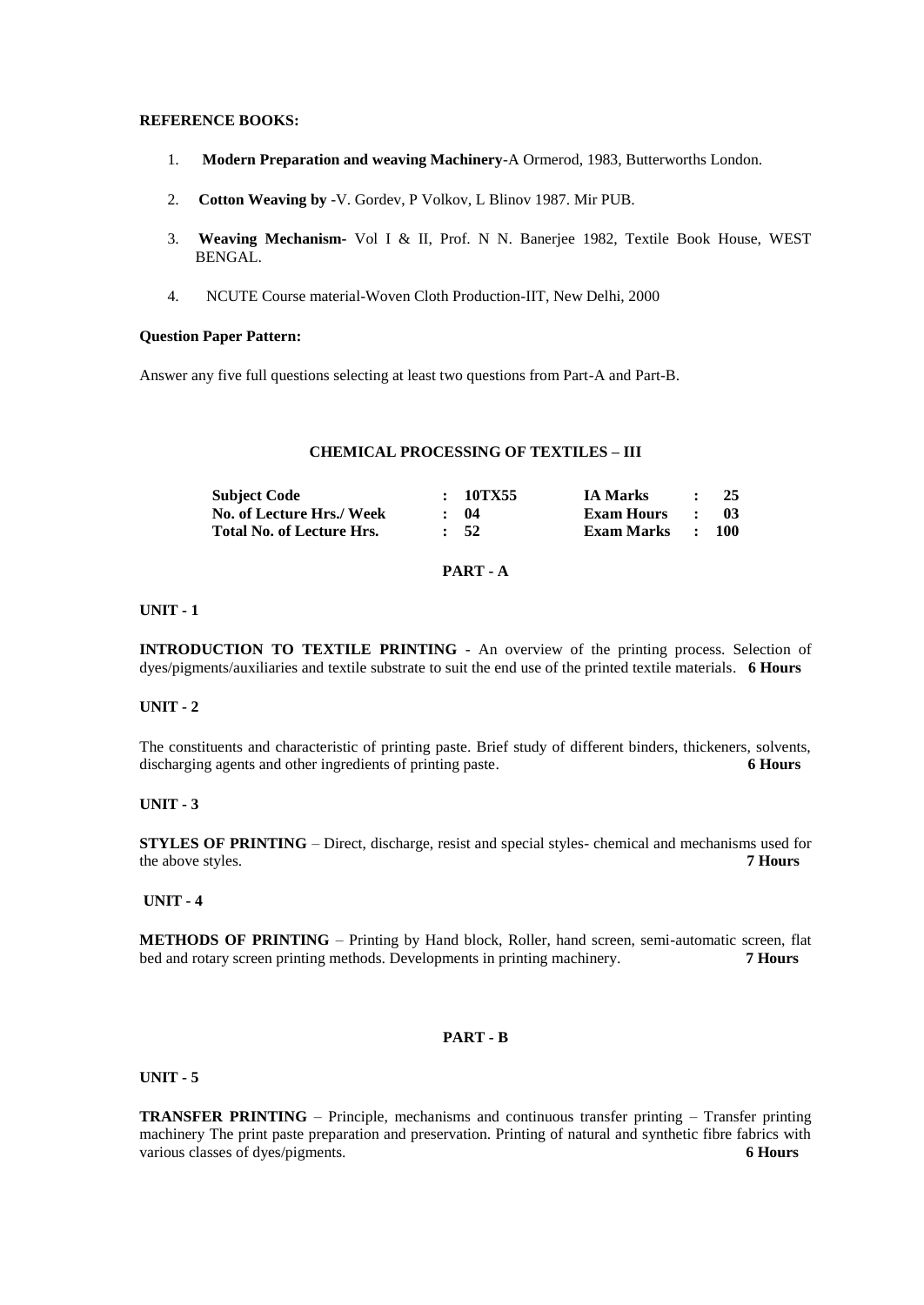## **UNIT - 6**

**METHODS OF PRINT FIXATION –** Drying, curing by dry heat, steam fixation etc. Finishing process an overview - objects and methods of finishing. Classification of various finishes – Various finishing chemicals used and their properties. **6 Hours**

#### **UNIT - 7**

**CALENDERING AND VARIOUS CALENDERING MACHINES USED. SANFORIZATION –** principle and the process. Resin and anti-crease finish on cotton and protein fibre fabrics. Water repellent finishes, fire retardant and fire proof finishes. **7 Hours**

## **UNIT - 8**

Finishing of woolen materials, silk fabrics and blended products. Finishing of synthetic fibre fabrics - heat setting, de-lustering, anti-static, soil release, etc.Finishing of knitted fabrics. Fundamentals of computerized colour matching – K/S evaluation and principle of spectrophotometers. **7 Hours**

## **TEXT BOOKS:**

- 1. **Textile printing -** V.A.Shenai, Sevak publications, Mumbai,1996
- 2. **Textile printing –** L.W.C. Miles, Butterwoths publications
- 3. **An Introduction to Textile Finishing -** J T Marsh, B Publications, 1979

## **REFERENCE BOOKS:**

- 1. **Rendering with Pen and Ink-**Thames and Hudson Publication
- 2. **Printed Textiles-** A Guide To Creative Design Fundamentals, Terry and Gentelle
- 3. **Chemical Processing** NCUTE Publications 2000 & 2001

#### **Question Paper Pattern:**

Answer any five full questions selecting at least two questions from Part-A and Part-B.

## **YARN MANUFACTURE LAB- III**

| <b>Subject Code</b>                | : 10TXL56       | <b>IA Marks</b>   | $\sim$ $\sim$       | 25   |
|------------------------------------|-----------------|-------------------|---------------------|------|
| No. of Practical Hrs./Week : 03    |                 | Exam Hours        | $\sim$ $\sim$       | -03- |
| <b>Total No. of Practical Hrs.</b> | $\therefore$ 42 | <b>Exam Marks</b> | $\sim$ 1.000 $\sim$ | - 50 |

- 1. Study of passage of material through Ring Frame and demonstration of its working and functions of each parts.
- 2. Calculation of spindle speed, front roller speed TPI through gearing diagram and also by changing the pulleys and concerned change wheels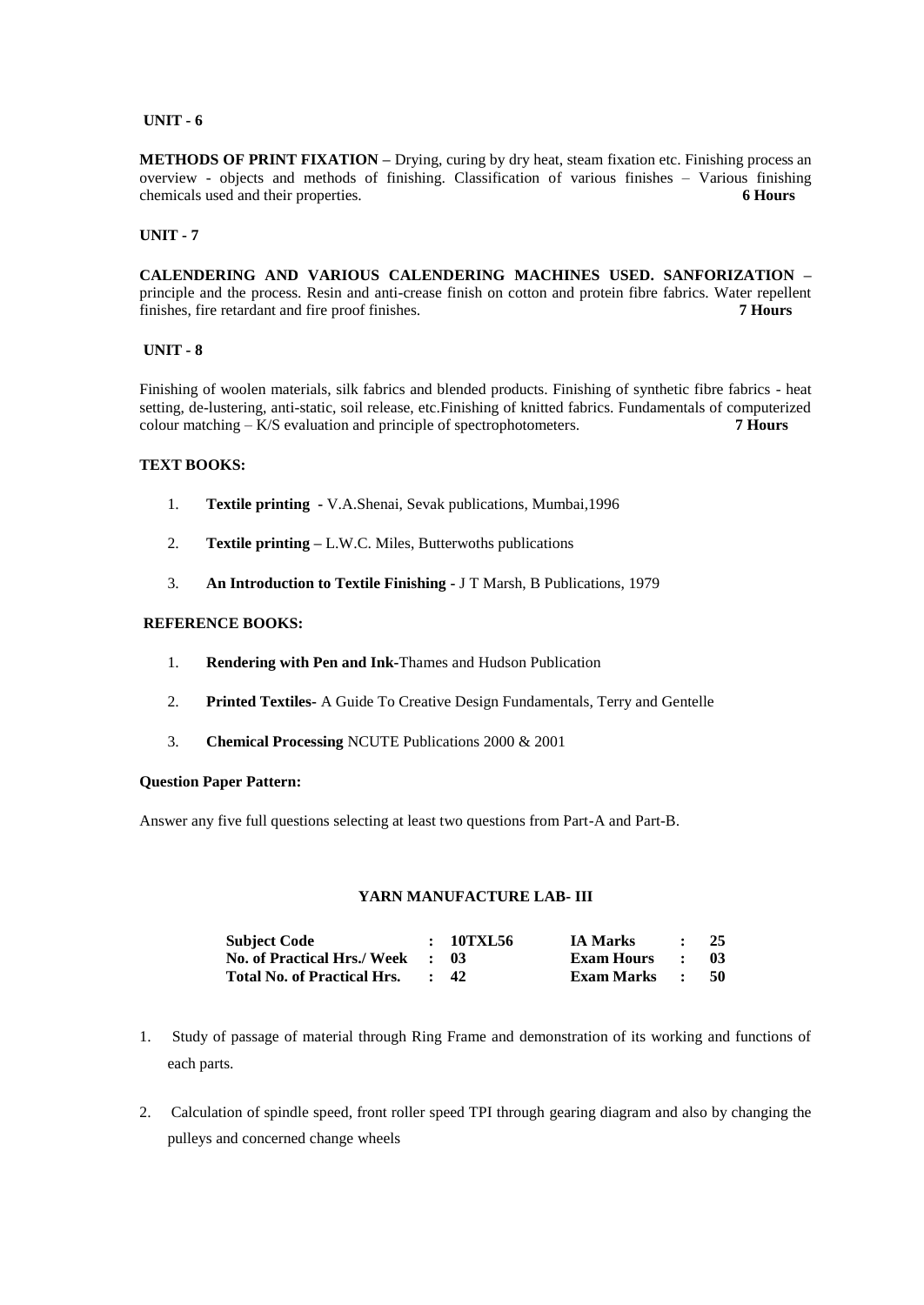- 3. Calculation of Twist constant through gearing and also TPI calculation for different TCP
- 4. Break Draft, Main Draft and Total draft calculation through gearing diagram.
- 5. Calculation of Draft constant and break draft constant, calculation of DCP for different counts of yarn
- 6. Study of building mechanism and different types of builds.
- 7. Working of Ring Frame and calculation of count of yarns for the roving fed by changing the wheels
- 8. Maintenance schedule of Ring Frame
- 9. Passage of material through Ring Doubler and demonstration of its working
- 10. Calculation of Spindle Speed, TPI through gearing on doubling frame
- 11. Calculation of twist constant, TPI & TPM for different TCP.
- 12. Demonstration and calculation on O.E. Spinning machine.
- 13. Practicing and piecing on Ring Frame and study of end breaks

## **FABRIC MANUFACTURE LAB- III**

| <b>Subject Code</b>                | : 10TXL57  | <b>IA Marks</b>   | $\cdot$ $\cdot$      | 25   |
|------------------------------------|------------|-------------------|----------------------|------|
| <b>No. of Practical Hrs./ Week</b> | - 18       | Exam Hours        | $\sim$ $\sim$        | -03  |
| <b>Total No. of Practical Hrs.</b> | $\cdot$ 42 | <b>Exam Marks</b> | $\sim$ $\sim$ $\sim$ | - 50 |

- 1. Study of dobbies.
- 2. Pattern preparation for dobby loom.
- 3. Study of different types of jaquards.<br>4. Study of harness and its tie-ups.
- Study of harness and its tie-ups.
- 5. Preparation of squared paper design for 100 hooks jacquard and cord punching.
- 6. Study of single jersey knitting machine: drive, knitting elements, yarn feed mechanisms, take down mechanisms and practice of knitting.
- 7. Study of Rib knitting machine: drive, knitting elements, yarn feed mechanisms, take down mechanisms and practice of knitting.
- 8. Study of Interlock knitting machine: drive, knitting elements, yarn feed mechanisms, take down mechanisms and practice of knitting.
- 9. Analysis of knitted fabrics for WPI, CPI, Stitch density, Stitch length, loop shape factor, GSM, Kc, Kw, Ks, tightness factors for single jersey and rib structures as per standard.
- 10. Analysis of knitted fabrics for design: loop diagram, feeder diagram and graphical motions.
- 11. Analysis of modified single jersey design: loop diagram, feeder diagram and graphical motions.
- 12. Study of spirality of single jersey fabrics.
- 13. General study of shuttles looms.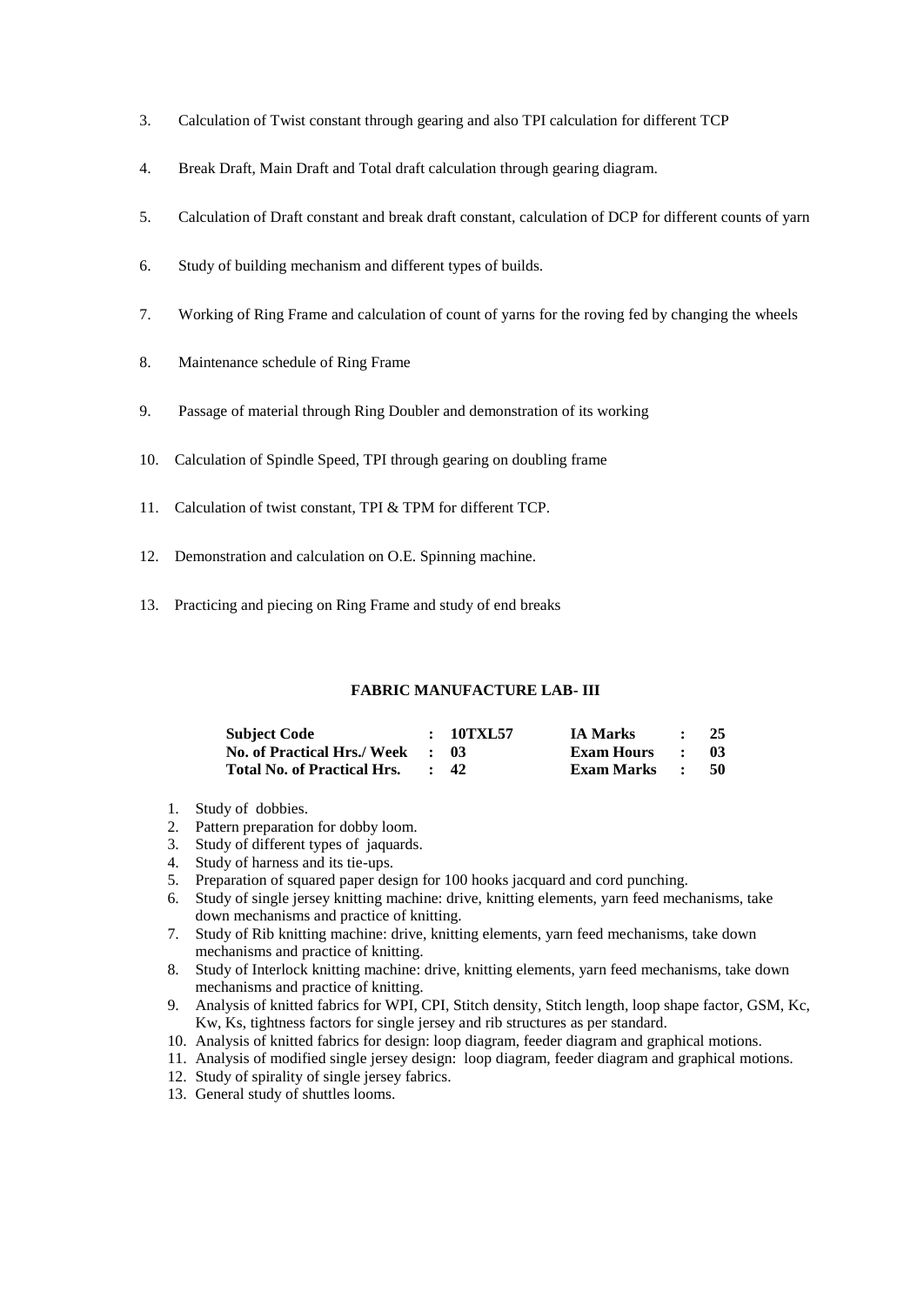## **CHEMICAL PROCESSING OF TEXTILES LAB-III**

| <b>Subject Code</b>                | : 10TXL58       | <b>IA Marks</b>   | <b>Contract Contract Contract</b> | - 25 |
|------------------------------------|-----------------|-------------------|-----------------------------------|------|
| <b>No. of Practical Hrs./ Week</b> | . . 03          | <b>Exam Hours</b> | $\sim$ $\sim$ $\sim$              | -03  |
| Total No. of Practical Hrs.        | $\therefore$ 42 | Exam Marks :      |                                   | - 50 |

- 1. Preparation of colour charts by light, pigment, chromatic circle and Brewster's theory.
- 2. Preparation of printing paste using pigment colours
- 3. Printing practice using Hand blocks and screens with various classes of dyes
- 4. Preparation of screens for screen-printing.
- 5. Resist style ( batik) of printing on fabrics
- 6. Discharge style of printing on cotton, PET and silk
- 7. Tie and dye printing
- 8. Anti-crease finishing of cotton using formaldehyde and non-formaldehyde based chemicals
- 9. Softening of cotton and wool
- 10. Water proof finishing on cotton
- 11. Experiments on fastness properties of dyed and printed fabrics
- 12. Evaluation of dye uptake- K/S using spectrophotometer
- 13. Experiments on Finishing of garments.

## **VI SEMESTER**

## **STATISTICAL APPLICATIONS TO TEXTILES**

| <b>Subject Code</b>              | : 10TX61        | <b>IA Marks</b>   |              | - 25             |
|----------------------------------|-----------------|-------------------|--------------|------------------|
| No. of Lecture Hrs./ Week        | : 04            | <b>Exam Hours</b> | $\mathbf{r}$ | - 03             |
| <b>Total No. of Lecture Hrs.</b> | $\therefore$ 52 | Exam Marks        |              | $\therefore$ 100 |

## **PART - A**

## **UNIT - 1**

The concept of individual population and samples-Frequency distribution and its representation-Construction of frequency diagrams with applications. **6 Hours**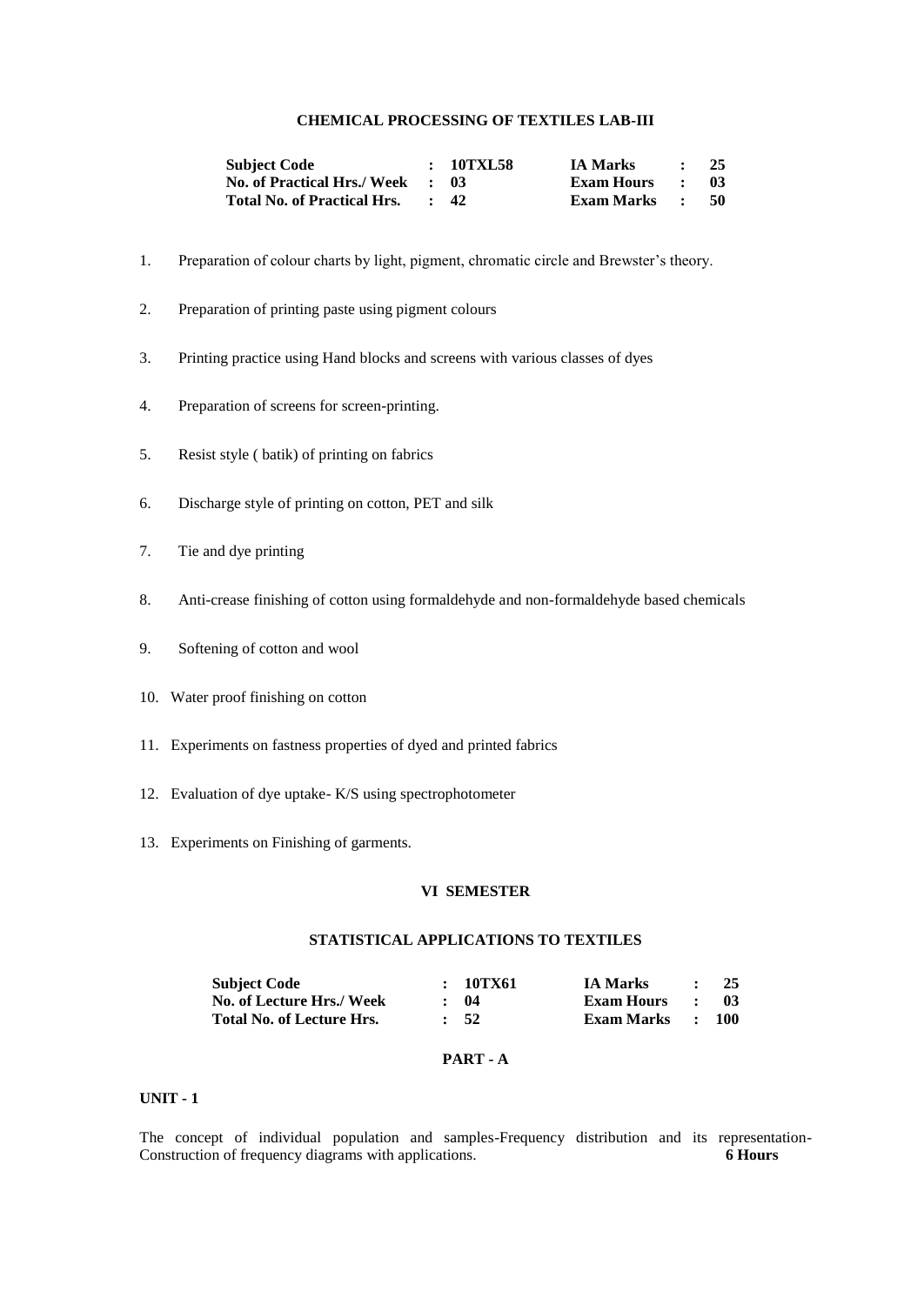Statistical measures and their practical applications. Measures of central tendency. Measures of dispersion.

 **7 Hours** 

# **UNIT - 3**

Random sampling errors, relations between samples and populations, confidence interval. **6 Hours**

# **UNIT - 4**

The normal distribution- counts of proportions and counts of random events, binomial and Poisson distributions. **7 Hours** 

# **PART - B**

## **UNIT - 5**

| Control charts, their uses and limitations in control of quality.           | 7 Hours        |
|-----------------------------------------------------------------------------|----------------|
| $UNIT - 6$                                                                  |                |
| Test of significance. For means and dispersions, chi-square test.           | 7 Hours        |
| $UNIT - 7$                                                                  |                |
| Analysis of variance-One way & two way.                                     | <b>6 Hours</b> |
| $UNIT - 8$                                                                  |                |
| Correlation and Correlation co-efficient. Regression Analysis. Time series. | 6 Hours        |

# **TEXT BOOKS:**

- 1. **Textile Testing,**-J.E. Booth, CBS Publishers, New Delhi, 1996
- 2. **Statistics For Textile Technologists-** L.H. C. Tippet, Textile Institute, Manchester 1973
- 3. **Handbook of Textile Testing and Quality control** Hamby Grower, Wiley Eastern Pvt. Ltd. Delhi 1969.
- 4. **Practical Statistics for Textile Industry**-Part-1 & 2, Gave-Leaf, Textile Institute, 1984

### **Question Paper Pattern:**

Answer any five full questions selecting at least two questions from Part-A and Part-B.

# **TEXTILE TESTING – 1**

| <b>Subject Code</b>       | : 10TX62         | <b>IA Marks</b>   |                              | 25         |
|---------------------------|------------------|-------------------|------------------------------|------------|
| No. of Lecture Hrs./ Week | $\cdot$ 04       | <b>Exam Hours</b> | $\cdot$                      | -03-       |
| Total No. of Lecture Hrs. | $\frac{1}{2}$ 52 | <b>Exam Marks</b> | $\sim$ 100 $\sim$ 100 $\sim$ | <b>100</b> |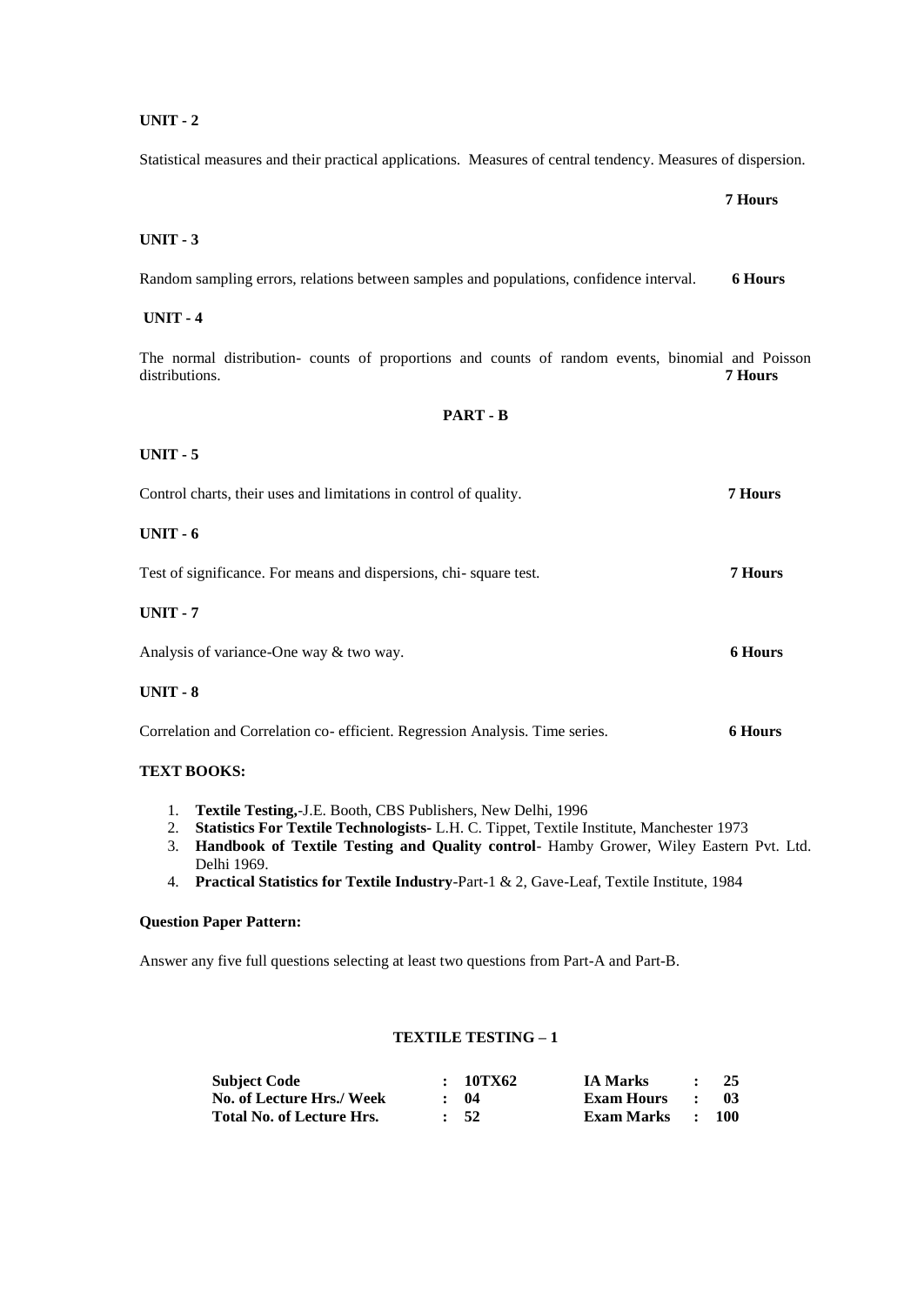# **PART –A**

# **UNIT 1:**

Introduction to textile testing & quality control. Sampling techniques. Conditioning of Testing lab and textile materials. Moisture regain and its measurement by various techniques. **6 Hours**

# **UNIT 2:**

Fiber dimensions Viz., length, fineness, maturity and strength- technological importance & determination by various conventional methods. Nep counting. **7 Hours**

# **UNIT 3:**

Study of High Volume Instruments (HVI) and AFIS. FQI & its importance. **7 Hours**

# **UNIT 4:**

Study of various systems of yarn count & its measurements by various methods & instruments**. 6 Hours**

## **PART –B**

#### **UNIT 5:**

Yarn twist & its effects on yarn & fabric properties. Importance of twist multiplier. Study of yarn density. **6 Hours**

## **UNIT 6:**

Principles & measurements of single yarn and double yarn twist. Yarn friction and its measurement.

# **UNIT 7:**

Yarn strength & its importance. Methods and principles of yarn strength testing. **6 Hours**

**7 Hours**

# **UNIT 8:**

Study of norms and standards pertaining to above fibre and yarn properties. **7 Hours**

### **Text Books:**

- 1. **Physical testing of textiles** B.P. Soville, Wood Head 1999.
- 2. **Principles of Textile Testing,** Booth J. E., Butterworth, Wendon III Edition.
- 3. **Handbook of Textile Testing and Quality Control,** Grover and Hamby, Wiley Easster Pvt. Lt., New Delhi 1969.
- 4. **Physical Properties of textile fibres,** Morton and Hearle, The Textile Institute, London.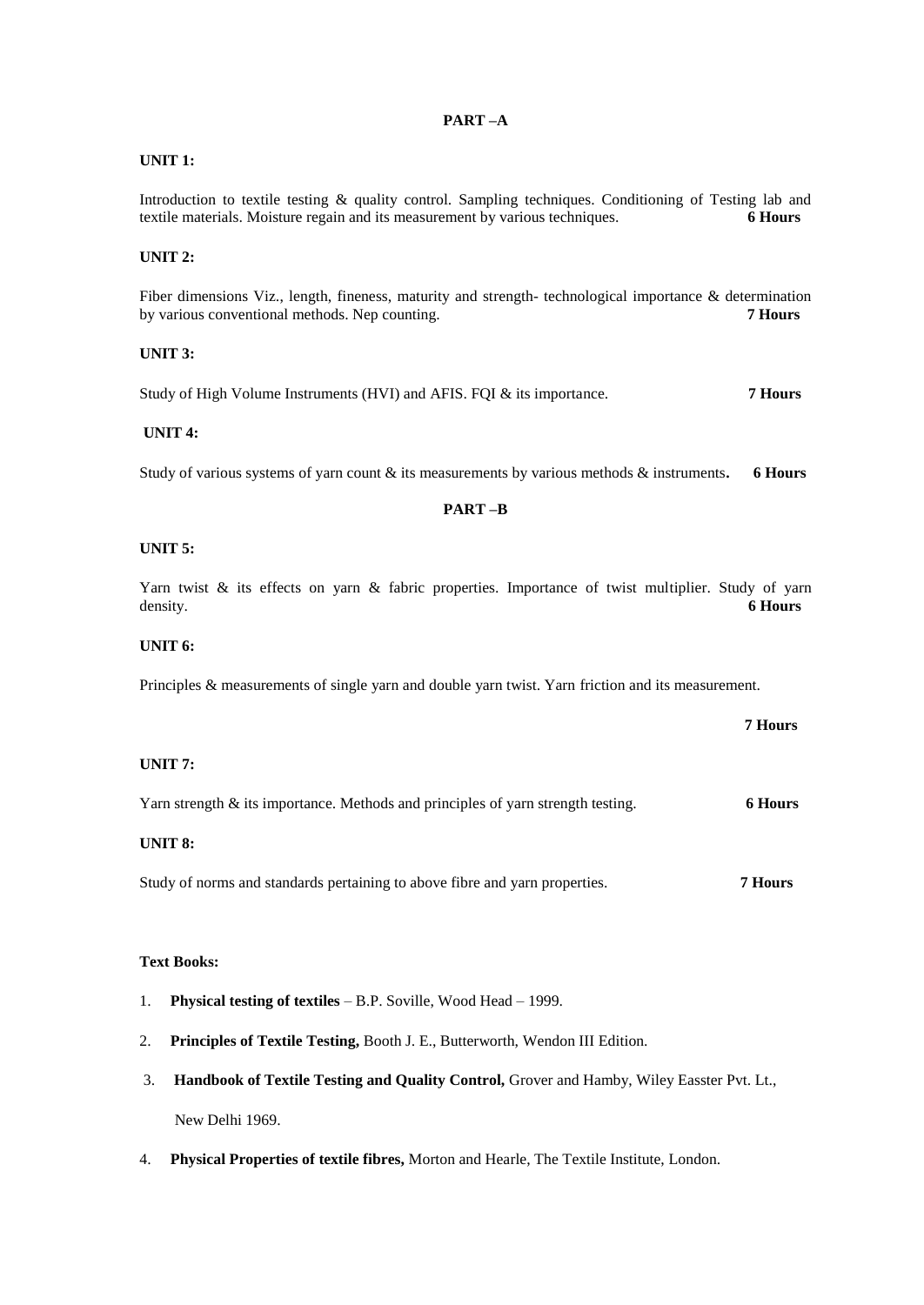- 5. **Textile Testing,** Sinkle –T. B. Taraurwal sons and co. Pvt Ltd., Bombay.
- 6. **Characteristics of raw cotton** Textile Institute.

## **References:**

- 1. **Textile Testing,** James Lomak, Longmans, Green and Co. London.
- 2. **B.I.S. Handbook,** BIS publivcations, 1985.
- 3. **B.S.Handbook**, B S Publications 1985.
- 4. **ASTM standard** ASTM publication 1985.
- 5. **Handbook of Methods of tests for cotton fibres, yarn and Fabrics,** CTRL, Bombay
- 6. **Kock, Chemical Testing of Textiles**, Chapman and Hall, London.
- 7. **Cotton assessment and appreciation**, SITRA, Coimbatore.
- 8. **Keshavan and other, Physical Testing –I and II,** SSMITT, Tamilnadu 1987.

## **Question Paper Pattern:**

Answer any five full questions selecting at least two questions from Part-A and Part-B.

# **FASHION DESIGN AND GARMENT MANUFACTURE**

| <b>Subject Code</b>              | : 10TX63   | <b>IA Marks</b>                       | $\sim$ | -25  |
|----------------------------------|------------|---------------------------------------|--------|------|
| No. of Lecture Hrs./ Week        | $\cdot$ 04 | <b>Exam Hours</b><br>the contract and |        | - 03 |
| <b>Total No. of Lecture Hrs.</b> | $\cdot$ 52 | Exam Marks : 100                      |        |      |

# **PART - A**

# **UNIT - 1**

Terms and definitions used in fashion and Garment Industries. The art and techniques of Body easurements and standard sizes. Psychological and sociological influences of dress, fashion design as applied to clothing and appearance. Elements of design. Selection of fabrics for suitable end uses. **6 Hours**

# **UNIT - 2**

Principles and practices of pattern making, Grading, Computer applied pattern making and grading. Initiation of pre-production operation, Marker planning, Marker making, spreading, cutting, Numbering & bundling. **8 Hours**

# **UNIT - 3**

Study of stitches and seams. Seam appearance & performance. Study of sewing threads, sewing machine fundamentals, work aids. **7 Hours**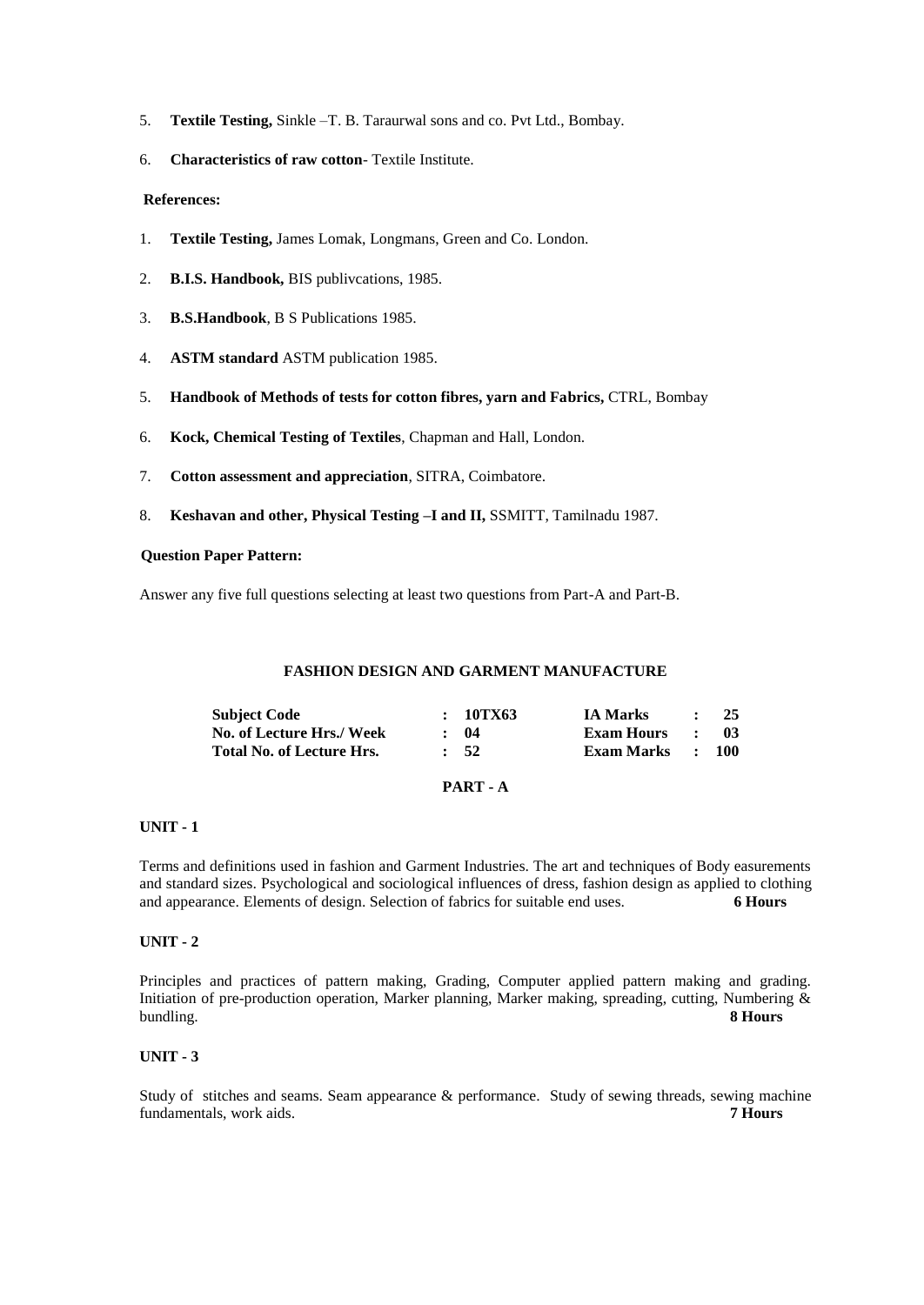Pressing equipments. Fusing, Advantages of fusing, Requirements of fusing, Fusing process, Fusing Equipment and materials used for fusing, Methods of fusing. Methods of fusing. **6 Hours**

#### **PART - B**

#### **UNIT - 5**

Support material – purpose of support material, interlining, zippers, buttons and button holes. **6 Hours**

#### **UNIT - 6**

Closures- snaps, hooks and loop tape, elastic. Trims – types and sources of trims. Garment quality control – inspection of garments under different AQL standards like 2.5, 3.0 and 4.0. Methods of metal detecting in garments. **7 Hours**

#### **UNIT - 7**

Sourcing of materials & production - Role of sourcing, sourcing materials, Inspection of fabrics under 4 point & 10 point systems. **6 Hours**

#### **UNIT - 8**

Concept of Production planning, productivity, resource management. Apparel Engineering- Basic concepts, work flow, apparel production systems. Work study. Objects and concept of Costing. **7 Hours**

# **TEXT BOOKS:**

- 1. **The Technology Of Clothing Manufacture** Carr H. & Latham B., 1988, Blackwell Scientific Publication, Oxford England
- 2. **Metric Pattern Cutting** Aldrich W 1992, blackwell Scientific Publication, Oxford England
- 3. **Apparel Manufacturing-** Ruth E. Glock, Grace I. KunzPHI Publication, UK

#### **REFERENCE BOOKS:**

- 1. **Pattern Cutting for Womens Outwear-** Gerry Cooklin, 1994, Blackwell Scientific Publications, Oxford England.
- 2. **The NIFT Book of Grading and sizing-** Vol I and II, Published by NIFT, New Delhi
- 3. **Fashion Source Book** by Kathryn Mikelvey, 1996, Blackwell Scientific Publication, Oxford England
- 4. **Fusing Technology** Cooklin G, 1990, The Textile Institute, Manchester, England

#### **Question Paper Pattern:**

Answer any five full questions selecting at least two questions from Part-A and Part-B.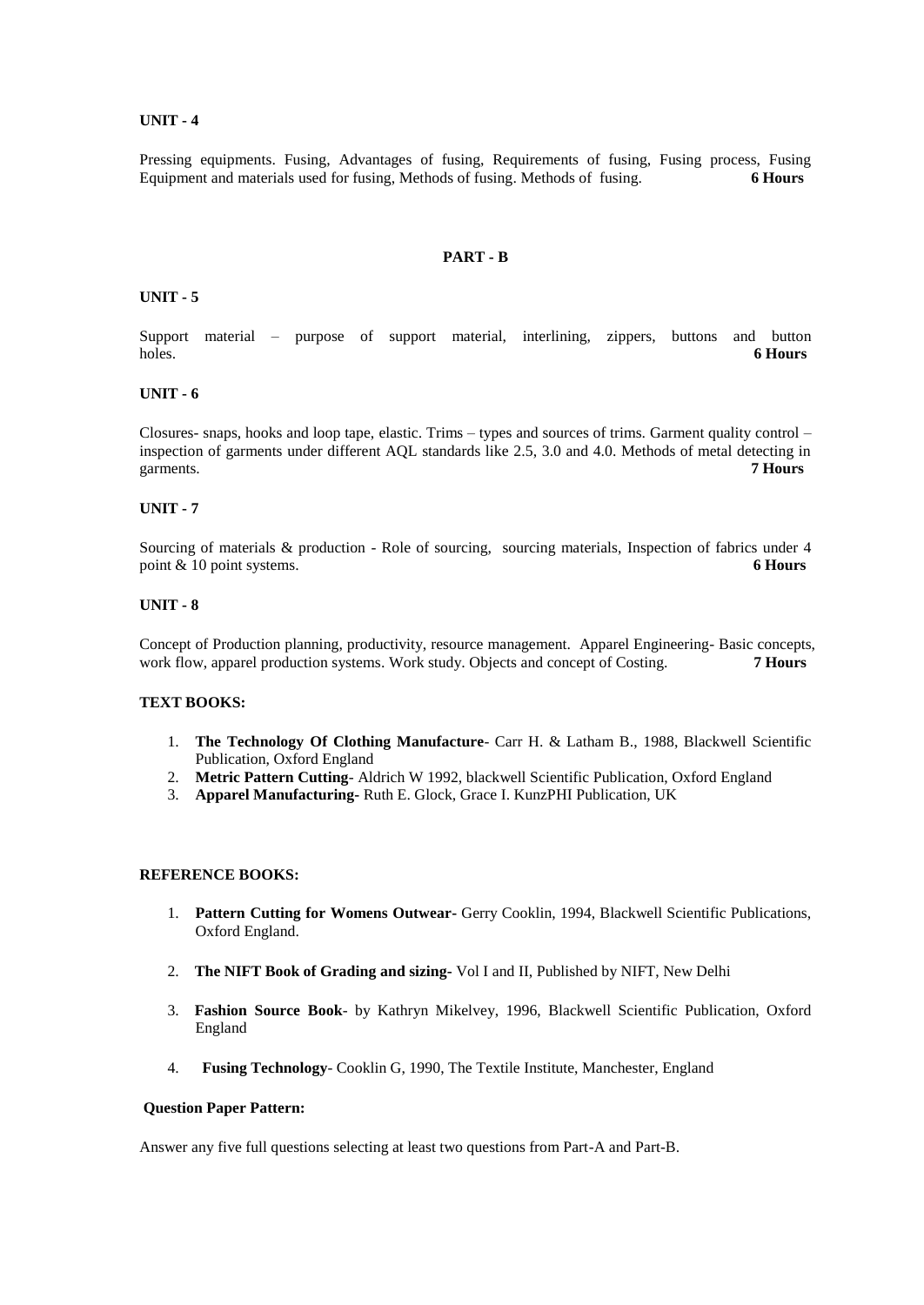# **FABRIC STRUCTUR AND DESIGN**

| <b>Subject Code</b>              | : 10TX64         | <b>IA Marks</b>   |              | -25              |
|----------------------------------|------------------|-------------------|--------------|------------------|
| No. of Lecture Hrs./ Week        | $\cdot$ 04       | <b>Exam Hours</b> | $\mathbf{r}$ | -03              |
| <b>Total No. of Lecture Hrs.</b> | $\frac{1}{2}$ 52 | Exam Marks        |              | $\therefore$ 100 |

# **PART - A**

#### **UNIT - 1**

Classification of woven fabrics. Elements of woven fabric structure. Construction and analysis of thread interlacing diagrams and cross-sectional diagrams. Methods of weave representation. Conditions and requirements of various drawing in drafts (DID) **6 Hours**

## **UNIT - 2**

Characteristics of fundamental weaves and fabrics. Ornamentation of plain fabrics. Modification of plain weaves. Special Rib & Cord structures. Twill weaves and fabrics, Twist & twist interactions. Derivatives of twill weaves. **6 Hours**

# **UNIT - 3**

Diamond and diaper designs. Satin & Sateen weaves. Simple fancy weaves such as honeycomb, brighten honeycomb, Huck a back, sponge-weaves, Mock leno, crepe & corkscrew weaves. **7Hours** 

#### **UNIT - 4**

Distorted tread effects. Combined weaves to construct longitudinal stripes, cross stripes, check effects. Bed ford cord weaves and fabrics. **7 Hours**

# **PART - B**

#### **UNIT - 5**

BIS standards for the important commercial fabrics. Application of different design and their utility in textile fabrics. Colour and weave effects. Classification of colour and weave effects and their application in textile fabrics. **6 Hours**

## **UNIT - 6**

Various bases of textile design for figured arrangements. Light and pigment colour theory. Classification of colours. Attributes of colours. **6 Hours**

#### **UNIT - 7**

Modifications of colours. Color harmony and color contrast. Mixed colored effects with the aid of fibre mixtured yarns, twist yarn mixtures and combined colored threads in the fabrics. **7 Hours**

# **UNIT - 8**

Application of special weaves and special yarns in special colour and weave effects. Brief study of history of textile design. Brief study of various historical designs with respect to their main features. **7 Hours**

## **TEXT BOOKS:**

- 1. **Woven Cloth Construction, ATC Robinson and Marks-**extile Institute Pub, Manchester, 1973
- 2. **Watson Design and Colour** Z. J. Grosicki, Universal Pub Corp, 1988

# **REFERENCE BOOKS:**

- 1. **Grammar of Textile Design**-H. Nisbet pub, D. B. Taraporewala and sons, 1985
- 2. **Design of Woven Fabrics**-Blinov, Shibabaw Balay, MIR Pub 1989
- 3. **Fundamentals of woven Structure**-Edward I Golec, ITT Pub Lowell Mass 1958
- 4. **Modern Textile Design and Production** R. H. Wright, National Trade Press, London 1970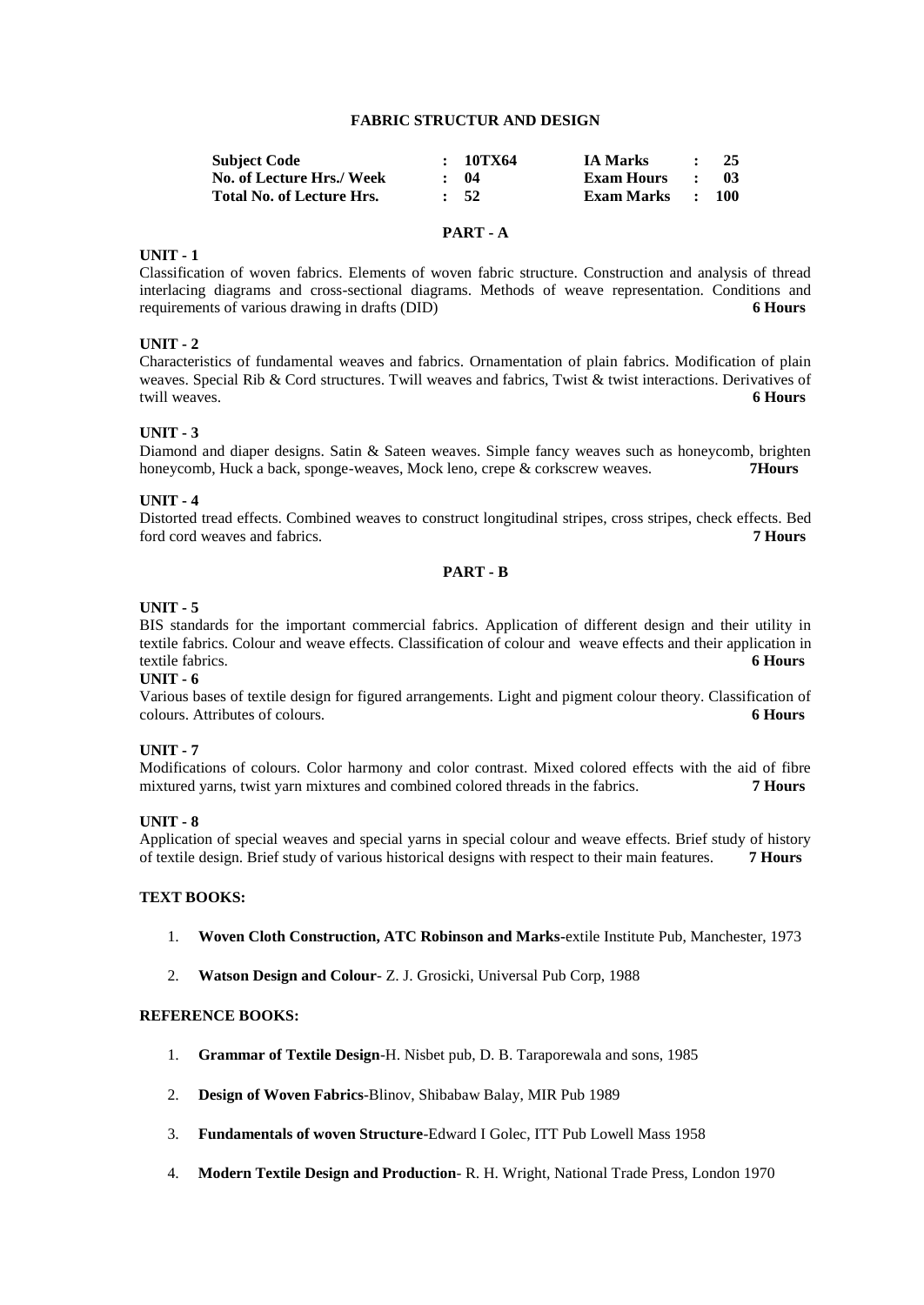#### 5. **History of Textile Design**- V. A. Shenai, Sevak Pub Ltd, 1974.

# **Question Paper Pattern:**

Answer any five full questions selecting at least two questions from Part-A and Part-B.

# **ELECTIVE-I (Group A)**

#### **NONWOVEN TECHNOLOGY**

| Subject Code                     | : 10TX651  | <b>IA Marks</b> | $\cdot$             | 25               |
|----------------------------------|------------|-----------------|---------------------|------------------|
| <b>No. of Lecture Hrs./ Week</b> | $\cdot$ 04 | Exam Hours      | $\sim$ 1.000 $\sim$ | -03              |
| <b>Total No. of Lecture Hrs.</b> | $\cdot$ 52 | Exam Marks      |                     | $\therefore$ 100 |

#### **PART - A**

# **UNIT - 1**

Introduction to non-woven fabric, comparison with other fabric forming methods, Classification of nonwoven (various approaches). **6 Hours**

#### **UNIT - 2**

Fibres used in non-woven and their testing, Characteristic features and properties of non-woven fabrics, Identification of non-woven. **6 Hours**

#### **UNIT - 3**

**MANUFACTURE OF NON-WOVEN**: Dry methods- various methods of web preparation (opening, blending and cleaning machines used)technology used in production of parallel, cross-laid and random laid webs, web laying, machines. **7 Hours 7 Hours** 

#### **UNIT - 4**

**WET METHODS:** principles and raw materials, web laying, concept of drift deposition. Adhesive bonding: bonding agents and their application, bonding mechanisms, factors influencing the process, conditions for providing necessary adhesions, various method of adhesive bonding. Mechanical bonding: introduction to needle punching, passage of material though needle loom, pre-needling, specification of a needle, various constructional details of needles. **7 Hours**

#### **PART - B**

#### **UNIT - 5**

various types of needle arrangements, technical particular like needling density, web weight, depth of needle penetration and their relation, needling speed and its effects, fabric structure and properties, patterning major uses of needled fabrics. Research studies on needle punching. **6 Hours**

# **UNIT - 6**

Brief outline of thermal and cohesive methods of non-woven production, Details of spun bonding and spun lacing methods, Melt blown technology in non-woven production.

**FINISHING OF NON-WOVEN:** methods, dyeing and, printing, coating, lamination and special finishing techniques. **6 Hours**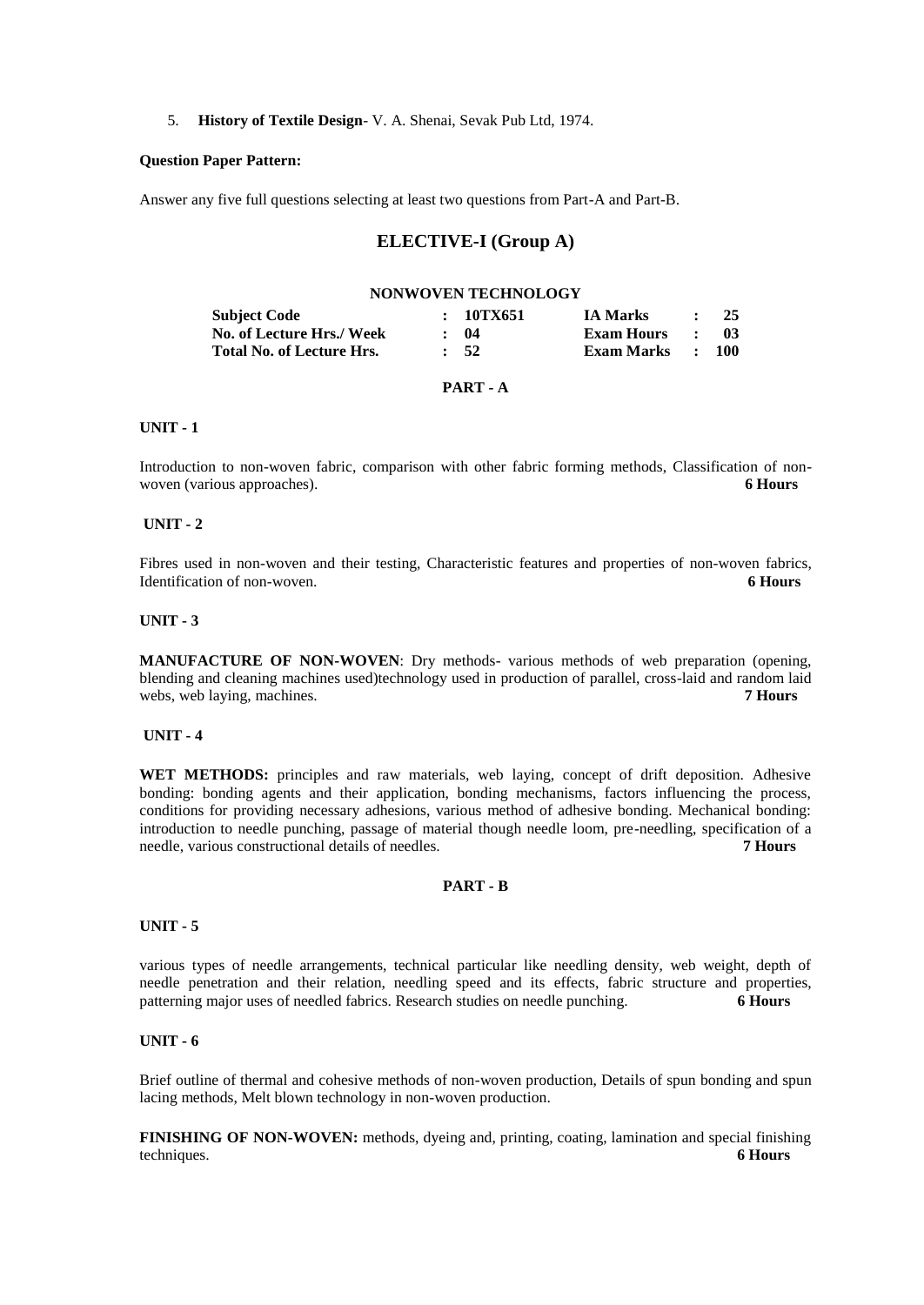**STRUCTURE AND PROPERTY RELATION IN NON-WOVEN:** Structure of non woven, effect of fibre, web and processing parameters on the non- woven fabric properties, theory of mechanics of nonwoven, testing of non-woven. **7 Hours**

#### **UNIT - 8**

**APPLICATION OF NON-WOVEN:** A detailed study of application on non woven in medical field, home applications, shoes and leather industries" electrical industry, Applications as technical textile in automobiles etc. **7 Hours**

# **TEXT BOOKS:**

- 1. **Non woven** -Radko croma, Textile Trade Press, Manchester, 1971.
- 2. **Non woven bonded fabrics** J.Lunenscoloss, Et aI, Ellis Hotwood, London, 1985.
- 3. **Needle Punching** Purdy, The Textile Institute, Manchester, 1980.
- 4. **Research Study on Needle Punched Fabrics** Subramanyam and Madhusudhanan, International Conference, 1.1. T Delhi, 1993.
- 5. **Needle punching** Mrstina and Tejqi, Elsevier,New-York,1990.
- 6. International Seminar on Non-Woven Book of Papers Published by BITRA, 1990.
- 7. Non-Woven in 71-John and Willey Eastern publications, 1980.
- 8. **Non -Woven Materials and Recent Developments** Gilies Noyes by Dara Corporation, New-Jersey, USA, 1979.
- 9. **Melt Blown Technique of Non Woven**, Sanjeev Malkan, 1987.
- 10. **Non-Woven Manufacture** -Prof.N.N. Banerjee.
- 11. **Non-Woven Manufacture** -Encyclopedia of Textiles, Textile Institute, London.

#### **Question Paper Pattern:**

Answer any five full questions selecting at least two questions from Part-A and Part-B.

# **ENVIRONMENTAL MANAGEMNT IN TEXTILE INDUSTRY**

| <b>Subject Code</b>              | : 10TX652  | <b>IA Marks</b>   | $\bullet$           | -25              |
|----------------------------------|------------|-------------------|---------------------|------------------|
| No. of Lecture Hrs./ Week        | $\cdot$ 04 | <b>Exam Hours</b> | $\sim$ 1.000 $\sim$ | - 03             |
| <b>Total No. of Lecture Hrs.</b> | $\cdot$ 52 | Exam Marks        |                     | $\therefore$ 100 |

#### **PART - A**

# **UNIT - 1**

Quality of Water. Water quality requirements for textile processing. **7 Hours**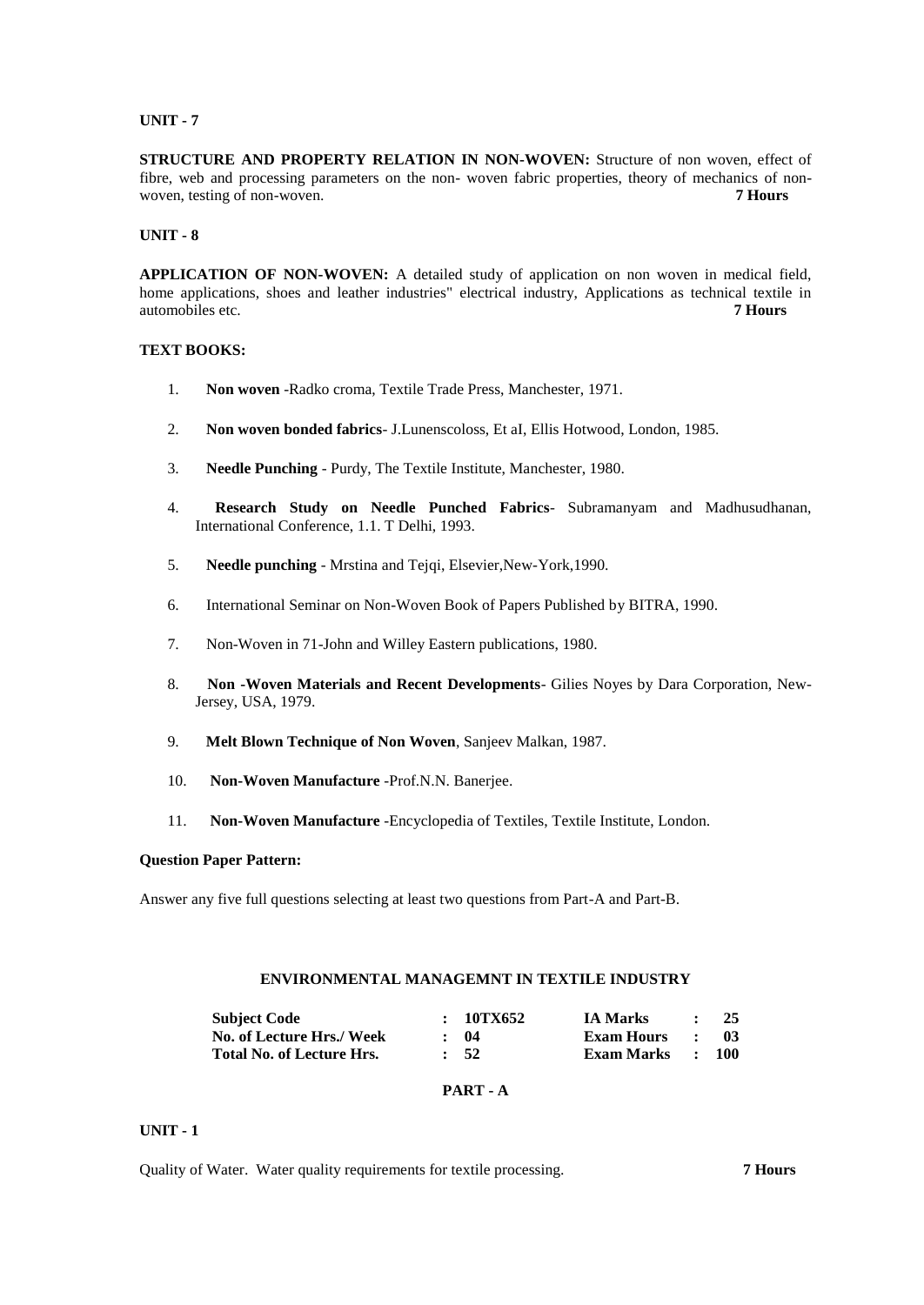**SEWAGE- DEFINITION-** characteristics of sewage, general methods of treatment of sewage, disposal of sewage.<br>6 Hours sewage. **6 Hours**

#### **UNIT - 3**

**INDUSTRIAL EFFLUENTS:** The disposal of industrial effluents in to streams. Characteristics of textile mill effluents, disposal and effect on the receiving streams. **7 Hours**

#### **UNIT - 4**

Noise pollution, causes of noise pollution, effects of noise pollution, remedial measures. Methods of noise control in textile mills. **6 Hours**

#### **PART - B**

#### **UNIT - 5**

Brief discussion about different instruments used in analysis of effluents. **7 Hours**

## **UNIT - 6**

Pollution and its impact on ecology, environment and society. **6 Hours**

# **UNIT - 7**

Sources of pollution and its control. Various methods of industrial waste water treatment. Treatment of effluents received from textile wet processing industries. **7 Hours**

# **UNIT - 8**

Role of filter fabrics in pollution control. Indian pollution acts, their role and effectiveness. Recent developments in pollution control in various processes in textile mills and manufacturing plants. **6 Hours**

#### **TEXT BOOKS:**

- 1. **Water Supply and sewage**-Mc Graw Hill Publication
- 2. **Waste Water Treatment** International Publication, M. N. Rao and A. K. Dutta
- 3. **Waste Water Engg Treatment Disposal Sewage** Tata Mc Graw Hill Publication
- 4. **Pollution and its Control**-Chand Publication

## **REFERENCE BOOKS:**

- 1. **Efficient use of Fuel-** H. M. S. D. Publication London 1958.
- 2. **Energy Resources** Demand and Conservation with Special Reference to India, C. Kashjan

#### **Question Paper Pattern:**

Answer any five full questions selecting at least two questions from Part-A and Part-B.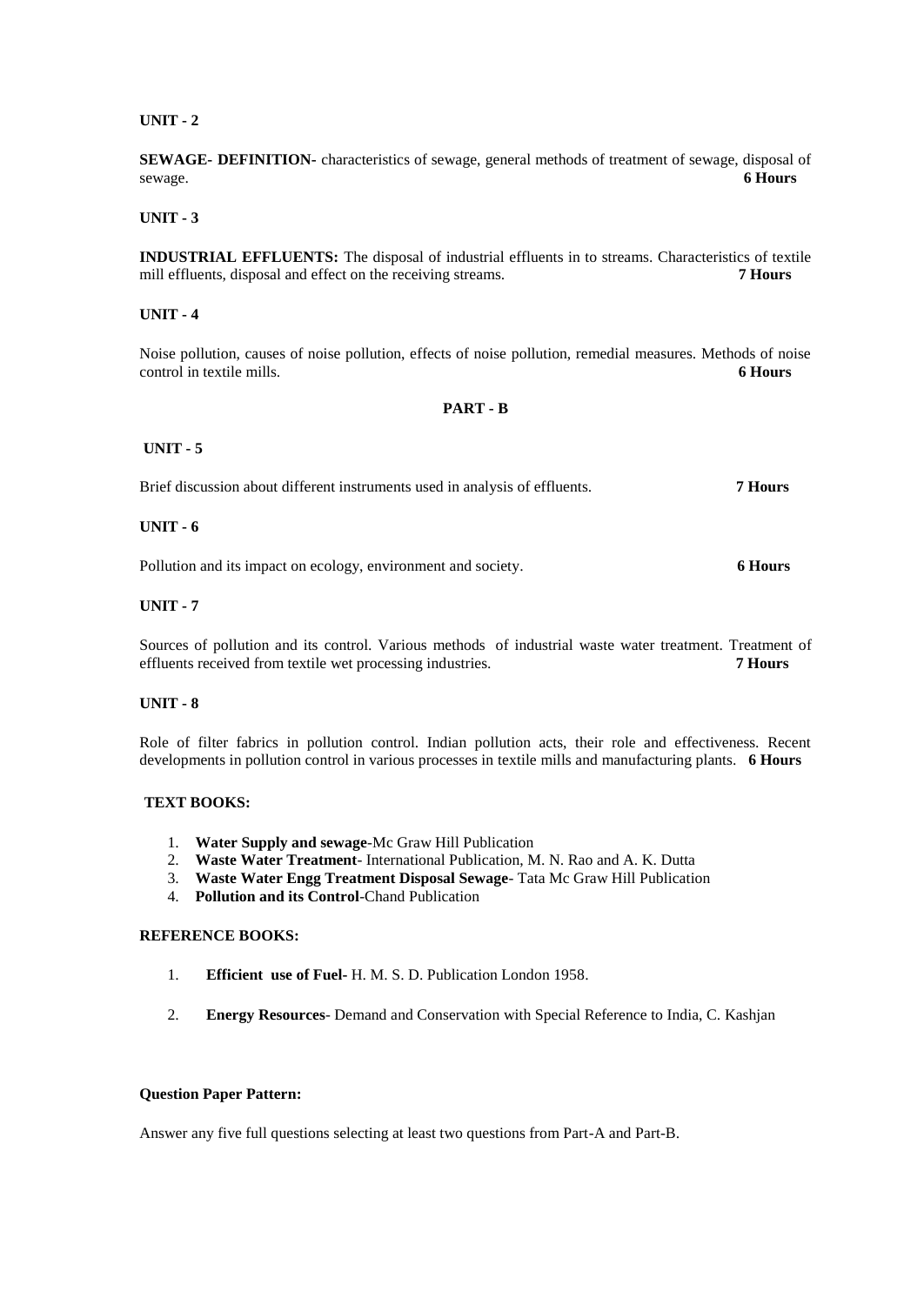# **TEXTILE MECHANICS AND CALCULATIONS**

| <b>Subject Code</b>              | : 10TX653  | <b>IA Marks</b>   |              | -25              |
|----------------------------------|------------|-------------------|--------------|------------------|
| No. of Lecture Hrs./ Week        | $\cdot$ 04 | <b>Exam Hours</b> | $\mathbf{r}$ | -03              |
| <b>Total No. of Lecture Hrs.</b> | $\cdot$ 52 | <b>Exam Marks</b> |              | $\therefore$ 100 |
|                                  |            |                   |              |                  |

# **PART - A**

#### **UNIT - 1**

Equations of Motion- Motion in a circle- Transmission of motion by wheel gearing. V-Belt Drives - Comparison of flat and V-belts, Belt slippage, Effect of belt thickness, effect of initial tension on the belt. Effect of centrifugal force, horse power transmitted. Belt materials. Factors affecting the selection of Vbelts, Joints in belting. **6 Hours**

#### **UNIT - 2**

Brief explanation of fast and loose Pulleys, guides, jockey or rider and grooved pulleys. Rope and Chain Drives: Driving by gears, determination of speed ratios in simple and compound gear train. **6 Hours**

# **UNIT - 3**

Draft factor, rack and pinion and screw traversing mechanisms, determination of speed ratio in epicyclic gear train. Sun and Planet gears as transmission gear- application in spinning and weaving machinery. Stepped pulleys. **7 Hours 7 Hours** 

# **UNIT - 4**

Construction of heart shaped 3- leaved and combined build cams for spinning machinery. Different between Tappets and cam construction for 1/1,2/1,1/2 and 1/3 weaves. **7 Hours**

#### **PART - B**

#### **UNIT - 5**

Study of eccentricity and its effects, construction of displacement, velocity and acceleration diagrams. **6 Hours**

#### **UNIT - 6**

Brief study of clutches and brakes - Application in Textile machineries, kinetics and dynamics of shedding, picking beating - up ,take up and let-off mechanism Derivation showing frictional force F is directly proportional to the distance of weight from the fulcrum in friction let off mechanisms. **6 Hours**

## **UNIT - 7**

Essential weaving calculations like winding rate in double flanged bobbins, cheese, cone, precision winders. Production related to winding, warping, sizing, reed calculations. Problems related to loom production and efficiency. **7 Hours**

#### **UNIT - 8**

Yam calculations, yarn count, systems, conversion from one count to other, within the system and between the system. Details about average count and resultant count. Cloth calculations, Calculation of fabric weight, average count, warp and weft calculations. **7 Hours**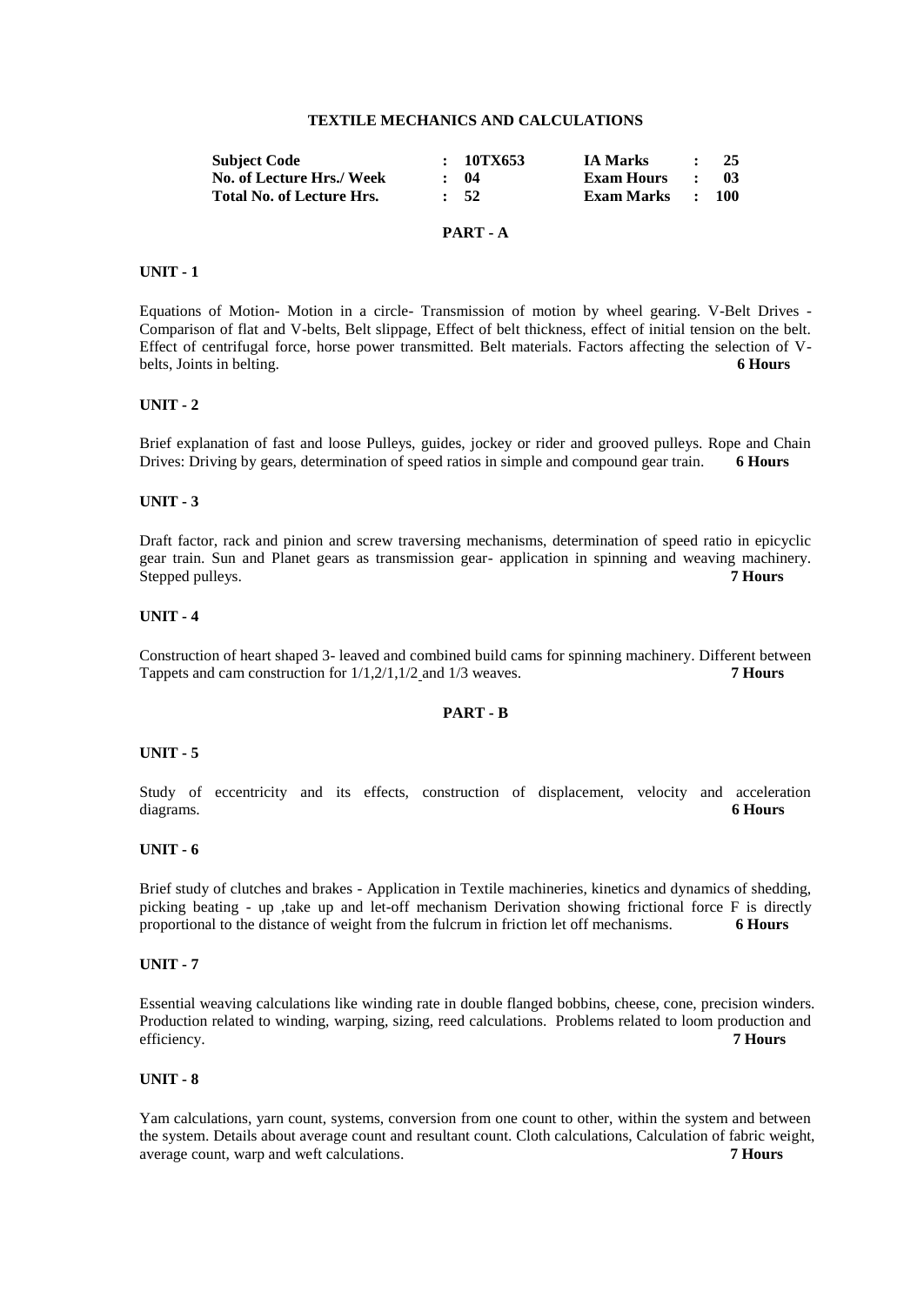# **TEXT BOOKS:**

- 1. **Textiles Mathematics** Vol .1,2,3" J .E.Booth, f Butterworths Pub London., 1950. .
- 2. **Textile Mechanics** -Vol 1&2,K.Slater, Textile Institute I Pub., 1979'
- 3. **Weaving Calculation-**Sen Gupta ,D.B. Tarparwala & Sons .,1956

## **REFERENCE BOOK:**

1. **Mechanics of Textile Machinery**- W .A. Hanton, Longmans, Green and Co., London, 1950.

## **Question Paper Pattern:**

Answer any five full questions selecting at least two questions from Part-A and Part-B.

## **TEXTILE TESTING LAB –1**

| <b>Subject Code</b>                | : 10TXL66       | <b>IA Marks</b>   | $\bullet$           | 25   |
|------------------------------------|-----------------|-------------------|---------------------|------|
| <b>No. of Practical Hrs./ Week</b> | - 18            | <b>Exam Hours</b> | $\sim$              | -03- |
| <b>Total No. of Practical Hrs.</b> | $\therefore$ 42 | <b>Exam Marks</b> | $\sim$ 1.000 $\sim$ | - 50 |

# **Fibre Tests:**

- 1. Identification of textile fibres by physical methods.
- 2. Determination of fibre maturity.
- 3. Determination of Nep count by Shirley Nep count template
- 4. Determination of Ginning percentage
- 5. Determination of fibre length parameters.
- 6. Determination of fibre fineness.
- 7. Determination of fibre strength.
- 8. Blend analysis by chemical methods.
- 9. Determination of moisture content and regain of textile materials.

# **Yarn Tests:**

- 1. Determination of yarn count
- 2. Determination of single and ply yarn twist.
- 3. Determination of lea strength and CSP.
- 4. Determination of single yarn strength and elongation.
- 5. Determination of yarn friction.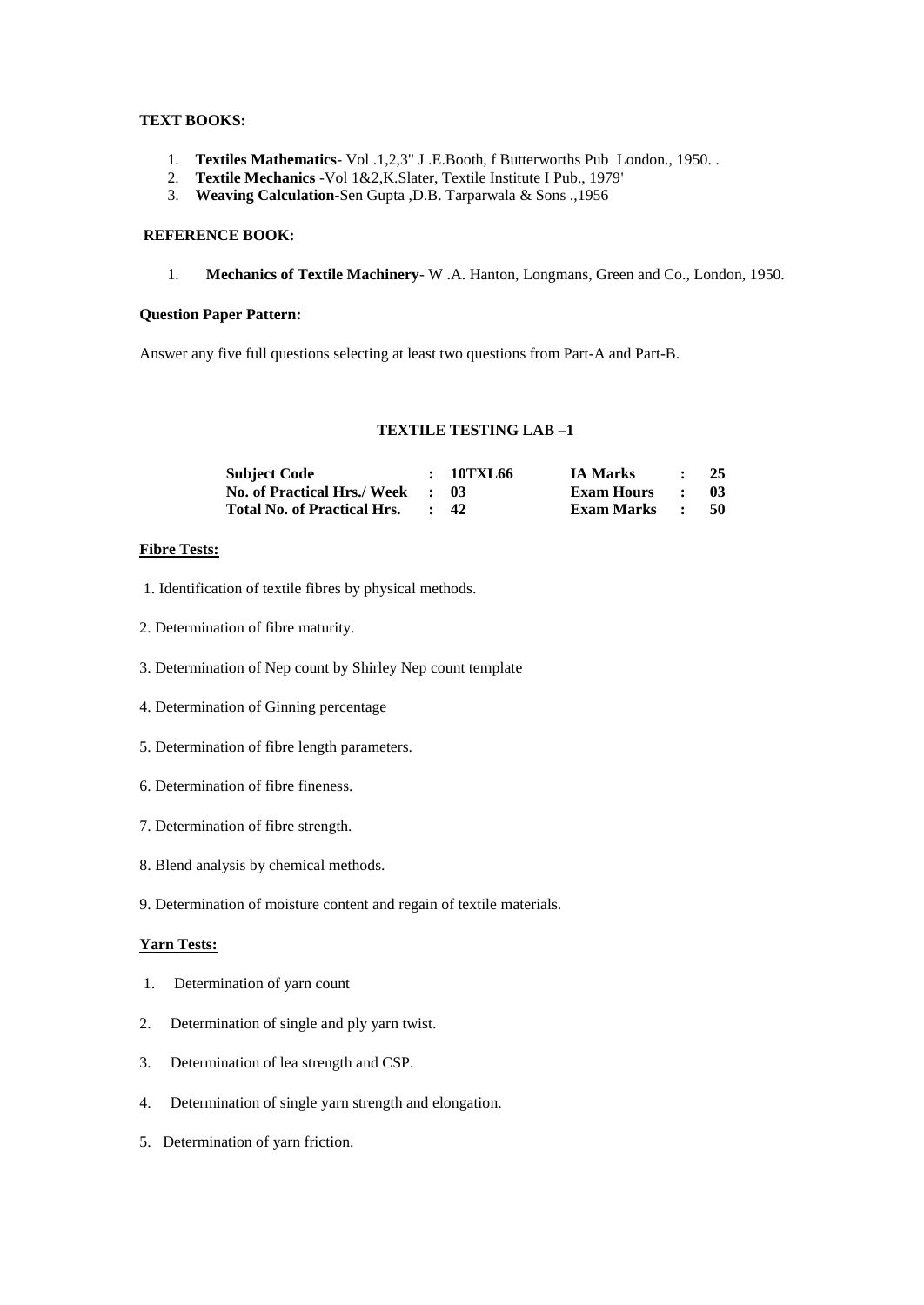## **FASHION DESIGN AND GARMENT MANUFACTURE LAB**

| <b>Subject Code</b>                | : 10TXL67  | <b>IA Marks</b> | <b>Contract Contract Contract Contract</b> | 25   |
|------------------------------------|------------|-----------------|--------------------------------------------|------|
| <b>No. of Practical Hrs./ Week</b> | . 03       | Exam Hours      | $\sim$ $\sim$ $\sim$                       | - 03 |
| <b>Total No. of Practical Hrs.</b> | $\cdot$ 42 | Exam Marks      | $\sim$ 1.000 $\sim$                        | -50  |

- 1. Method of tacking body measurements.
- 2. Pattern making practice.
- 3. Collection and study of woven and knitted fabric characteristics. .
- 4. Study of different types of sewing machines.
- 5. Study of fusible interlinings and coated interlinings for their characteristics and applications.
- 6. Study of various buttons, labels and decorative materials for their characteristics and applications.
- 7. Study of sewing and embroidery threads.
- 8. Practice of stitching methods types of stitched seams, stitching of garments, different varieties like woven, knitted and silk fabrics
- 9. Computer aided marker preparation for Men's, Women's and Children's Wear.
- 10. Calculation of marker efficiency using manual and CAD method.
- 11. Grading of garment for Men's and Women's wear.
- 12. Digitization of garment components using readymade garment and grading the same.

# **FABRIC STRUCTUR AND DESIGN LAB**

| <b>Subject Code</b>                | : 10TXL68       | <b>IA Marks</b>   | $\bullet$ $\bullet$ | - 25 |
|------------------------------------|-----------------|-------------------|---------------------|------|
| <b>No. of Practical Hrs./ Week</b> | . 03            | <b>Exam Hours</b> | $\sim$ $\sim$       | -03  |
| <b>Total No. of Practical Hrs.</b> | $\therefore$ 42 | <b>Exam Marks</b> | $\sim$ 1.000 $\sim$ | - 50 |

- 1. Analysis of Plain wave fabrics
- 2. Analysis of Twill weave fabrics
- 3. Analysis of Honey comb weave fabrics
- 4. Analysis of Huck back weave fabrics
- 5. Analysis of Mock leno weave and other toweling fabrics
- 6. Analysis of Satin weave fabrics
- 7. Analysis of Sateen weave fabrics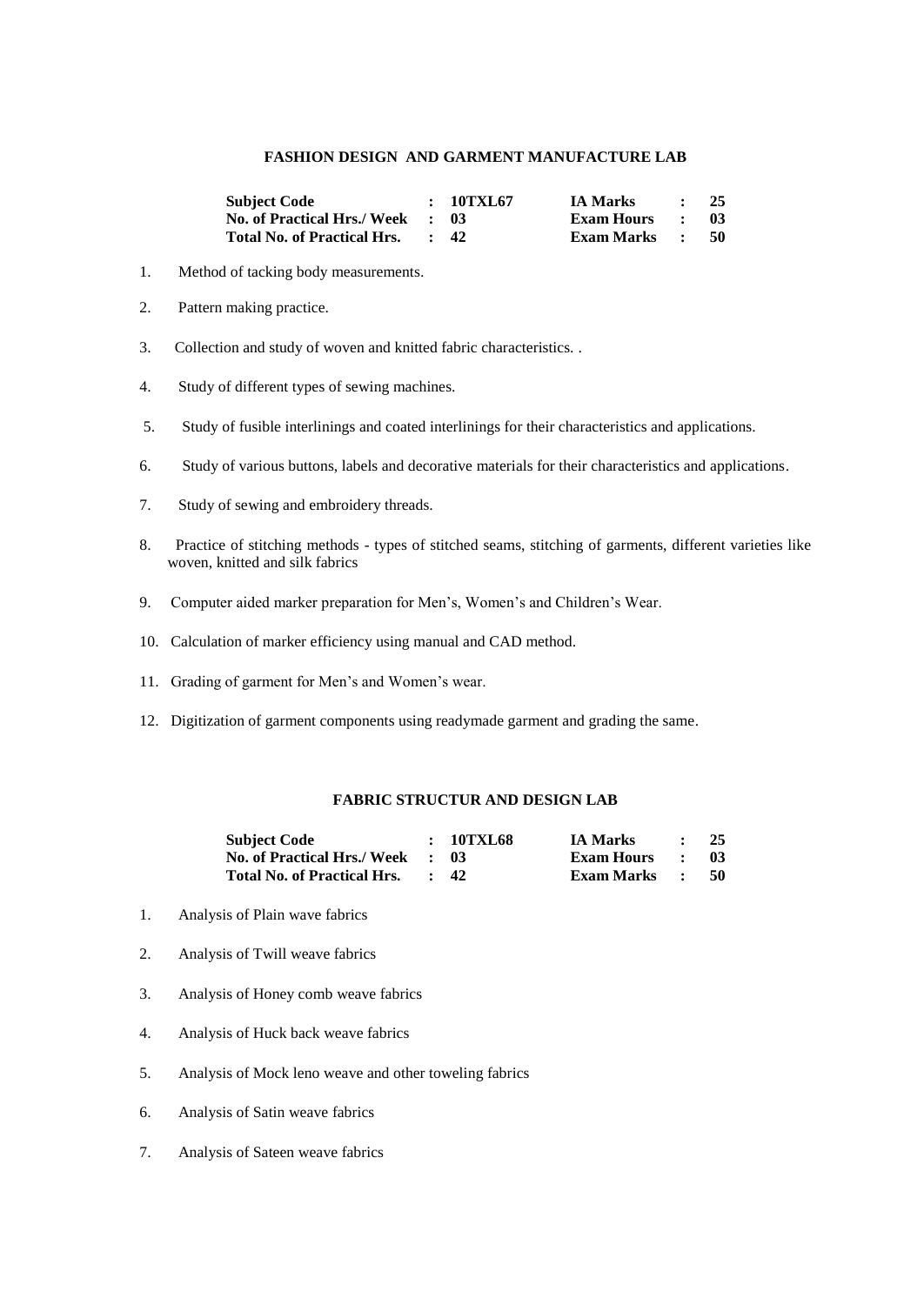- 8. Creation of stripes and checks effect on paper using suitable colours
- 9. Creation of floral design on paper by suitable colours
- 10. Creation of animation patterns and other designs on paper by suitable colours
- 11. Creation of suitable designs on dobby looms
- 13. Creation of suitable designs on jacquard

## **VII SEMESTER**

# **APPAREL MARKETING AND MERCHANDIZING**

| <b>Subject Code</b>              | : 10TX71         | <b>IA Marks</b>   | $\bullet$    | 25               |
|----------------------------------|------------------|-------------------|--------------|------------------|
| No. of Lecture Hrs./ Week        | : 04             | <b>Exam Hours</b> | $\mathbf{r}$ | -03              |
| <b>Total No. of Lecture Hrs.</b> | $\frac{1}{2}$ 52 | <b>Exam Marks</b> |              | $\therefore$ 100 |

## **PART - A**

#### **UNIT - 1**

**ORGANIZATION OF THE APPAREL BUSINESS**- Nature of Apparel, Organization of the Apparel Industry- Business Concepts Applied to the Apparel Industry- International Issues- Cooperation in Manufacturing and Distribution. **6 Hours**

#### **UNIT - 2**

**MARKETING OBJECTIVES AND STRATEGIES-**Functional organization of an apparel firm, responsibilities of marketing division strategic plan, marketing objectives  $\&$  strategies, Retail and Wholesale Strategies of Merchandise Distribution-Labeling and Licensing. 7 Hours Wholesale Strategies of Merchandise Distribution-Labeling and Licensing.

#### **UNIT - 3**

**MERCHANDISING STRATEGIES & PROCESS-** Concepts apparel production lines, dimensions of product change, nature  $\&$  timing of merchandising responsibilities, business  $\&$  marketing plans, line planning, line development line presentation, sourcing. **7 Hours**

# **UNIT - 4**

**ANALYSIS OF GARMENT DEVELOPMENT**- Role of garment analysis, process of garment analysis, professional perspectives on garment analysis. **6 Hours**

# **PART - B**

#### **UNIT - 5**

**PRODUCT STANDARDS AND SPECIFICATIONS**: Sources of Product and Quality Standards-Standards for Quality, Fit, and Performance- Use of Specifications- Writing Specifications for Apparel Manufacturing. **6 Hours**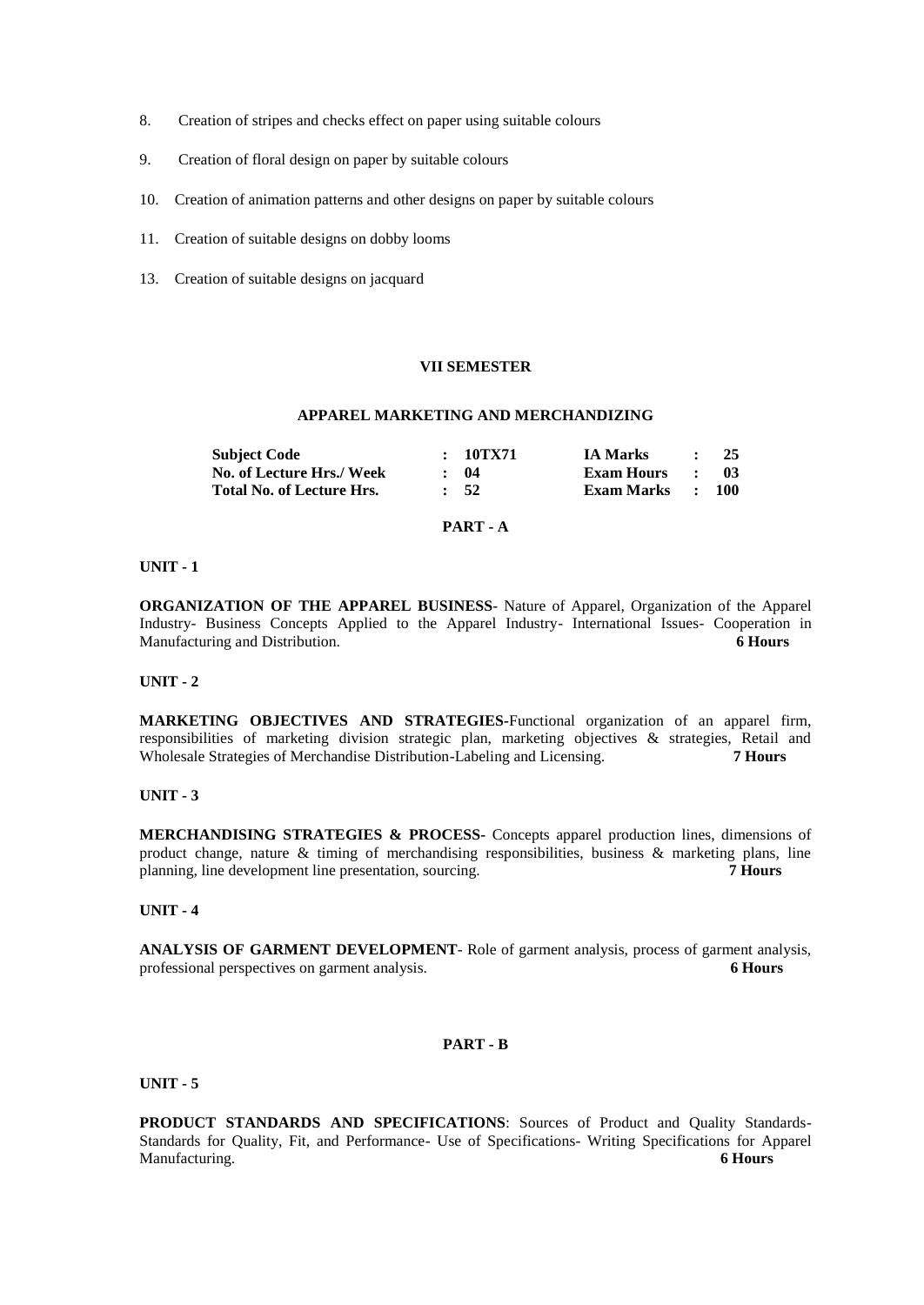**APPAREL DESIGN:** Product Development and the Design Function- Role of Product Change in the Design Process- Post adoption Style. Development- Apparel Design Technology. Design Process- Post adoption Style. Development- Apparel Design Technology.

#### **UNIT - 7**

**EXPORT MARKETING:** Outlook for export marketing, International agreement & agencies for promoting exports. Export import policy. Export assistance. Current pattern of India's foreign & world trade, Export barriers-tariff & non tariff, Export Assistance. **7 Hours**

# **UNIT - 8**

Export marketing channels, physical distribution- transportation, packaging & marine insurance for exports. Management of risk & export financing, Quality control & pre-shipment inspection, documents for exports. An Introduction to retail marketing. Consumer behavior  $\&$  retail operation. The retail marketing mix. Management of a retail brand. Application of IT in retail marketing. **7 Hours**

# **TEXT BOOKS:**

- 1. **Apparel Manufacturing-**Ruth E. Glock, Grace I. Kunz-**,** PHI Publication, UK
- 2. **Export Marketing-** B.S.Rathore & J.S.Rathore, Himalaya Publishing house, Bombay, 1997

# **REFERENCE BOOKS:**

- 1. **The Technology of Clothing manufacture**-Herold Carr and Barbara Latham
- 2. **Individuality**-Mary Kefgan, Phylliss Touchies Specht
- 3. **Apparel Manufacturing and Sewn Product Analysis**-Ruth E Clock
- 4. **Quality Control in Apparel Industry-**By Pradip V. Mehta
- 5. **Fabulous fit**-By Judith Rashand
- 6. **Marketing Management-**Phillip Kotler
- 7. **Retail marketing management –** David Gilbert

#### **Question Paper Pattern:**

Answer any five full questions selecting at least two questions from Part-A and Part-B.

#### **TEXTILE TESTING – II**

| <b>Subject Code</b>              | : 10TX72   | <b>IA Marks</b>                           | $\sim$ $\sim$ | - 25 |
|----------------------------------|------------|-------------------------------------------|---------------|------|
| No. of Lecture Hrs./ Week        | $\cdot$ 04 | <b>Exam Hours</b><br>$\sim$ $\sim$ $\sim$ |               | - 03 |
| <b>Total No. of Lecture Hrs.</b> | $\cdot$ 52 | Exam Marks : 100                          |               |      |

#### **PART –A**

#### **UNIT 1:**

Principles of various evenness testers & measurement of evenness for sliver, roving & yarns. **6 Hours**

#### **UNIT 2:**

Causes & effects of irregularity in sliver, roving & yarns. On-line quality control systems. Yarn hairiness and its measurements. **6 Hours**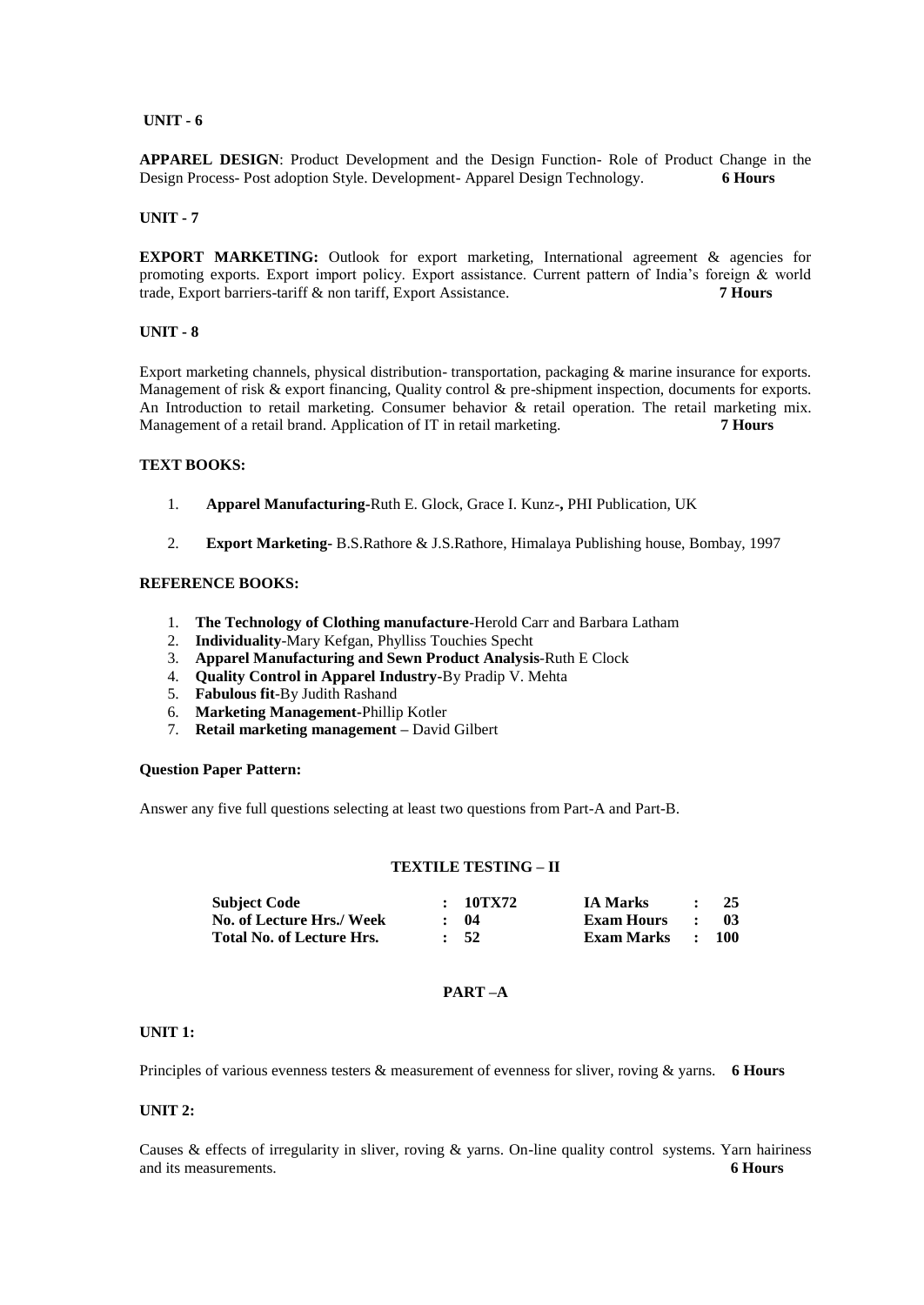# **UNIT 3:**

Determination of fabric length, width, thickness, weight, thread density, and crimp. Determination of fabric tensile, tearing and bursting strength. tensile, tearing and bursting strength.

## **UNIT 4:**

Determination of stiffness, crease, drape, serviceability, wear, abrasion resistance and Pilling resistance. **7 Hours**

# **PART –B**

## **UNIT 5:**

Determination of flammability, air permeability, and Thermal conductivity. **6 Hours**

#### **UNIT 6:**

Water & fabric relationship. Study of water penetration, shrinkage test, wetting of apparels & industrial fabrics. Penetration of fabrics by water under pressure. **7 Hours**

## **UNIT 7:**

Assessment of fabric quality for garment industry- Testing & Inspection. **6 Hours**

# **UNIT 8:**

Study of fabric cyclic properties like bending, shear, fatigue. Estimation of color fastness of dyed fabrics. **7 Hours**

# **Text Books:**

- 1. **Principles of Textile Testing,** Booth J. E., Butterworth, Wendon III Edition.
- 2. **Physical Textile testing of Textiles**-B.P.Soville, Wood Head-1999.
- 3. **Handbook of Textile Testing and quality Control,** Grover and Hamby, Wiley Eastern Pvt Ltd, New Delhi 1969
- 4. **Physical properties of Textile Fibre,** Morton and Hearle, The Textile Institute, London.
- 5. **Skinkle, Textile Testing,** T.B. Tarapurwala Sons and Co. Pvt Ltd Bombay.
- 6. **BIS Handbook,** B I S Publication 1985.

## **References:**

- 1. **Characteristics of raw cotton**, Textile Institute.
- 2. **Textile Testing Longmans,** James Lomax, Green and Co. London.
- 3. **B.S. Handbook**, B. S. Publication 1985.
- 4. **ASTM Standards**, ASTM Publication 1985.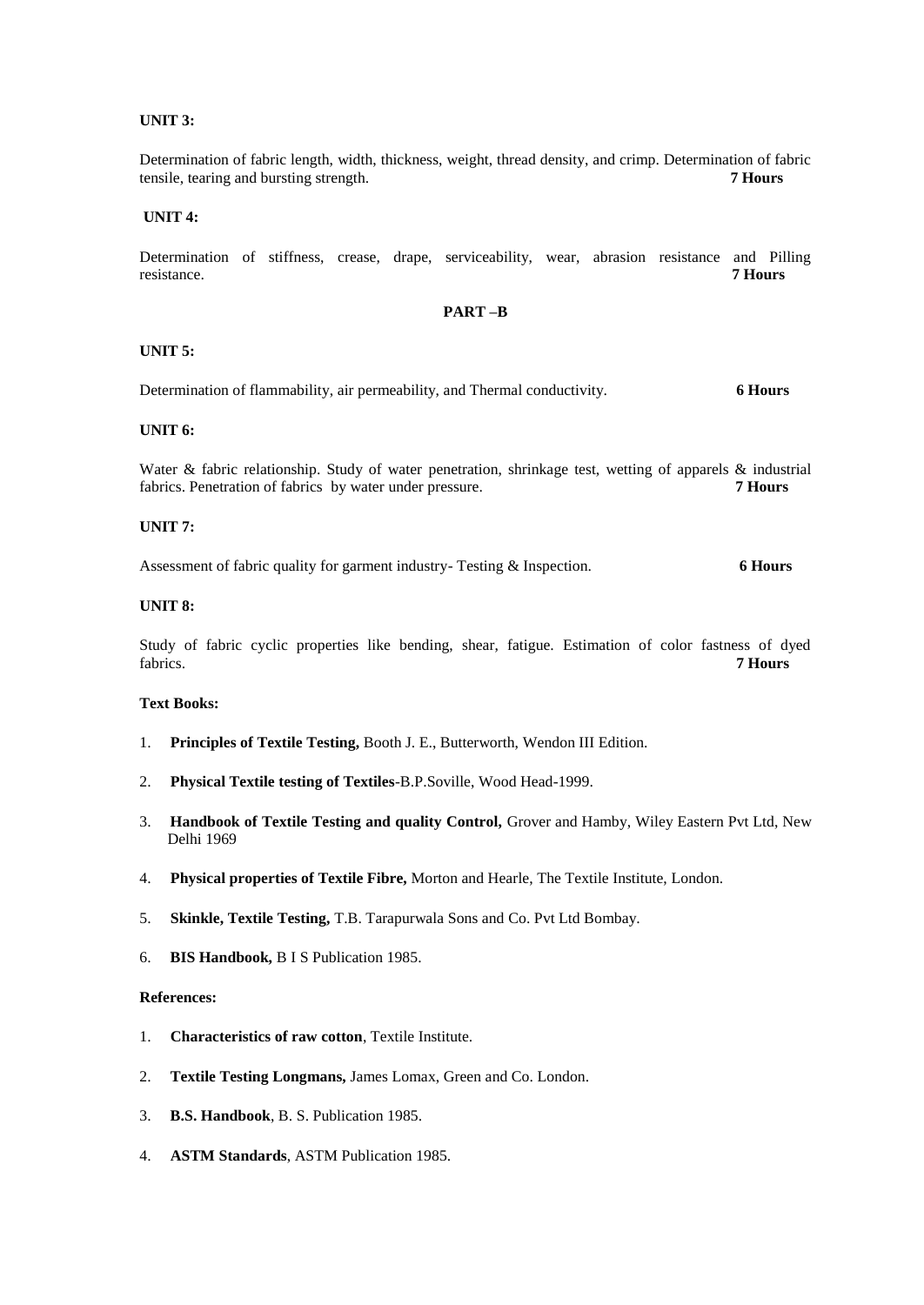- 5. **Handbook of Methods of Tests for cotton Fibres, Yarn and Fabrics**, CTRL, Bombay.
- 6. **Chemical Testing of Textiles,** Koch P., Chapman and Hall London.
- 7. **Cotton Assessment and appreciation,** SITRA, Coimbatore
- 8. **Physical Testing I and II,** Keshavan and others, SSMITT, Tamilnadu 1987.

## **Question Paper Pattern:**

Answer any five full questions selecting at least two questions from Part-A and Part-B.

#### **TOTAL QUALITY MANAGEMENT**

| <b>Subject Code</b>       | : 10TX73        | <b>IA Marks</b>   | $\bullet$    | 25               |
|---------------------------|-----------------|-------------------|--------------|------------------|
| No. of Lecture Hrs./ Week | $\cdot$ 04      | <b>Exam Hours</b> | $\mathbf{r}$ | - 03             |
| Total No. of Lecture Hrs. | $\therefore$ 52 | <b>Exam Marks</b> |              | $\therefore$ 100 |

# **PART - A**

#### **UNIT - 1**

Introduction TQM. Quality movement in Japan, US & India. Definition of quality. Small q & Big Q, Quality characteristics- weaves, Dimensions, determinants. Quality & profitability. **6 Hours**

#### **UNIT - 2**

**QUALITY & MANAGEMENT PHILOSOPHIES-**Deming Philosophy- Chain reaction, 14 points for management, triangle theory of variance, deadly diseases  $\&$  sins, Demings wheel. Juran Philosophy- 10 steps for quality improvement, quality trilogy, universal breakthrough sequence.Crosby Philosophy-Crosby's 6 C's, Absolutes of quality, Crosby's 14 points for quality, Crosby triangle. Comparison of 3 major quality philosophies.

## **UNIT - 3**

**MANAGING QUALITY**- traditional Vs Modern quality management, the quality planning, road map, the quality cycle. Cost of quality- Methods to reduce cost of quality, Sampling plans, O.C. curve. **6 Hours**

# **UNIT - 4**

**QUALITY CONTROL -** Objectives of quality control, Strategy & policy. Company wise quality control. Quality Assurance- Definition, concepts & objectives. Economic models for quality assurance. Statistical methodology in quality assurance. Process capability ratio, 6 sigma in quality assurance. **7 Hours**

# **PART - B**

# **UNIT - 5**

**QUALITY IMPROVEMENT, PRINCIPLES OF TOTAL QUALITY, EVOLUTION OF TOTAL QUALITY CONTROL & PRINCIPLES.TQM-** Basic concepts & overview. Necessity of TQM. Elements of TQM, benefits of TQM, TQM in services, ISO 9000 & ISO 14000 in quality management system. **7 Hours**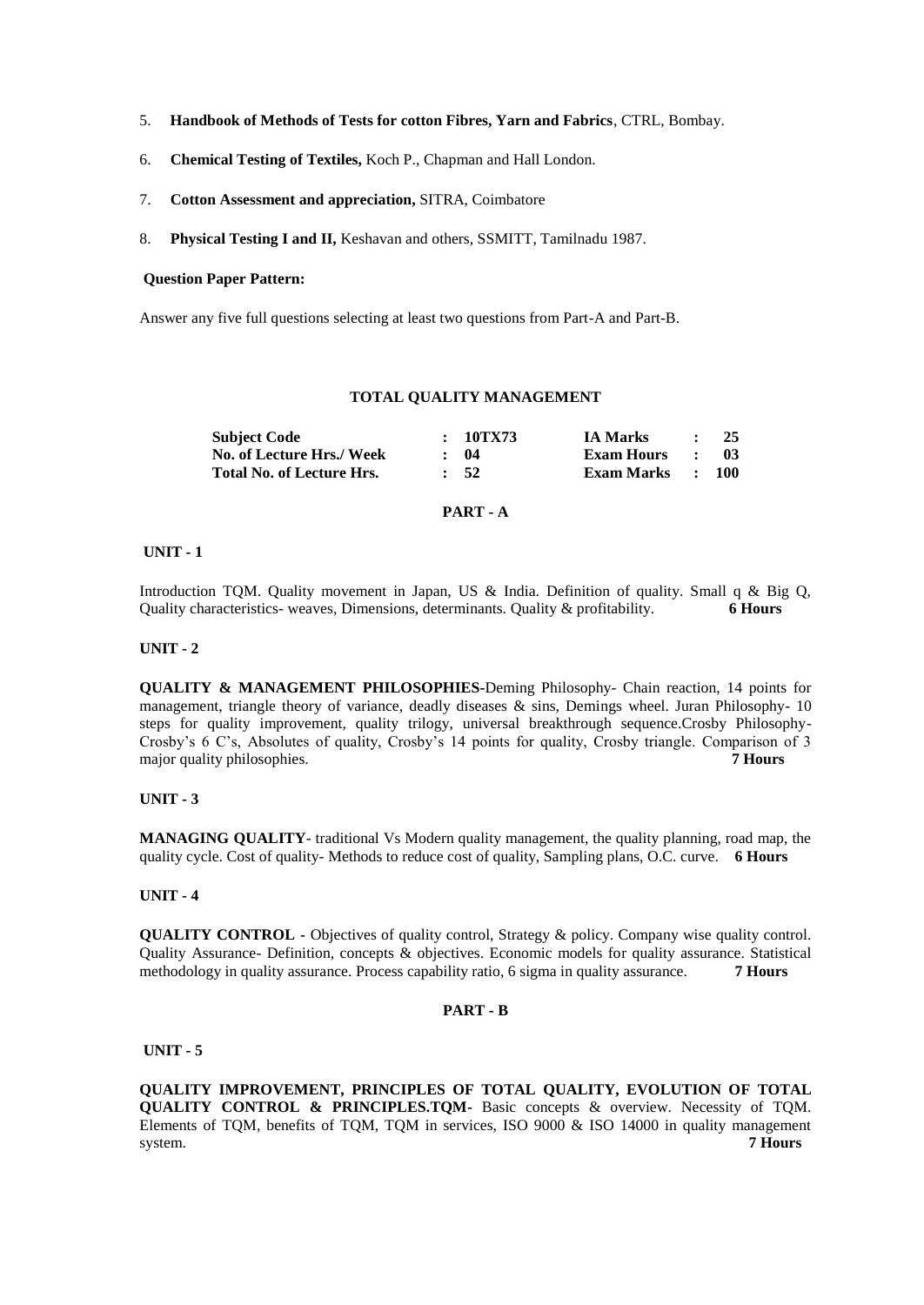**FOCUSSING ON CUSTOMER-** Importance of customer satisfaction, Kano's model of customers satisfaction, customers driven quality cycle, understanding customers needs & wants, customers retention.

 **6 Hours**

#### **UNIT - 7**

**LEADERSHIP-** Introduction, characteristics of quality leaders, role of TQM in leadership.Tools & Techniques of TQM, Just in time system-Concepts, objectives, overview, characteristics, benefits. Benchmarking- Introduction, process of bench marking, benefits, advantages & limitations.

 **7 Hours**

#### **UNIT - 8**

**SUPPLY CHAIN MANAGEMENT-** Objectives, process tools, supply chain management for manufacturing organization  $\&$  service organization world class manufacturing- becoming world class, relevance of TQM in world class manufacturing. World class supplier, world class customer, present global business conditions, world class companies in 21st century. Future of TQM. **6 Hours**

## **TEXT BOOK:**

1. **Total Quality Management-** K. Shridhara Bhat Himalaya Publishing House

#### **REFERENCE BOOKS:**

- 1. **Norms For Spinning-**Weaving and Processing, ATIRA Publication, Ahmedabad 1990
- 2. **Handbooks manuals** BIS, ASTM, ISO-9000
- 3. **Total Quality Management** N.V.R. Naidu, K.M. Babu, G. Rajendra, New age international publishers

#### **Question Paper Pattern:**

Answer any five full questions selecting at least two questions from Part-A and Part-B.

# **ADVANCED FABRIC STRUCTURE AND DESIGN**

| <b>Subject Code</b>              | : 10TX74         | <b>IA Marks</b> |              | -25              |
|----------------------------------|------------------|-----------------|--------------|------------------|
| No. of Lecture Hrs./ Week        | : 04             | Exam Hours      | $\mathbf{r}$ | - 03             |
| <b>Total No. of Lecture Hrs.</b> | $\frac{1}{2}$ 52 | Exam Marks      |              | $\therefore$ 100 |

#### **PART - A**

#### **UNIT - 1**

Welts & pique fabrics, figured pique Fabrics.

**UNIT - 2**

Extra warp and extra weft fabrics. Backed weaves and fabrics.

**UNIT - 3**

Double cloths- Classification, selection criteria for threads, weaves etc., self stitched double cloths & Interchangeable double cloths

**7 Hours**

**6 Hours**

**6 Hours**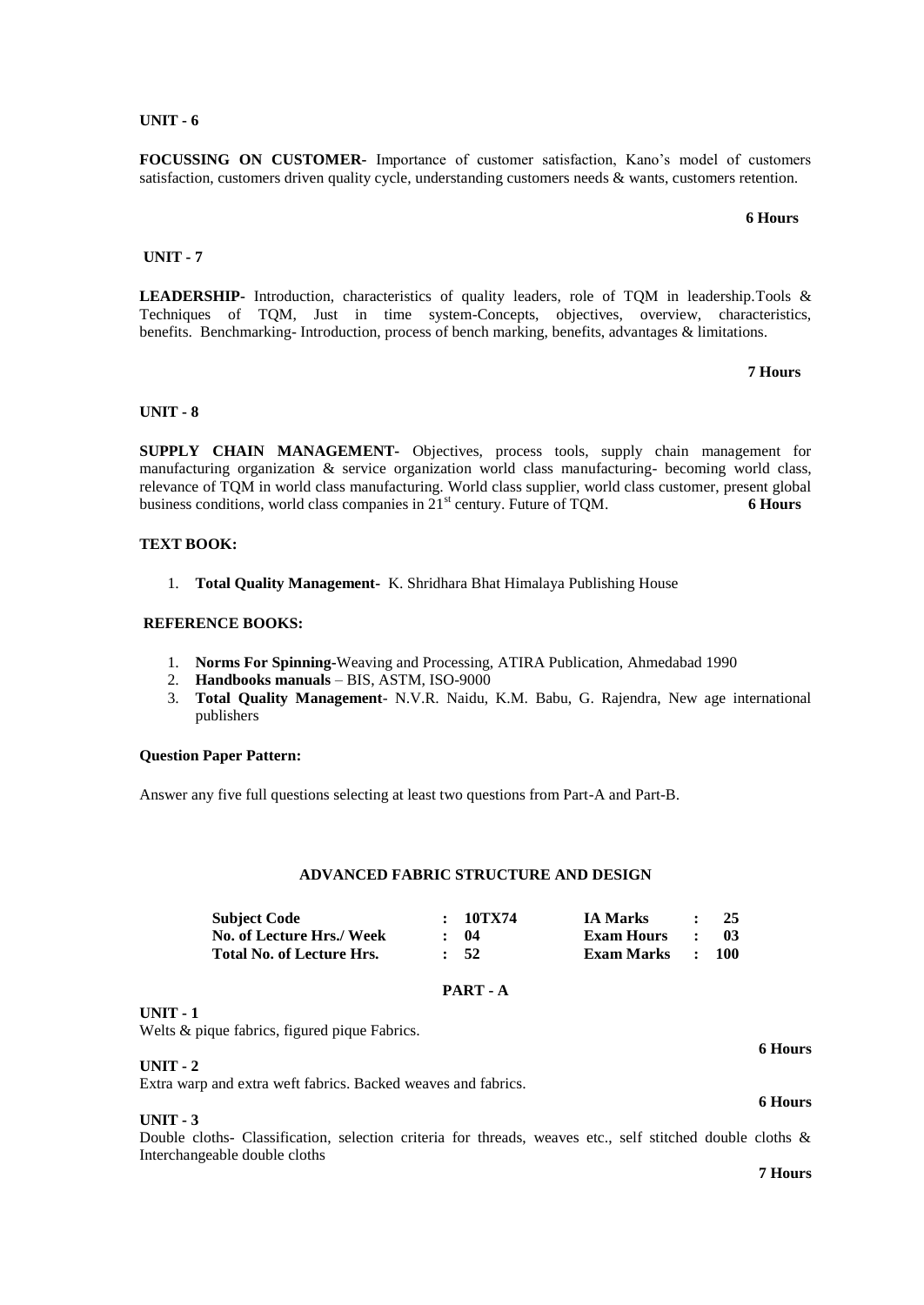| Center stitched double cloths. Principle of designing simple damask and brocades.                                                                       |                |
|---------------------------------------------------------------------------------------------------------------------------------------------------------|----------------|
|                                                                                                                                                         | <b>7 Hours</b> |
| $PART - B$                                                                                                                                              |                |
| $UNIT - 5$                                                                                                                                              |                |
| Gauze and leno structures, principles of leno structure, basic sheds in leno structure, leno weaving with flat                                          |                |
| steel doupes with an eye, Russian cords design, simple net leno, Easing action shaker device.                                                           |                |
|                                                                                                                                                         | <b>6 Hours</b> |
| $UNIT - 6$                                                                                                                                              |                |
| Weft pile fabrics- allover or plain velveteen, corded velveteen.                                                                                        |                |
|                                                                                                                                                         | <b>6 Hours</b> |
| $UNIT - 7$                                                                                                                                              |                |
| Terry pile structures formation of pile, terry weaves, figured terry pile fabrics.                                                                      |                |
|                                                                                                                                                         | <b>7 Hours</b> |
| $UNIT - 8$                                                                                                                                              |                |
| Warp pile fabrics produced with the aid of wires and by face to face principle. Narrow fabrics. Uncommon<br>woven structures - Lappet & Swivel fabrics. |                |
|                                                                                                                                                         | <b>7 Hours</b> |

#### **TEXT BOOK:**

**UNIT - 4**

1. **Watsons Advanced Textile Design-** Z.J Grosicki, Universal Publishing Corporation, Bombay 1988

# **REFERENCE BOOKS:**

1. **Grammar of Textile Design**-H. Nisbet, Tareporewala and Sons, 1985

# **Question Paper Pattern:**

Answer any five full questions selecting at least two questions from Part-A and Part-B.

# **ELECTIVE-II (Group B)**

# **RETAIL MANAGEMENT**

| <b>Subject Code</b>       | : 10TX751        | <b>IA Marks</b>   | $\bullet$     | -25              |
|---------------------------|------------------|-------------------|---------------|------------------|
| No. of Lecture Hrs./ Week | : 04             | <b>Exam Hours</b> | $\sim$ $\sim$ | - 03             |
| Total No. of Lecture Hrs. | $\frac{1}{2}$ 52 | <b>Exam Marks</b> |               | $\therefore$ 100 |

# **PART - A**

# **UNIT - 1**

**Marketing:** Retailing, Role, Relevance & Trends. Retail Customer, Retail market segmentation & franchising,Relationship marketing in Retailing., Social Marketing in Retail management. **6 Hours**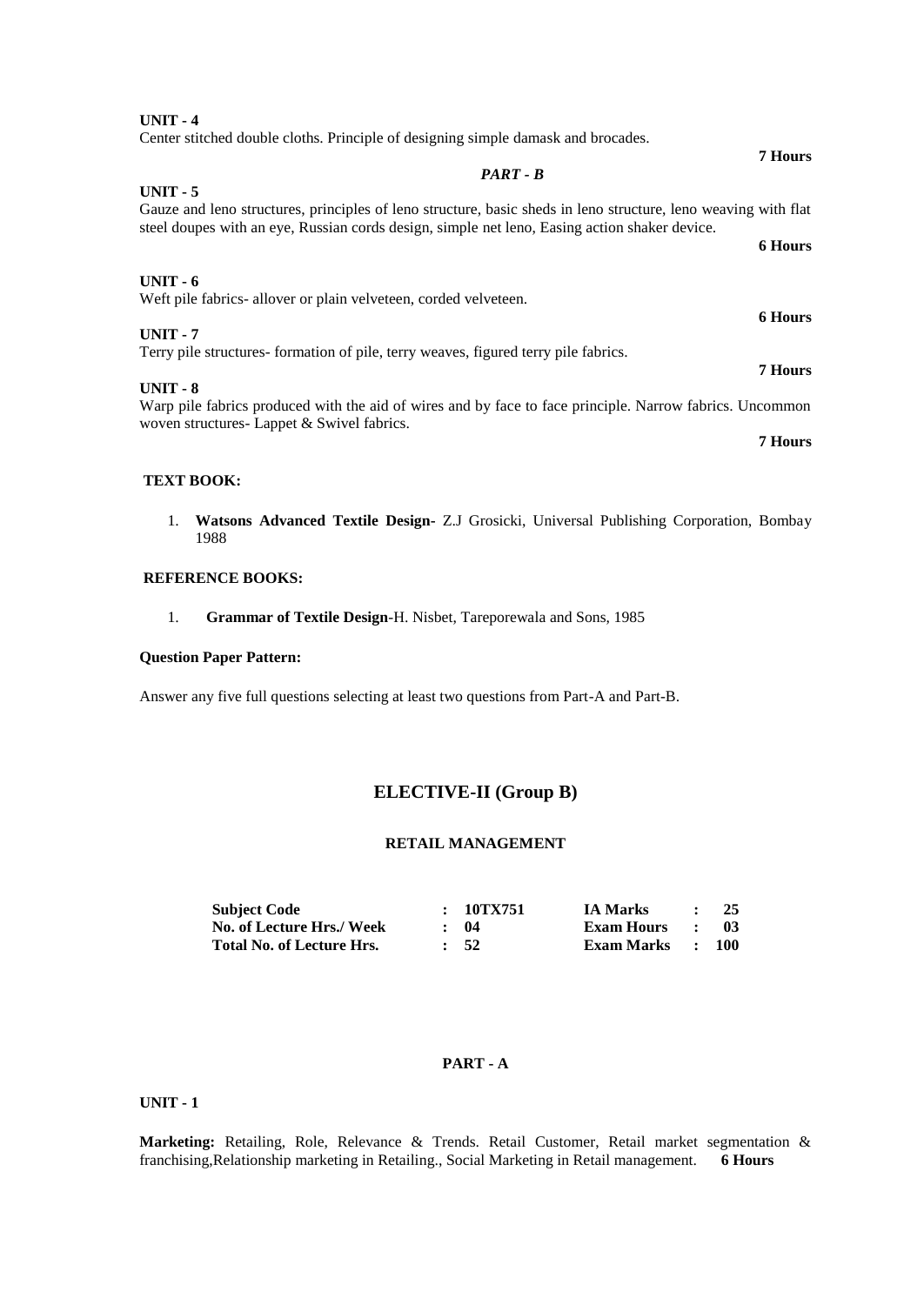**Strategic management:** Retail in India, Services marketing and management,Brand Management,International / Strategies, Pricing , Advertising & sales promotion. **6 Hours**

#### **UNIT - 3**

**Operations:** Retail location strategy, Product and Merchandise management, Logistics & SCM, Security measures, Footfalls / computerized methods & non computerized methods, Visual / display methods, Fashion designing. **8 Hours**

# **UNIT - 4**

**Finance:** Accounting Methods, Capex planning, Risks Capex planning, Accounting Processes, Accounting methods, WIP, Strategic cost management, Management of Obsolete goods. **6 Hours**

#### **PART – B**

#### **UNIT - 5**

**Human Resources:** Retail organization, Laws involved in HR, Motivation, Customer psychology, aining needs for employee. **6 Hours 6 Hours** 

#### **UNIT - 6**

**Legal & compliances:** License, Contracts & Recovery, Legal Process, PF/ESIC & Exemptions, PPF IR – Law, Shops & establishments, IPR ( International patents & Trademarks). **6 Hours**

#### **UNIT – 7**

**Mall Management:** Types of Various retail formats, Concepts in mall design, Factors influencing Malls establishments, Aspects in Quality management, Statistical methods used in measuring mall performance. **8 Hours**

# **UNIT – 8**

Retail Life Cycle – Innovation / Acceleration / Maturity / Decline, Multi-Channel Retailing, **6 Hours**

# **Text Books:**

- 1. **Retai Management- A strategic Approach**, Alibris, Prentice Hall, Mar., 2006
- 2. **First Steps In A Retail Career,** Wrice Mark, Macmillan Publishers Australia P/L
- 3. **Communicating with Customers,** Euson, B, Jacaranda Wiley
- 4. **Retail Management**, Levy and Weitz, McGraw Hill

#### **References:**

- 1. **Marketing Management,** R. Saxena
- 2. **Retailing Management,** Swapna Pradhan, Tata Mc Graw Hill Publishing Company, New Delhi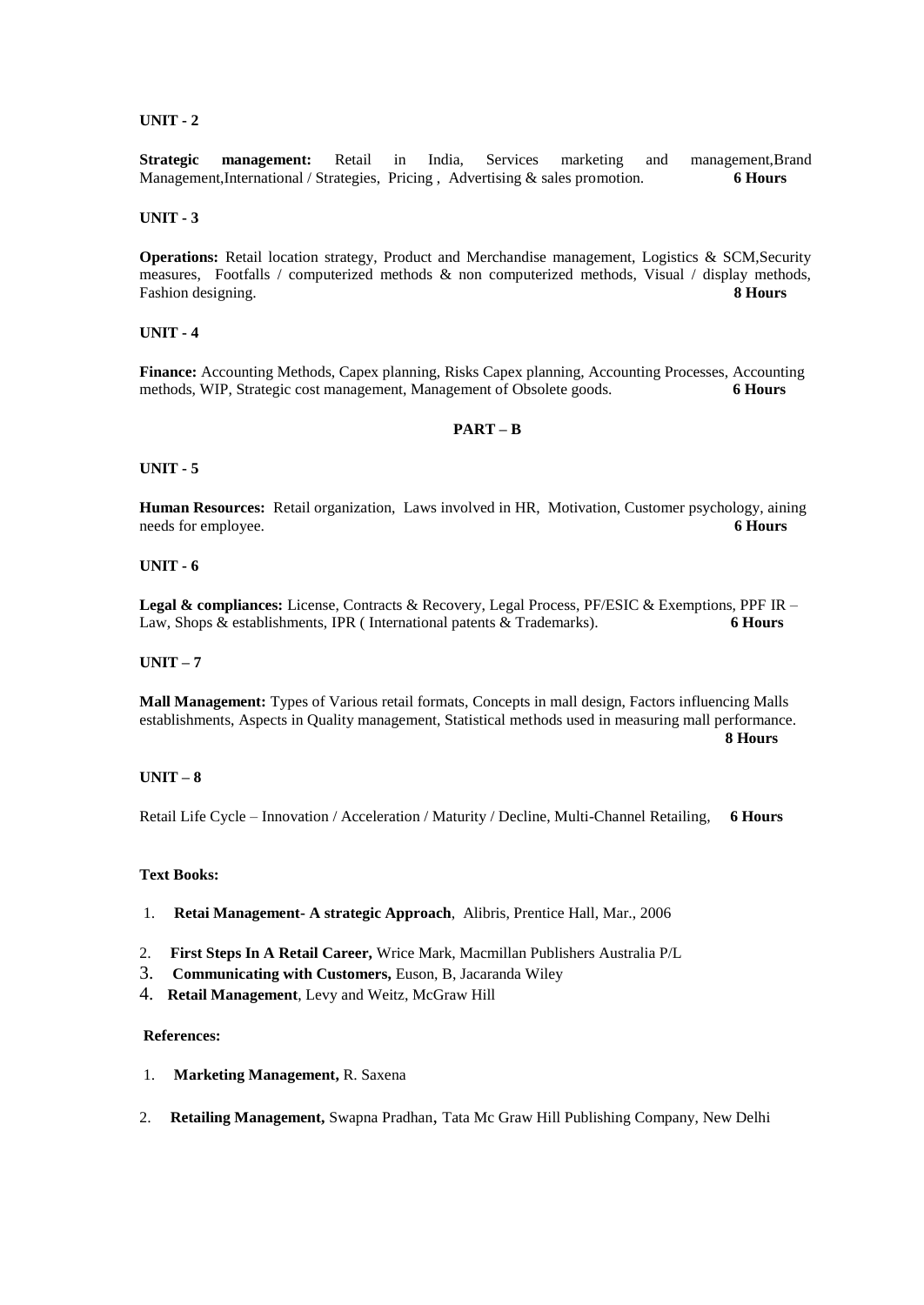#### **Question Paper Pattern:**

Answer any five full questions selecting at least two questions from Part-A and Part-B.

#### **FINANCIAL MANAGEMENT**

| <b>Subject Code</b>              | :10TX752         | <b>IA Marks</b>   |              | 25         |
|----------------------------------|------------------|-------------------|--------------|------------|
| No. of Lecture Hrs./ Week        | $\cdot$ 04       | <b>Exam Hours</b> |              | -03-       |
| <b>Total No. of Lecture Hrs.</b> | $\frac{1}{2}$ 52 | <b>Exam Marks</b> | $\mathbf{r}$ | <b>100</b> |
|                                  |                  |                   |              |            |

# **PART - A**

# **UNIT - 1**

Finance function, goals of finance management, Financial planning, Major financial decision areas.

#### **6 Hours**

# **UNIT - 2**

**CAPITAL STRUCTURE**: measure of leverage, effects of lever- I, traditional approaches, MM theory of financial leverage and value of the forms. Designing of capital structure- EBIT- EPS analysis, risk-return trade-off. **6 Hours**

# **UNIT - 3**

**INVESTMENT DECISION:** Method of capital budgeting- traditional and time adjusted methods, risk and un-certanity in capital ties, creditor-ship securities. Convertible and tradable warrant. **7 Hours**

#### **UNIT - 4**

**DIVIDEND POLICY:** Factors affecting dividend policy relevance of the dividend policy- Walters model, Gordon's model- M.M. theory, types of dividend policies- Bonus shares - corporate dividend policy in practice practice. **7 Hours**

#### **PART - B**

#### **UNIT - 5**

Market for corporate securities, trading procedures in stock exchange, financial services, leasing, mutual funds, SEBI and market regulation. Working capital management, receivables, inventories and cash management, Merger and take-overs. **6 Hours**

#### **UNIT - 6**

**OBJECTS OF COSTING-**elements of costs-types of overheads, Allocation of factory over heads by different methods- determination of selling price. Definition and objects of depreciation-break-even analysis. **6 Hours**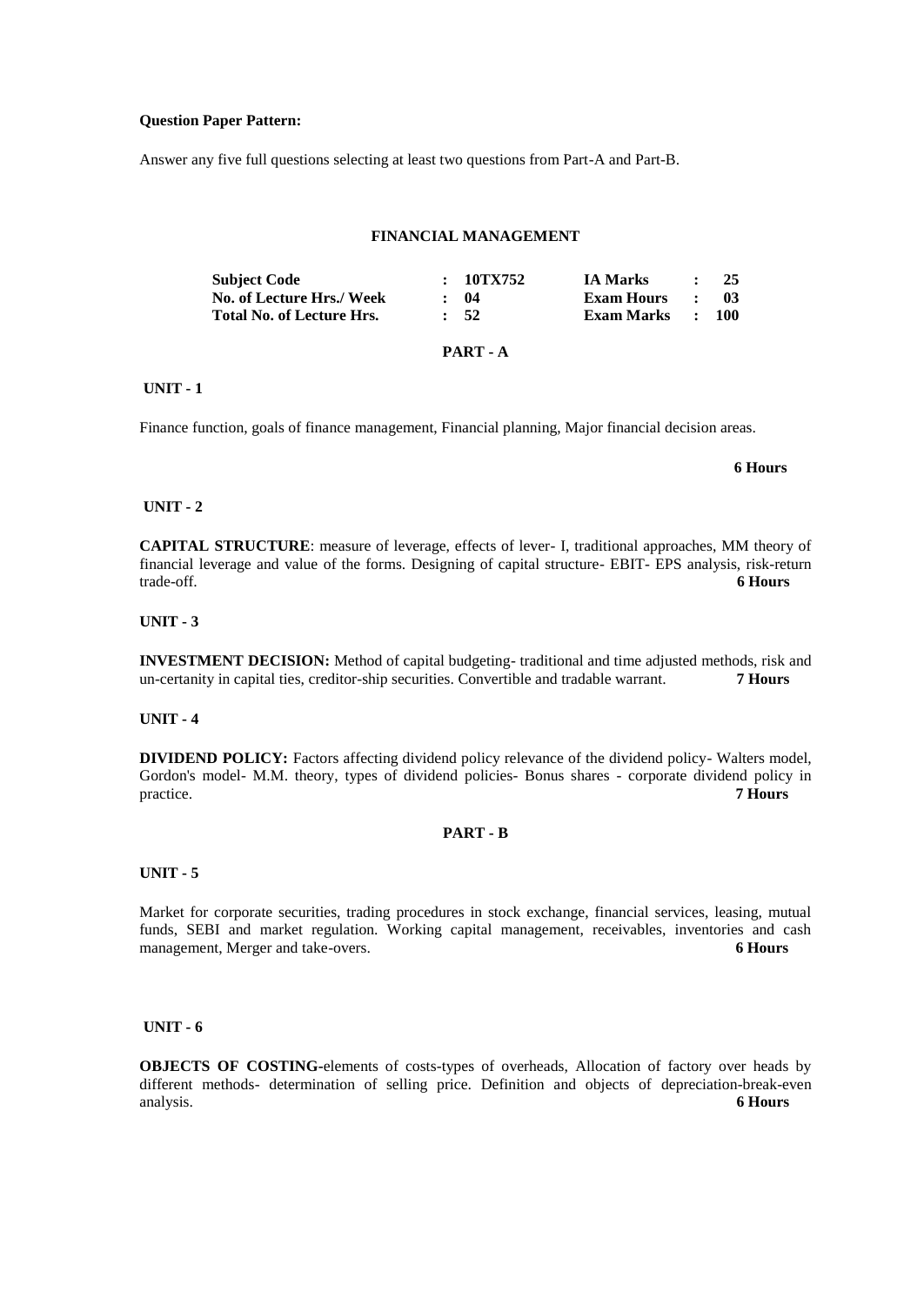Definition and Advantages of Cost Accounting. Elements of cost. Introduction, classification, elements and allocation of Material cost. Labour cost and over head cost. allocation of Material cost. Labour cost and over head cost.

## **UNIT - 8**

**PROCESS COST CALCULATION-** introduction, special features of Textile processing and its cost calculation. Introduction to standard costing and Budgetary control. Statutory guidelineson the maintenance of cost records. **7 Hours**

# **TEXT BOOKS:**

- 1. **Financial Management-** M.Y. Khan and Jain
- 2. **Financial Management and Policy-**James Varn Horny
- 3. **Financial Management-**Keown Scott

#### **Question Paper Pattern:**

Answer any five full questions selecting at least two questions from Part-A and Part-B.

# **OPERATION RESEARCH TECHNIQUE**

| <b>Subject Code</b>              | : 10TX753        | <b>IA Marks</b>   |                     | 25   |
|----------------------------------|------------------|-------------------|---------------------|------|
| No. of Lecture Hrs./ Week        | : 04             | <b>Exam Hours</b> |                     | -03- |
| <b>Total No. of Lecture Hrs.</b> | $\frac{1}{2}$ 52 | <b>Exam Marks</b> | $\sim$ 1.000 $\sim$ | -100 |

# **PART - A**

#### **UNIT – 1**

**LINEAR MODEL:** The phases of OR study – formation of an L.P model- graphical solution – simplex algorithm – artificial variables technique– Big M method, two phase method. **7 Hours**

# **UNIT -2**

TRANSPORTATION PROBLEM: Optimal solution by north west corner method- least cost method – Vogel's approximation method – optimality test – MOBI method. **6 Hours**

## **UNIT -3**

ASSIGNMENT PROBLEM – formulation – Hungarian method - unbalanced assignment problem.

 **6 Hours**

#### **UNIT -4**

**NETWORK MODELS:** Shortest route – minimal spanning tree - maximum flow models – project network- CPM and PERT network-critical path scheduling. **7 Hours**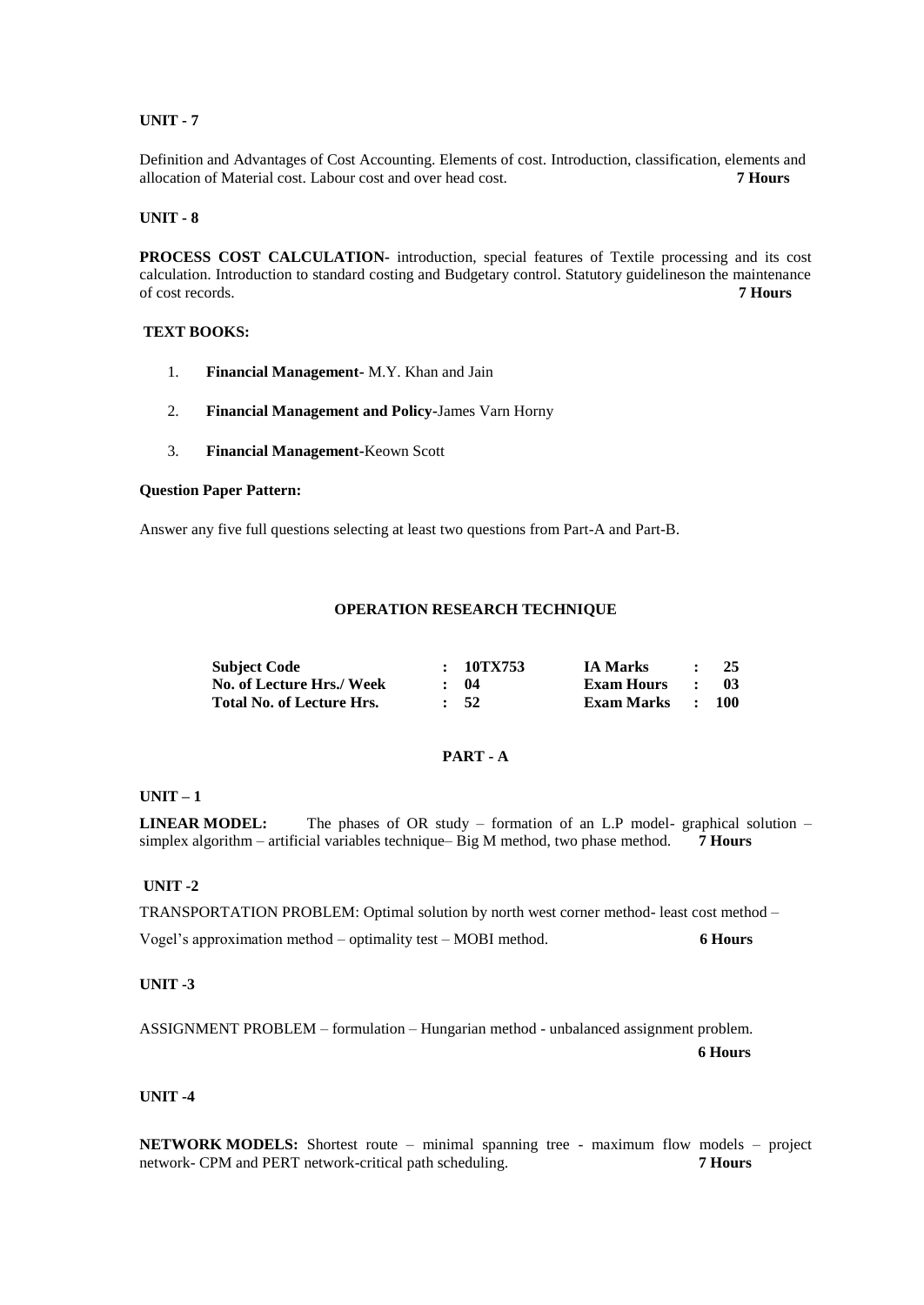#### **PART - B**

#### **UNIT -5**

**REPLACEMENT MODELS:** Replacement of items that deteriorate with time – value of money changing with time –not charging with time – optimum replacement policy – individual and group replacement. Sequencing problem: models with n jobs with 2 machines – problem with n jobs with 3 machines.

#### **UNIT -6**

**QUEUING THEORY:** Queuing models – queuing systems and structures – notation –parameter – single server and multiserver models – Poisson input – exponential service – constant rate service – infinite nonulation population **7 Hours**

#### **UNIT -7**

**INTEGER LINEAR PROGRAMMING AND GAME THEORY:** Solution to pure and mixed integer programming problem by Branch and Bound and cutting plane algorithms. **6 Hours**

#### **UNIT -8**

**Game Theory**:Two person Zero sum games-Saddle point, Dominance Rule, Convex Linear Combination (Averages), methods of matrices, graphical and LP solutions. **6 Hours**

## **TEXT BOOK**

1. Taha H.A, "Operation Research", Pearson Education sixth edition, 2003

# **REFERENCES**

- 1. Hira and Gupta "Introduction to Operations Research", S.Chand and Co.2002
- 2. Hira and Gupta "Problems in Operations Research", S.Chand and Co, 2002.
- 3. Panneerselvam, "Operations Research" Prentice Hall of India, 2003.
- 4. Wagner, "Operations Research", Prentice Hall Of India, 2000.

#### **Question Paper Pattern:**

Answer any five full questions selecting at least two questions from Part-A and Part-B.

## **ELECTIVE-III (Group C)**

# **FIBRE REINFORCED TEXTILES**

| <b>Subject Code</b>              | : 10TX761  | <b>IA Marks</b>  | $\sim$ $\sim$    | - 25 |
|----------------------------------|------------|------------------|------------------|------|
| No. of Lecture Hrs./ Week        | $\cdot$ 04 | Exam Hours       | and the state of | - 03 |
| <b>Total No. of Lecture Hrs.</b> | $\cdot$ 52 | Exam Marks : 100 |                  |      |

# **PART - A**

## **UNIT - 1**

**INTRODUCTION TO COMPOSITES. BASIC NOMENCLATURES –** reinforcing phase, continuous phase, matrix, interface etc. Classification of composites with respect to fibre used, matrix used, limitations of engineering metals. **7 Hours**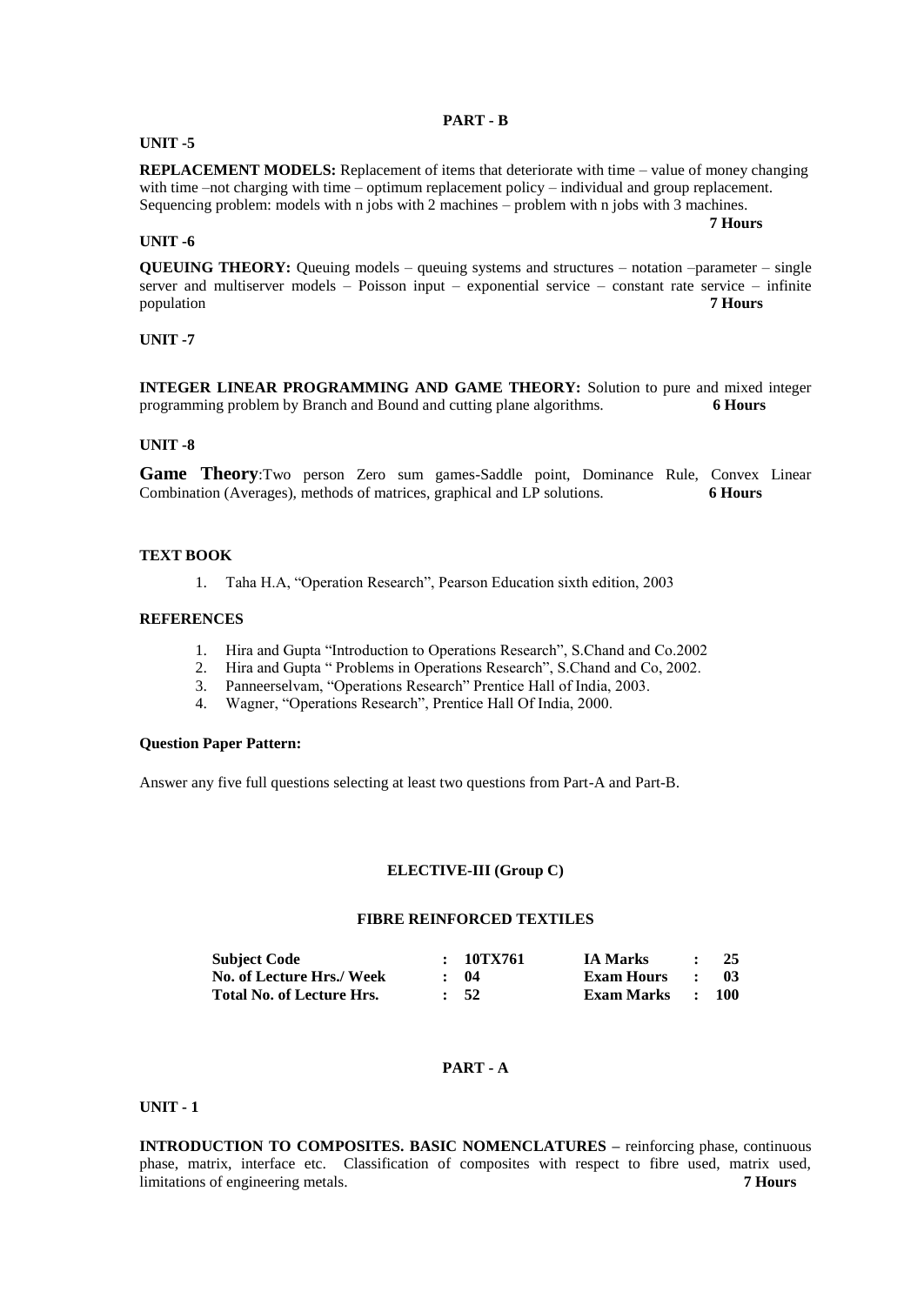Study of mechanical & thermal properties various fibres Viz. Carbon, glass, silicon carbide, boron, kevlar, polyethylene, thisozole etc. used in the production of fibre reinforced composites. **6 Hours**

## **UNIT - 3**

Study of major natural fibres (coir, jute) which are used in the production of fibre reinforced composites. Classification of resins, thermoset, thermoplastic metal matrix. There production properties, advantages, disadvantages (phenolic, epoxy, polyester, vinyl easters). **7 Hours**

# **UNIT - 4**

**COMPOSITES MANUFACTURING TECHNIQUES-**Introduction-Hand lay-up-spray-up-prepreg technology-centrifugal casting-filament winding. **6 Hours**

#### **PART - B**

# **UNIT - 5**

**COMPRESSION MOULDING-INJECTION MOULDING-**continuous manufacturing

techniques. Study of mechanical and thermal properties of various composites viz. Glass, boron, carbon, aramid. **6 Hours**

# **UNIT - 6**

Study of various applications of composites mainly in the field like aerospa, medical, sports, ship building automobiles. **7 Hours**

# **UNIT - 7**

Brief outline on testing of composites. **6 Hours**

# **UNIT - 8**

Composite mechanics derivations of various equations related to composite structures viz. Axial modulus, transverse modulus, breaking strength of both continuous filament, reinforced and staple fibre reinforced composites, effect of volume of fibres on mechanical properties of fibre reinforced composites. Fotigue process in fibre reinforced composites. **7 Hours**

# **TEXT BOOKS:**

- 1. **Fibre Reinforced Material Technology-**N.J.Parratt Van Nostrand Reinhold Co, Inc 1972
- 2. **High Performance Fibre Composites-** J.H.Morely,Academic Press

## **REFERENCE BOOKS:**

- 1. **DST-polymers and composites-Recent trends-Proceedings of National Seminar**1989, Oxford IBH Pub Co Pvt. Ltd.
- 2. **Composites Engineering hand boos** -Ed. Mallik P.K., Marcell Dekker, N.Y., 1997.

#### **Question Paper Pattern:**

Answer any five full questions selecting at least two questions from Part-A and Part-B.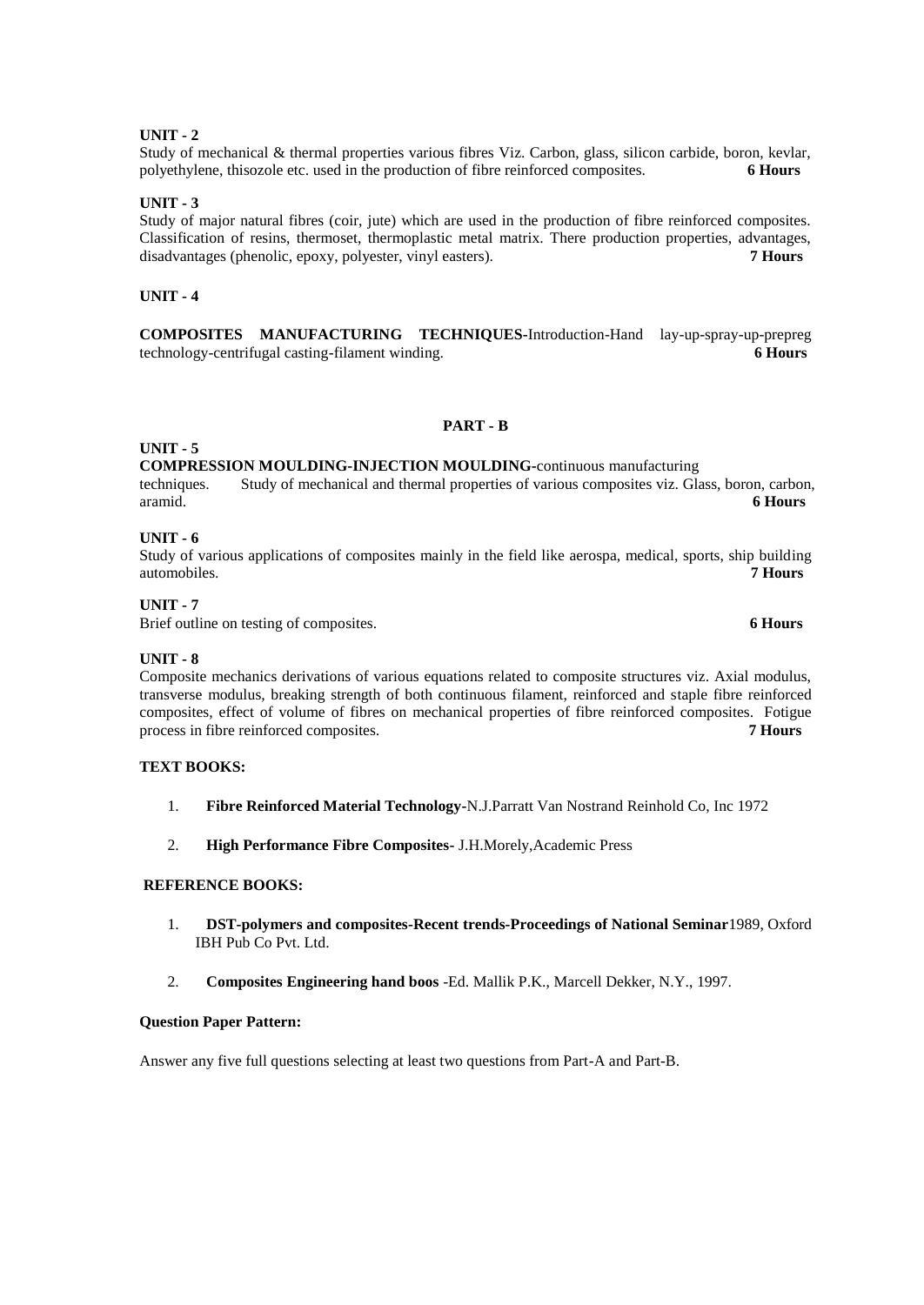#### **ERECTION AND MAINTENANCE OF TEXTILE MACHINERY**

| <b>Subject Code</b>              | : 10TX762  | <b>IA Marks</b>   | $\mathbf{r}$                | -25  |
|----------------------------------|------------|-------------------|-----------------------------|------|
| No. of Lecture Hrs./ Week        | $\cdot$ 04 | <b>Exam Hours</b> | $\sim$ $\sim$ $\sim$ $\sim$ | - 03 |
| <b>Total No. of Lecture Hrs.</b> | $\cdot$ 52 | Exam Marks : 100  |                             |      |
|                                  |            |                   |                             |      |

# **PART - A**

## **UNIT - 1**

Basic definitions related to mechanical design, vibration resistance, heat resistance, reliability, longevity, maintainability .Brief outline of engineering material. **6 Hours**

# **UNIT - 2**

Different kinds of tools and the devices employed for erection and maintenance. Erection of machines, hoisting - equipment, over head cranes, machine installation conditions. Functions, prerequisite of maintenance and its classification. **7 Hours**

# **UNIT - 3**

Function and classification of power transmission equipment and transmission members. Methods and kinds of repairs of textile equipment used in different departments. **6 Hours**

# **UNIT - 4**

Cleaning and washing of parts. Various kinds of wears. Main factors influencing the wear of machine parts and methods increasing their wear resistance. Failure prediction of parts, units and mechanisms.

**PART - B**

# **UNIT - 5**

Basic concepts of maintenance, Study of different maintenance programme, routine and preventive predictive remedial restorative maintenance. **6 Hours**

#### **UNIT - 6**

Maintenance of spinning, weaving, processing equipment as per the schedule. **7 Hours**

#### **UNIT - 7**

Function of prerequisite of lubricants, different lubricants used in the textile industry, method of lubrication.

## **UNIT - 8**

maintenance of ledgers spare parts etc. machinery maintenance audit and its advantages. House keeping, overhauling. **7 Hours**

#### **7 Hours**

 **6 Hours**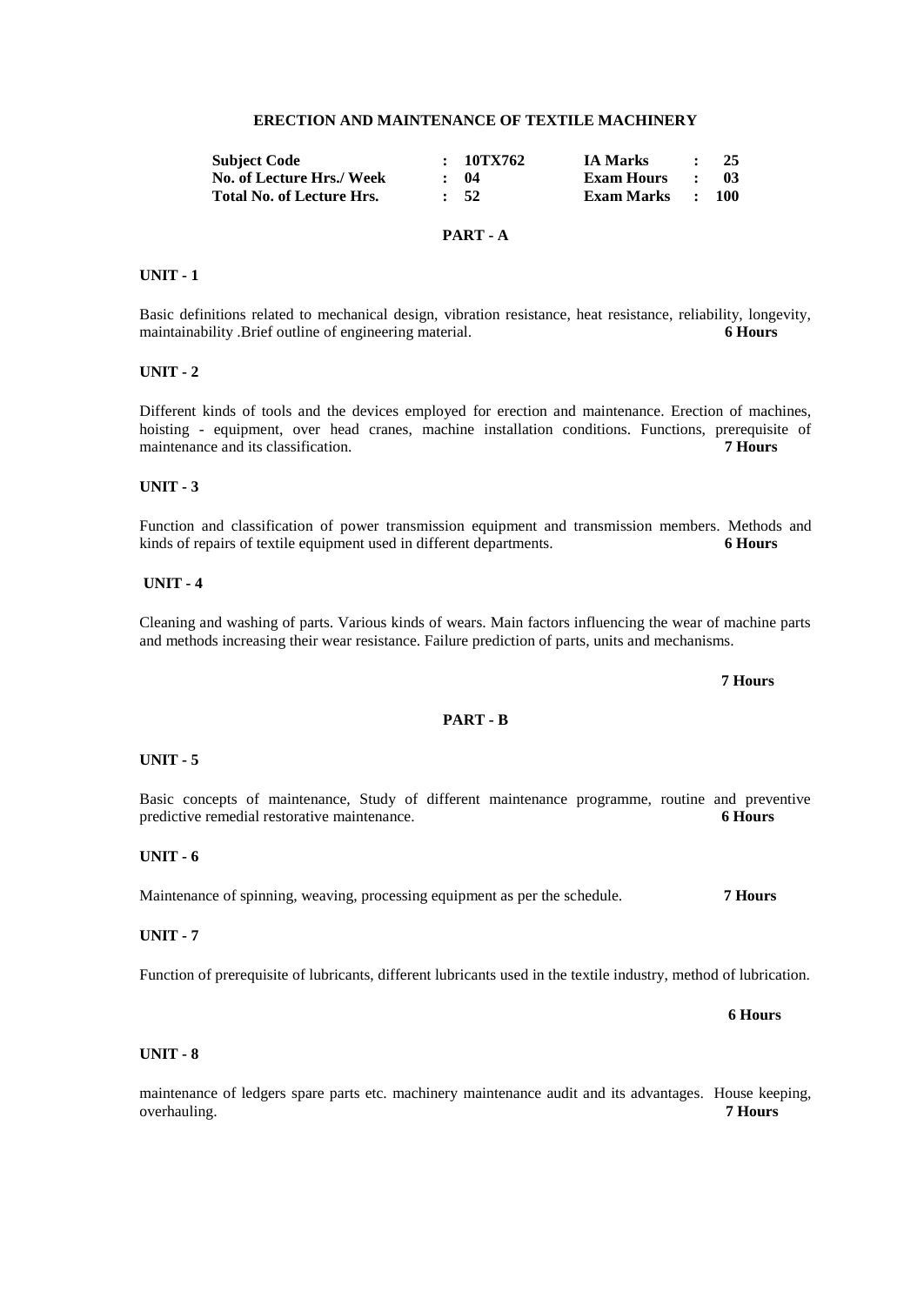# **TEXT BOOKS:**

- 1. **Spinning Textile machinery maintenance-** Pub, SITRA Coimbatore 1980
- 2. **Weaving Textile Machinery maintenance Pub-** BITRA, Bombay 1980
- 3. **Spinning, Weaving- & processing machinery maintenance in textile mills-** B.B.Joshi, et al, Textile & Allied industry research organization, Baroda, 1970

# **REFERENCE BOOK:**

1. **Repairs and maintenance**- Pub, MIR

#### **Question Paper Pattern:**

Answer any five full questions selecting at least two questions from Part-A and Part-B.

## **INDUSTRIAL ENGINEERING**

| <b>Subject Code</b>       | : 10TX763        | <b>IA Marks</b>   | $\bullet$           | - 25             |
|---------------------------|------------------|-------------------|---------------------|------------------|
| No. of Lecture Hrs./ Week | $\cdot$ 04       | <b>Exam Hours</b> | $\sim$ 1.000 $\sim$ | - 03             |
| Total No. of Lecture Hrs. | $\frac{1}{2}$ 52 | Exam Marks        |                     | $\therefore$ 100 |

# **PART - A**

# **UNIT - 1**

**Introduction:** Definition, purpose, available techniques, Aspects, physical facilities & operating facilities ,scientific management, resources productivity, etc. **6 Hours**

### **UNIT – 2**

**Work Study:** Definition ,objectives, Techniques, method study, work measurement,

Purpose of work study, steps, different phases. **6 Hours**

## **UNIT – 3**

**Method Study :** Definition , Steps, Selection of problems, Collection of facts and consideration about objectives, Recording techniques ,Elements of a process analysis , Operation process chart, Different process charts, Critical examination. **6 Hours**

#### **UNIT – 4**

**Work Measurement :** Definition ,Uses, Techniques, Time Study, Measuring Instruments, Elements in time study, factors, alignment chart, Performance rating methods, observed time & normal time, allowances, Standard time, Work sampling Predetermined Motion Time study, Motion time data for assembly operations, Work factor system, method time measurement. **8 Hours**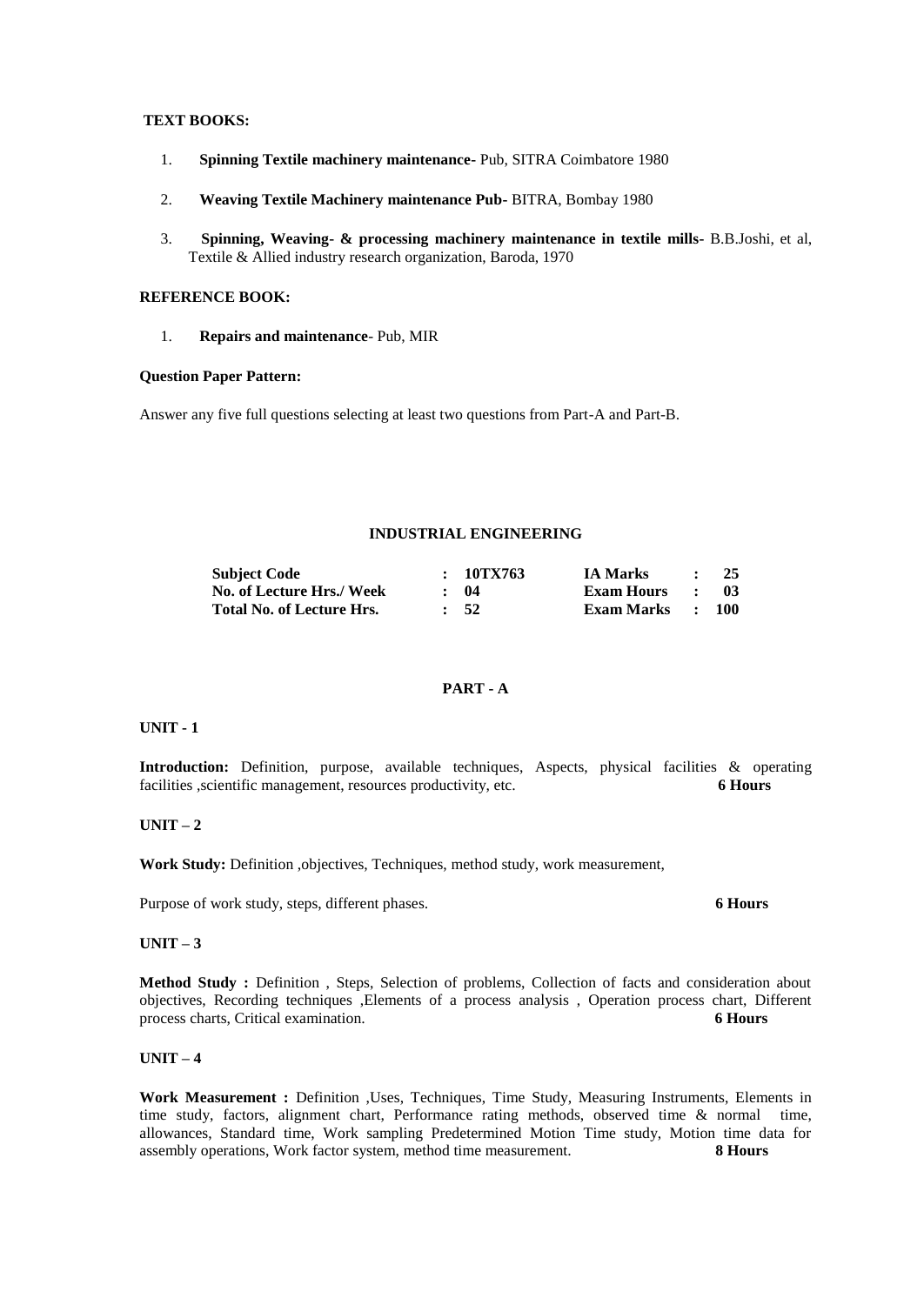# **PART – B**

# **UNIT – 5**

**Plant Maintenance :** Introduction, Systems of maintenance, break down, Planned, Corrective and Preventive maintenance, maintenance schedule. **6 Hours**

# **UNIT – 6**

**FACILITY** :Facility Location Decisions (FLcD) – Selections of country, region and site. Facility Layout Decision (FlyD) – Types (Fixed Position, and Production, Process, Flexible), Methodologies (Distance Minimising, Computer software systems (CRAFT, CORELAP, ALDEP), Line Balancing and performance ratios. **6Hours**

## **UNIT – 7**

**MATERIAL AND INVENTORY MANAGEMENT:**Material Management (MM) – Handling Technology (Robots, Automated storage and retrieval systems (ASRS) and methods (JIT, / Kanban, ABC Systems) Independent Demand Inventory Models – Fixed order system, Basic EOQ, EBQ Models, Quantity discount models. **6 Hours**

## **UNIT – 8**

**PLANNING AND FORECASTING:** Introduction to Strategic, Tactical, Operational, Aggregate and Capacity Planning. Planning Product design and development – Applications of CAD, Expert systems, Standardisation, Group Technology (GT) and Research and Development**.** Forecasting – Types, Methods (Qualitative and Quantitative), Types of variation in data, Minimising forecasting errors and selection of forecasting methods. **8 Hours**

#### **TEXT BOOKS:**

1. R.Paneer Selvam, Production and Operations Management, Prentice Hall of India, 2002.

- 2. Sang M Lee and Marc J Schniederjans, Operation Management, All India Publishers and Distributors, First Indian edition 1997.
- 3. Robert H. Lowson, Strategic operations Management (The new competitive advantage), Vikas Publishing House, First Indian reprint 2003.

#### **REFERENCES:**

- 1. Thomas E Morton, Production and operations management, Vikas Publishing House, First Indian reprint 2003.
- 2. Mahapatra P B, Computer Aided Production Management, Prentice Hall of India, 2001.
- 3. Martand T Telsang, Production Management, S Chand and Company, First edition 2005.

## **Question Paper Pattern:**

Answer any five full questions selecting at least two questions from Part-A and Part-B.

# **TEXTILE TESTING LAB – II**

| <b>Subject Code</b>                | : 10TXL77       | <b>IA Marks</b>   | $\bullet$    | 25   |
|------------------------------------|-----------------|-------------------|--------------|------|
| <b>No. of Practical Hrs./ Week</b> | . . 03          | Exam Hours        | $\bullet$    | -03- |
| <b>Total No. of Practical Hrs.</b> | $\therefore$ 42 | <b>Exam Marks</b> | $\mathbf{r}$ | - 50 |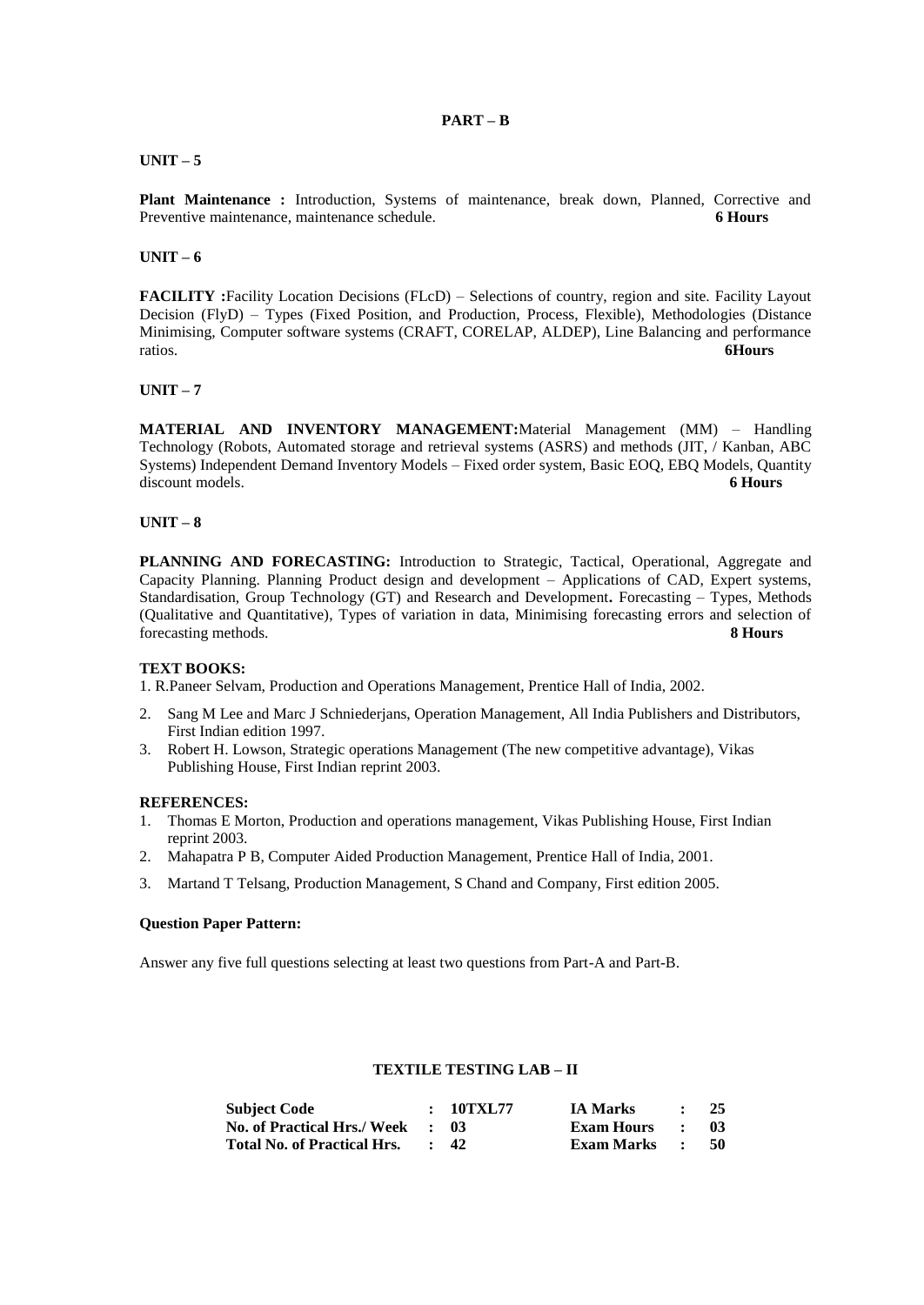- 1. Determination of yarn evenness by visual examination.
- 2. Determination of evenness of sliver, roving and yarn.
- 3. Determination of geometrical properties of fabrics.
- 4. Determination of Air Permeability of fabrics.
- 5. Determination of crease recovery property of fabrics.
- 6. Determination of drape co-efficient of fabrics.
- 7. Determination of fabric stiffness and its parameters.
- 8. Determination of fabric strength and elongation.
- 9. Determination of fabric tearing strength.
- 10. Determination of fabric bursting strength.
- 11. Determination of abrasion resistance of fabrics.
- 12. Determination of pilling tendency of fabrics.
- 13. Determination of colour fastness of dyed and printed fabrics for washing
- 14. Determination of colour fastness of dyed and printed fabrics for perspiration.
- 15. Determination of dimensional stability of fabrics.
- 16. Determination of fastness properties of dyed fabric for artificial light and sun light.
- 17. Determination of Fastness Properties of printed and dyed fabric for rubbing.

# **ADVANCED FABRIC STRUCTURE AND DESIGN LAB**

| <b>Subject Code</b>                | : 10TXL78       | <b>IA Marks</b>   |               | 25  |
|------------------------------------|-----------------|-------------------|---------------|-----|
| <b>No. of Practical Hrs./ Week</b> | - 18            | Exam Hours        | $\sim$ $\sim$ | -03 |
| <b>Total No. of Practical Hrs.</b> | $\therefore$ 42 | <b>Exam Marks</b> | $\mathbf{r}$  | 50  |

- 1. Analysis of dobby design fabrics.
- 2. Analysis of fancy woven design fabrics.
- 3. Analysis of jacquard design fabrics.
- 4. Analysis of printing design fabrics.
- 5. Generating of geometric, abstract, floral, animation and combined designs.
- 6. Application of paint brush and other related software in colour mixing.
- 7. Utilization in design software for creating textile designs intended for dobby.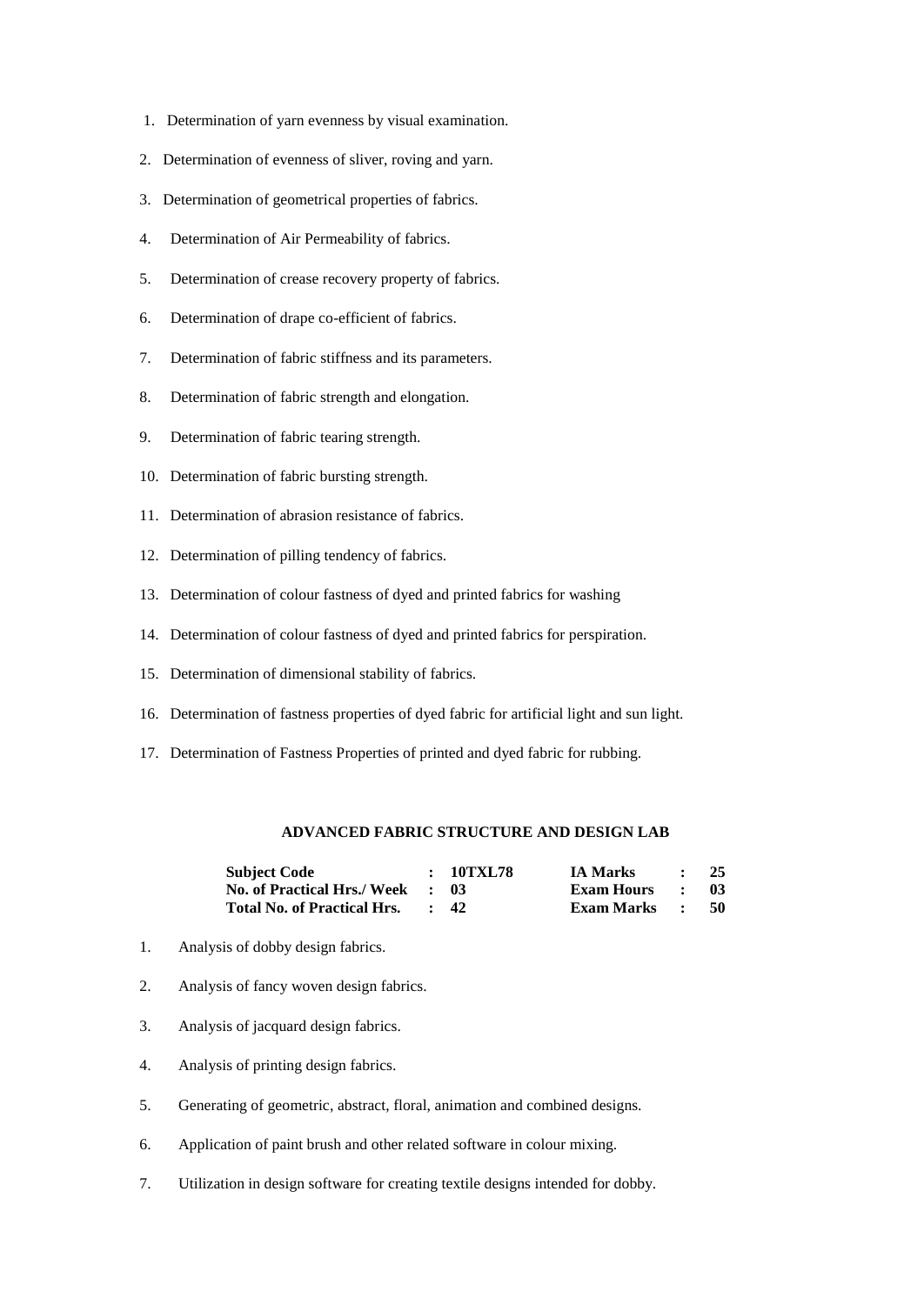- 8. Utilization in design software for creating textile designs intended for jacquard.
- 9. Utilization in design software for creating textile designs intended for printing.
- 10. Simulation of fabric appearance of woven designs by varying fabric set and yarn count.
- 11. Analysis of colour and weave fabrics and simulating the appearance using computer.
- 12. Scanning of fabric and simulating the appearance of the same.
- 13. Scanning of yarn and imitating the appearance of a yarn in woven fabric form.
- 14. Transformation of design to production particulars.

#### **VIII SEMESTER**

#### **APPAREL TESTING AND QUALITY CONTROL**

| <b>Subject Code</b>       | : 10TX81   | <b>IA Marks</b>   |           | 25   |
|---------------------------|------------|-------------------|-----------|------|
| No. of Lecture Hrs./ Week | $\cdot$ 04 | <b>Exam Hours</b> | $\cdot$   | -03- |
| Total No. of Lecture Hrs. | $\cdot$ 52 | <b>Exam Marks</b> | $\sim$ 1. | -100 |

# **PART – A**

## **UNIT - 1**

**COMFORT:** Thermal properties, moisture-vapour transmission, liquid-moisture transmission, airpermeability, aesthetic comfort, static electricity. **6 Hours**

#### **UNIT – 2**

**DURABILITY:** Abrasion resistance, tensile and tearing strength, launder ability, seam - slippage and strength. **6 Hours**

# **UNIT – 3**

**HANDLE AND EASY CARE:** Low - stress mechanical properties, formability, crease resistance, anti shrink, pilling resistance behaviour – role of fibre properties and chemical treatments. **6 Hours**

## **UNIT – 3**

**THE MAIN RAW MATERIAL – FABRIC:** Fabric and garment dimensions - fabric stability and finished width, Fabric inspection - examination of fabric on receipt. **6 Hours**

# **UNIT – 4**

**BASIC SEAMING TECHNOLOGY:L**laying-up and cutting, basic technology of seams, Stitch forming action, Quality checks on seams. **8 Hours**

**PART – B**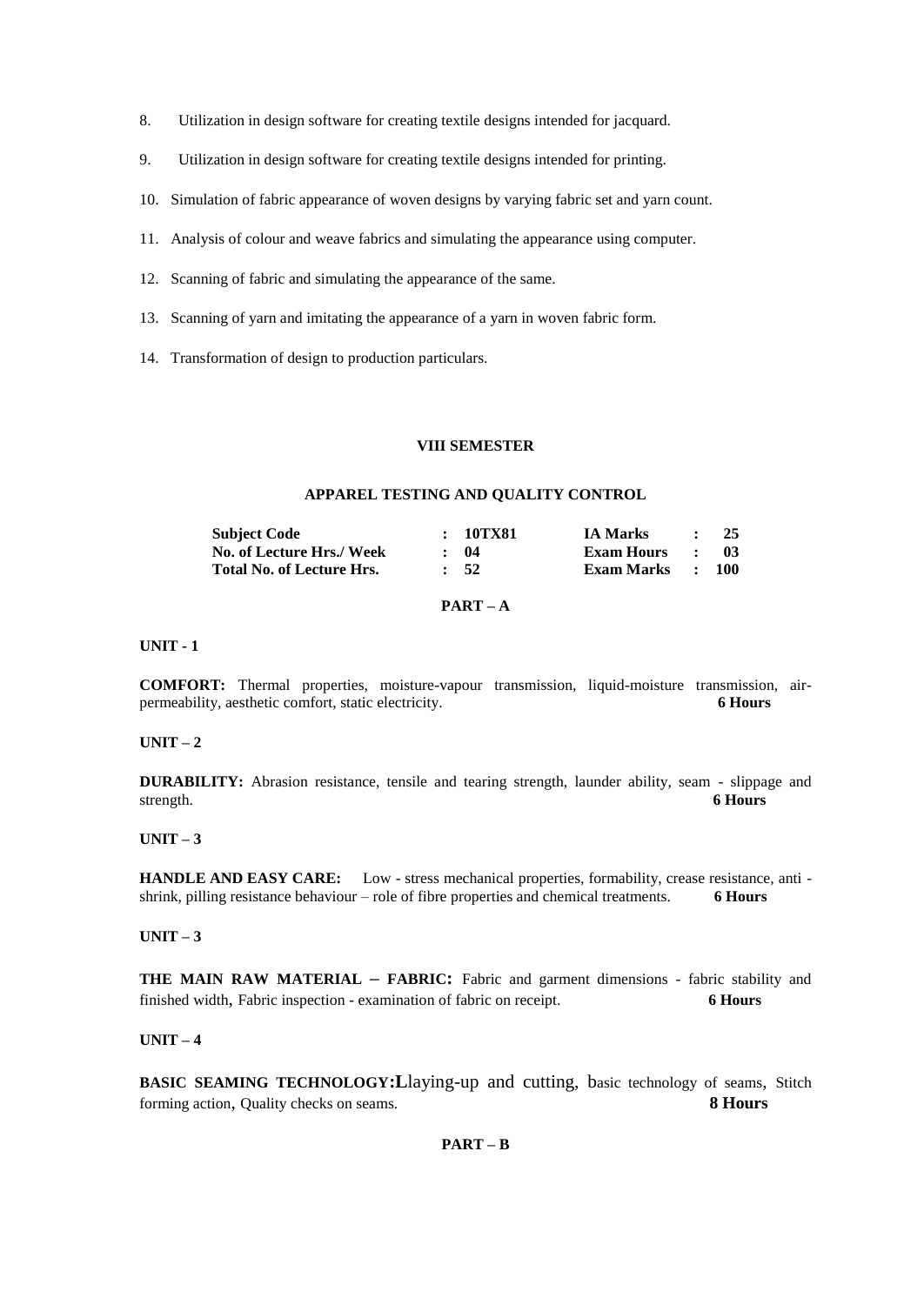# **UNIT – 5**

**Technology if Inspection:** Garment examination, Seeing colour and the effect of type of illuminant on the apparent shade of a sample, Effects of intensity, angle of illumination and type on the apparent shade of a sample, Effects on shade of other colours in adjacent areas. **6 Hours**

# **UNIT – 6**

**FINAL PRODUCT SPECIFICATIONS:**Quality control in the sampling/development department, From sample to full production, Example garment specification, Seam specification examples, Performance specification examples. **6 Hours**

# **UNIT – 7**

**OVERALL FUNCTION OF QUALITY CONTROL:**The cost of quality, Functions of Quality Assurance, Commercial advantages form effective control systems,Economic aspects of quality assurance, The role of quality control. **6 Hours 6 Hours** 

# **UNIT – 8**

Dynamic Inspection - Inline, Production & Final Quality Inspection, Product Safety Evaluation, Sampling & Quality Control, Testing & Evaluation - Fast Durability Evaluation ,Production & Delivery Monitoring, Platform Quality Inspection Services. **8 Hours**

# **TEXT BOOKS:**

- 1. **"Principles of Textiles testing",** J.E. Booth.
- 2. **"Hand book of textile testing and quality control",** B. Glover, D.S. Hambi-Pu Wiley Estern.Ltd., Bangalore.
- 3. **"The measurement of Appearance",** Richard S. Hunter and Richard W. Harold, Wiley.Interscience.
- 4. **"An introduction to quality control for the apparel industry",**
- Pradip. V. Mehta.

## **REFERENCE BOOKS:**

- 5. **"International Apparel Quality manuals",** KES- F and FAST manuals.
- 6. **"Progress in Textile science and technology",** Vol-1, Ed. V.K. Kothari, IAFL, India 2000.

# **Question Paper Pattern:**

Answer any five full questions selecting at least two questions from Part-A and Part-B.

# **TECHNICAL TEXTILES**

| <b>Subject Code</b>              | :10TX82          | <b>IA Marks</b>  | $\bullet$ . The set of $\bullet$   | - 25 |
|----------------------------------|------------------|------------------|------------------------------------|------|
| No. of Lecture Hrs./ Week        | $\cdot$ 04       | Exam Hours       | $\sim$ $\sim$ $\sim$ $\sim$ $\sim$ | - 03 |
| <b>Total No. of Lecture Hrs.</b> | $\frac{1}{2}$ 52 | Exam Marks : 100 |                                    |      |

# **PART - A**

#### **UNIT - 1**

**INTRODUCTION TO TECHNICAL TEXTILES**. Requirements of fibres, yarns and fabrics for technical textiles. Classification of technical textiles. Study of properties of various fibres used for technical textiles. Agrotech: Textiles used for agriculture, Horticulture and animal husbandry. **6 Hours**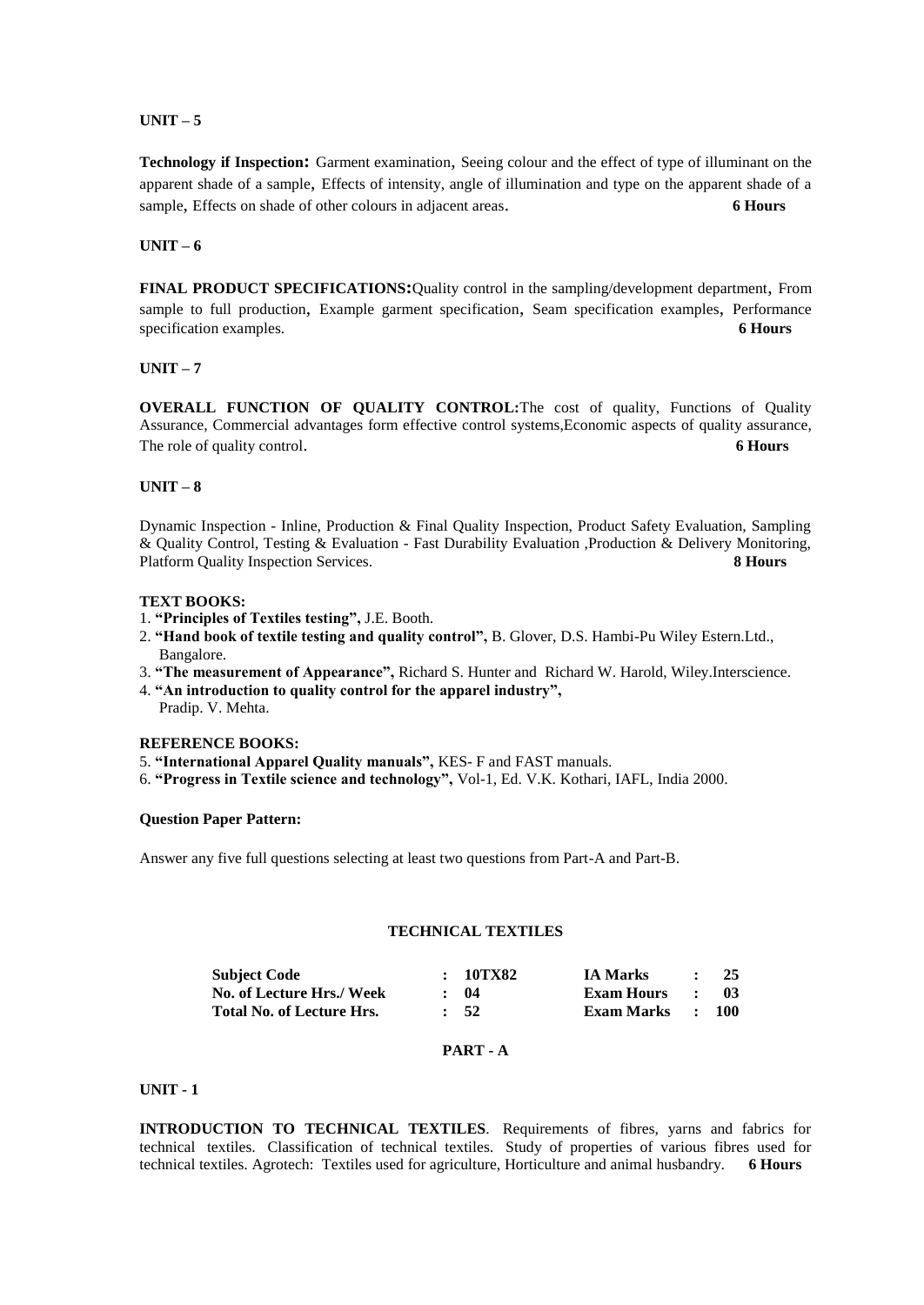**MOBIL TECH - AUTOMOTIVE TEXTILES** - Use of textiles in tires, top covers, upholstery, safety devices of automobiles. Requirements of fibres used for tires, various fibres used for tire cords, tire building, different types of tires, textiles used in Aerospace industry. **6 Hours**

#### **UNIT - 3**

**MEDICAL TEXTILES:** Medical application of Textiles, requirements, classification, detailed study of application of textiles in implantable, non-implantable, extra corporal devices and health care hygienic products. **7 Hours**

**UNIT - 4**

**GEO TEXTILES:** Textiles for civil engineering - Road Railway, bridge, dam construction, functions of geo textiles. Fibre reinforced composites : Introduction, classification of composites, types of fibres, matrix used, applications of composites. **7 Hours**

#### **PART - B**

#### **UNIT - 5**

**FILTER FIBRES:** Introduction, types of filtration requirements, filtration mechanism, cleaning mechanism, Effect of yarns and fabric construction on filtration. Coated fabrics: Introduction, chemistry of coated textiles, coating techniques, fusible interlining. **6 Hours**

#### **UNIT - 6**

HEAT AND FLAME AND CHEMICAL PROPERTIES**:** Introduction to flammability, thermal behavior of fibres, fire retardant finishes, thermal resistant fibres. Chemical resistant fibres. **7 Hours**

## **UNIT - 7**

**TEXTILES IN DEFENSE:** Introduction, historical back ground, criteria for modern military textiles, textiles for environmental protection, Ballistic protective materials, water proof materials, application of textiles in camouflage. Application of Textiles in Packing, Power transmission, fish nets, sports, electrical industry. **7 Hours**

# **UNIT - 8**

**SMART TEXTILES:** Introduction, concept of smart textiles, various application of smart textiles. Introduction to nanotechnology in textiles. Application of nanotextiles in various field. Production and properties of nanofibres. Prospects of technical textiles in India. 6 Hours properties of nanofibres. Prospects of technical textiles in India.

#### **TEXT BOOKS:**

- 1. **Hand book of Technical Textiles** Ed. A.R.Horrocks, S.C, Anand. Wood Head Pub., England, 2000.
- 2. **Hand book of Industrial Textiles-** Ed S.Adanur, Technomic Pub., Lancaster-Basel, 1995.
- 3. **Smart Fibres- Fabris, & Clothig-**Ed. Xiaoming Toa, Wood Head, England, 2001.
- 4. **Design of Textiles For Industrial** Applications, ED P.W. Harrison, Pub Textile Institute 1977 Manchester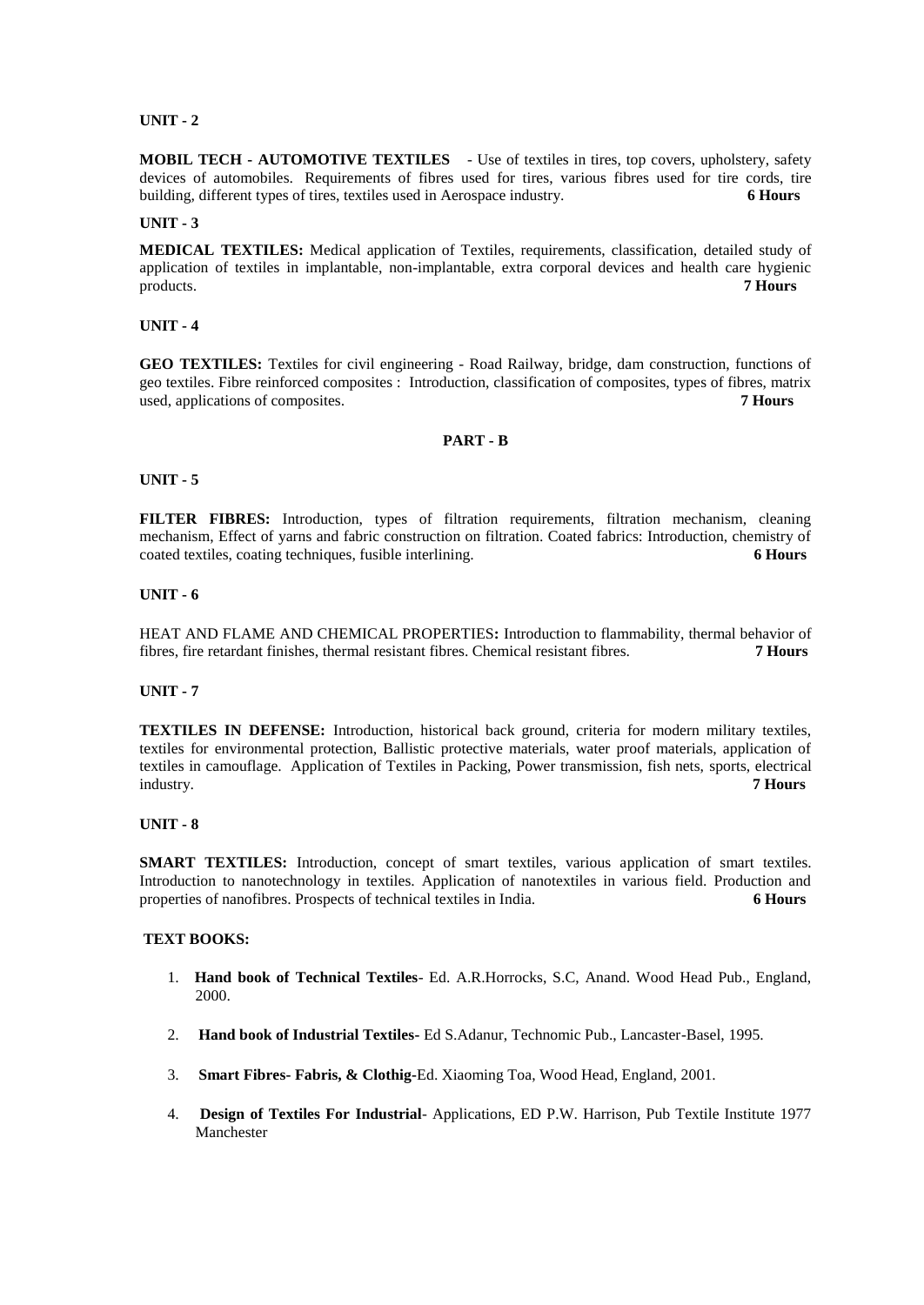## **REFERENCE BOOKS:**

- 1. **Handbook of Industrial Textiles**-e. R. Kaswell, Pub Willington, New York 1963
- 2. **Industrial Textiles-** P.K.Badami.
- 3. **International Seminar on Technical Textiles** -by SASMIRA, 2000.

# **Question Paper Pattern:**

Answer any five full questions selecting at least two questions from Part-A and Part-B.

# **ELECTIVE –IV (Group D)**

#### **HUMAN RESOURCE DEVELOPMENT**

| Subject Code                     | : 10TX831        | <b>IA Marks</b>   | $\bullet$     | 25               |
|----------------------------------|------------------|-------------------|---------------|------------------|
| <b>No. of Lecture Hrs./ Week</b> | $\cdot$ 04       | <b>Exam Hours</b> | $\sim$ $\sim$ | -03-             |
| <b>Total No. of Lecture Hrs.</b> | $\frac{1}{2}$ 52 | Exam Marks        |               | $\therefore$ 100 |

# **PART - A**

#### **UNIT - 1**

Human resource management, importance and impact on Textile Industry. **6 Hours**

## **UNIT - 2**

Understanding and Management of Human behavior at work, individual and group behavior, attitudes. motivation, communication and factors affecting behavioral changes to achieve higher production and profitability. **10 Hours**

# **UNIT - 3**

Importance of job analysis and job specifications. **4 Hours**

#### **UNIT - 4**

Different types of evaluation, basis of promotion, demotion, transfers, methods of training personnel for higher performance and productivity. Advantages and disadvantages of line and group performance in garment Industries. **6 Hours**

#### **PART - B**

# **UNIT - 5**

Modern methods of recruitment, labour management relation, employ grievances and handling methods. **10 Hours**

#### **UNIT - 6**

Welfare measures and implementation. **4 Hours**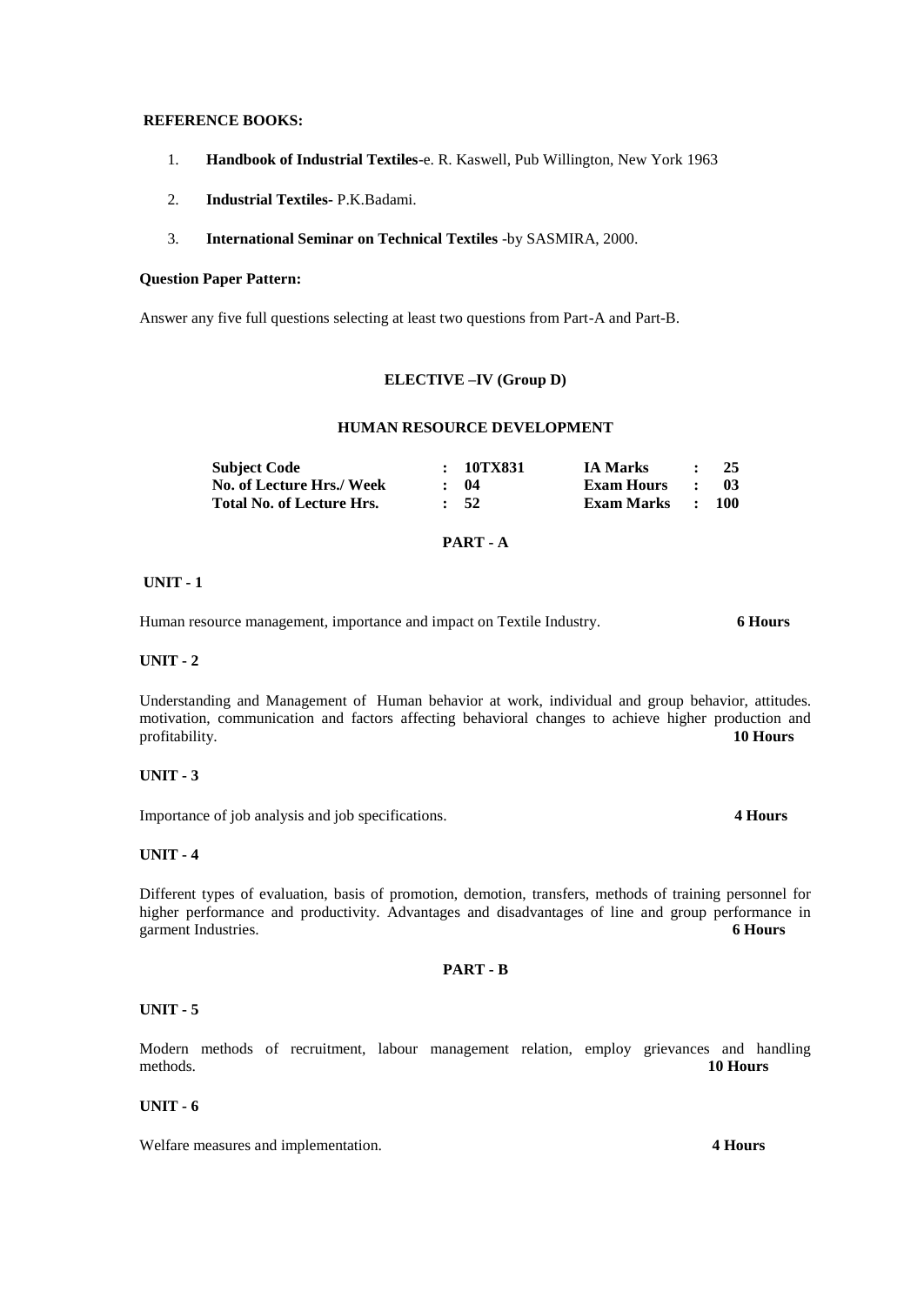Latest amendments in Factories Act, wage and salary administration, incentive scheme. case studies on the above topic. **8 Hours**

## **UNIT - 8**

Analysis and suggestions. Problem solving and remedies. **4 Hours**

# **TEXT BOOKS:**

- 1. **Personal Management** Edvin B. Flippe
- 2. **Personal Management** Subratha Ghosh.
- 3. **Personal Management** Duck Torington.

# **REFERENCE BOOK:**

1. **Management of personnel in India** – N.N Chattargee.

#### **Question Paper Pattern:**

Answer any five full questions selecting at least two questions from Part-A and Part-B.

#### **INTELLIGENT AND FUNCTIONAL TEXTILES**

| <b>Subject Code</b>       | : 10TX832  | <b>IA Marks</b>   | $\cdot$ $\cdot$ | - 25             |
|---------------------------|------------|-------------------|-----------------|------------------|
| No. of Lecture Hrs./ Week | $\cdot$ 04 | <b>Exam Hours</b> | - 100           | - 03             |
| Total No. of Lecture Hrs. | $\cdot$ 52 | Exam Marks        |                 | $\therefore$ 100 |

## **PART - A**

#### **UNIT - 1**

**New generation fibers:** Introduction, Background, Transition to new fibers. **4 Hours**

#### **UNIT – 2**

**The super-fiber with new performance:** Introduction, basic classes of super-fiber, the need for a strong fiber, concept of "gel-spinning, The aramid fiber race , Polyacetal fiber, Strong Vinylon RM, New liquid crystalline polymers: engineering plastics, Vectran: a fully aromatic polyester fibre, Developing polyallylate fiber, Final stage of pitch-based.Carbon fiber development, use of super fibres, The future of super-fibers. **8 Hours**

# **UNIT – 3**

**High-tech fibers:** A silk-like fiber that surpasses natural silk, ultra-fine fibers, skin-like fabrics, Chameleonic fabrics, Photochroism-controlled clothing material, Perfumed fibers, Power fibers that store solar energy, Iridescent textiles, Protein plastics with the feel of human skin.

 **8 Hours**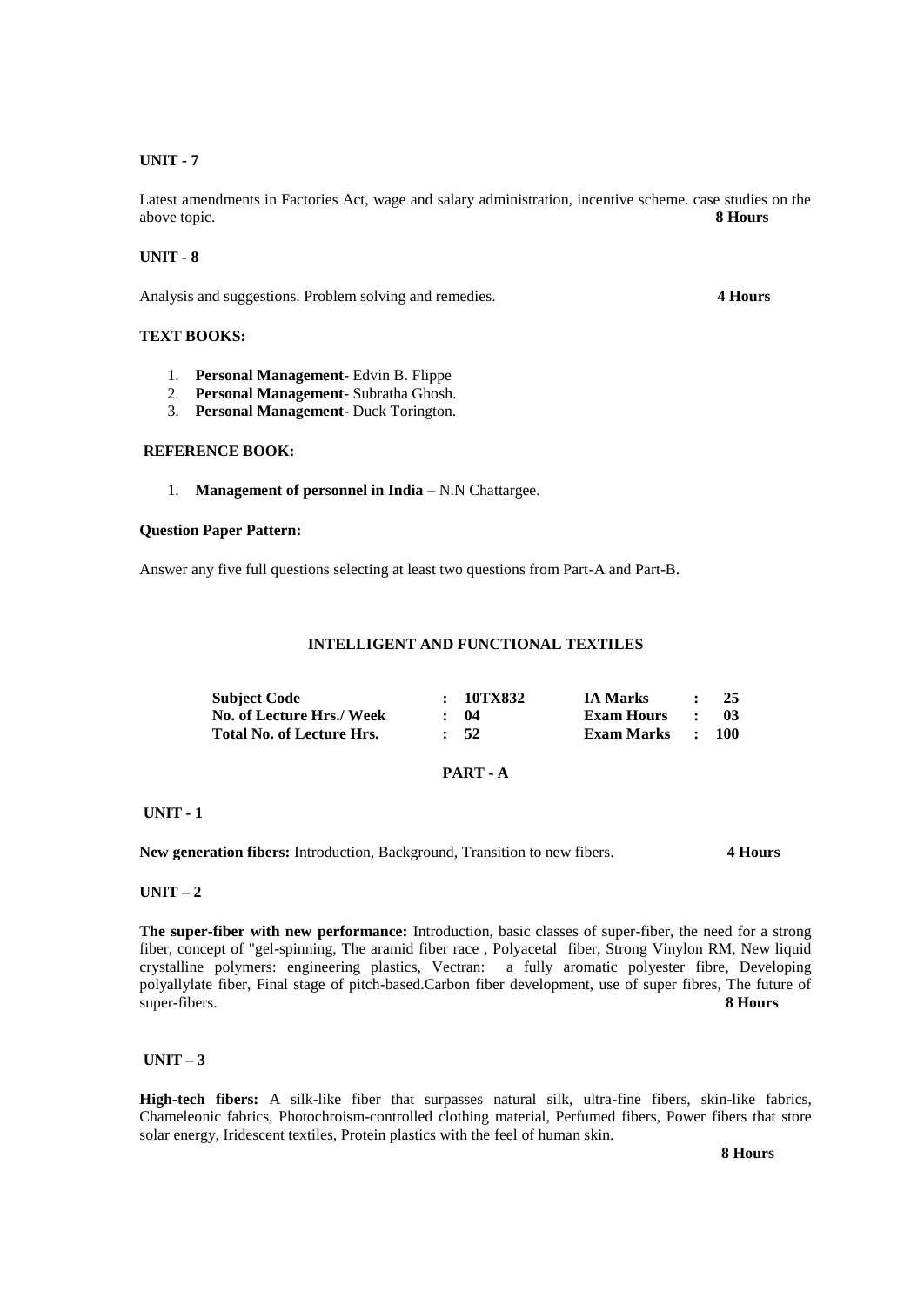# **UNIT – 4**

**Biomimetic chemistry and fibres:** Application of Morphology / structure, Hybridisation technology. **6 Hours 6 Hours** 

# **PART - B**

#### **UNIT -5**

**Bio-polymer frontiers:** Mimicking the functions of enzymes and co-enzymes, Polysaccharides in semiconductors and medicine, fibres from biomass of crab and shrimp shells, New applications of silk, Fibers produced by bacteria, New functions for cellulose. 6 **6 Hours** 

# **UNIT -6**

**Progression of high-tech fibers:** Introduction, Biotechnology and fibers, Electronics and fibers, Cars and fibers, Fibers in space, Fibers and nuclear power, Fibers in sport, Fibers for geotextiles, Fibers in the ocean.  **6 Hours**

## **UNIT -7**

**New high-tech fibers:** Various categories of high-tech fibers, Development of Shingosen, Design of specialist fibers, Fabrics for relaxation using 1/ f fluctuations, new arrivals.

 **6 Hours**

# **UNIT -8**

**Fibers for the next generation:** High-tenacity and high-modulus fibers, microdenier (ultra-fine) fibers and biomimetics, the next stage: technological improvements, new frontier fibers (super-function fiber materials, etc.), super-biomimetic fiber materials, super-natural materials, resources recycling, fibers for health.

 **6 Hours**

## **TEXT BOOKS:**

- 1. New Fibres by Hongu and Phillips,
- 2 .Polymers for Engineering Applications by R. B.Seymour,
- 3. High technology Fibres: Handbook of Fibre Science and Technology, Vol.III, Ed. by Lewin and Preston.

#### **Question Paper Pattern:**

Answer any five full questions selecting at least two questions from Part-A and Part-B.

# **GLOBAL TRADE PRACTICES**

| <b>Subject Code</b>              | : 10TX833  | IA Marks         | $\sim$ $\sim$        | -25  |
|----------------------------------|------------|------------------|----------------------|------|
| No. of Lecture Hrs./ Week        | $\cdot$ 04 | Exam Hours       | $\sim$ $\sim$ $\sim$ | - 03 |
| <b>Total No. of Lecture Hrs.</b> | $\cdot$ 52 | Exam Marks : 100 |                      |      |

## **PART - A**

# **UNIT I**

INTRODUCTION: Definition – trade and investment flow – economic theories – forms of international business – Trade Policy – Export promotion – Export procedures and documents – FOREX management – exchange rate determination – Exchange risk – Managing exchange rate. **6 Hours**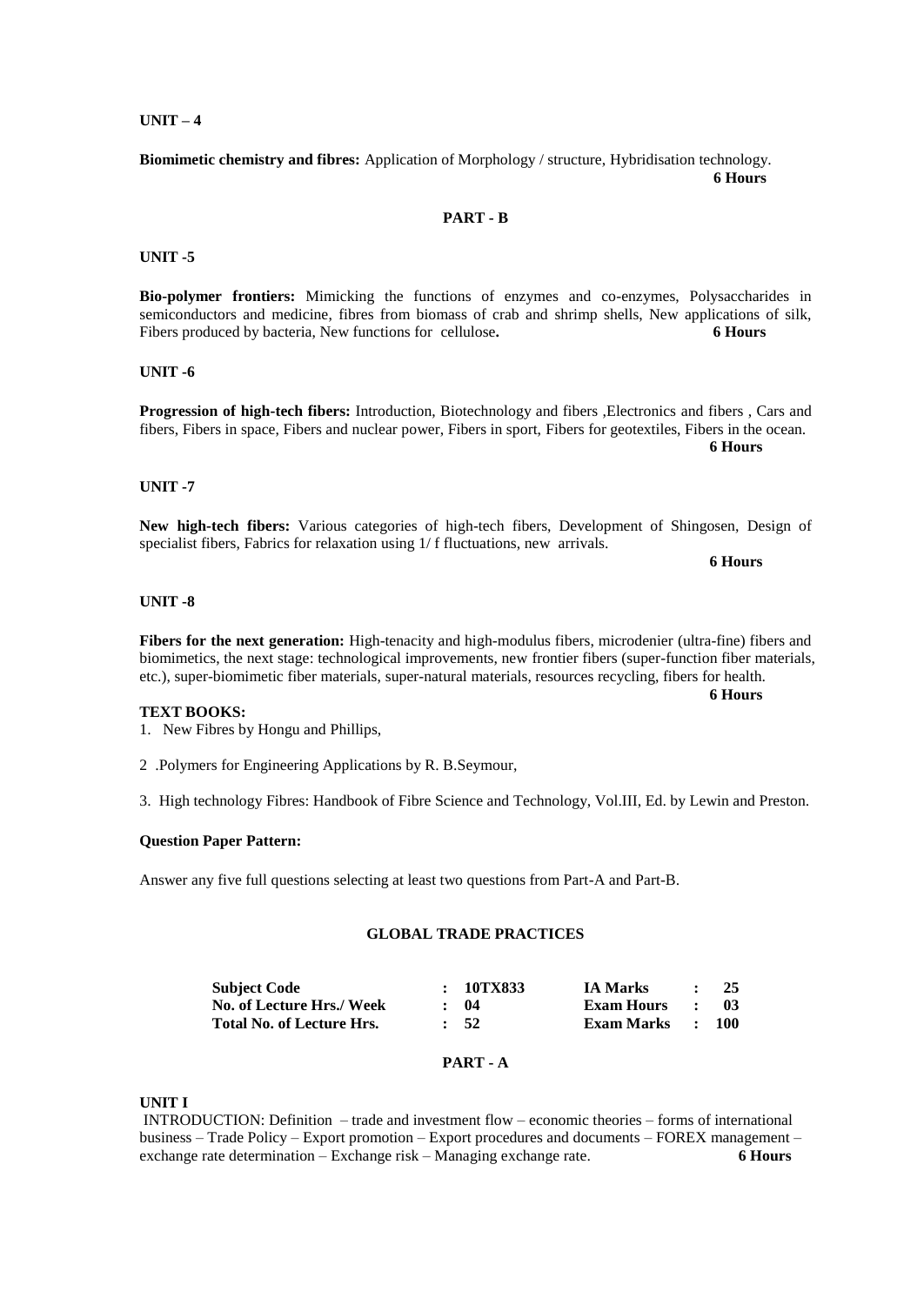# **UNIT 2**

**INTERNATIONAL BUSINESS ENVIRONMENT:** Globalization of business – economic, political and cultural environment of international business – WTO and trade liberalization – emerging issues – implications for India –regional trade blocks – inter – regional trade among regional groups. **6 Hours**

#### **UNIT 3**

**GLOBAL STRATEGIC MANAGEMENT :** Structural design of MNEs – strategic planning – strategic considerations – national Vs global competitiveness. **6 Hours**

# **UNIT 4**

**CONTROL AND EVALUATION OF INTERNATIONAL BUSINESS:** Control of MNEs – approaches to control – the role of information systems – performance measurement – mechanics of measurement – various performance indicators – evaluation and evaluation systems. **8 Hours**

## **PART - B**

#### **UNIT 5**

**CONFLICT IN INTERNATIONAL BUSINESS & NEGOTIATIONS:** Factors causing conflict – conflict resolution actions – the role of negotiations in international business – the role of international agencies in conflict resolution. **8 Hours**

#### **UNIT 6**

**COMMUNICATION IN BUSINESS:** Systems approach, forms of business communication, management and communication, factors facilitating communication. **6 Hours**

# **UNIT 7**

**COMMUNICATION PROCESS :** Interpersonal perception, selective attention, feedback, variables, listening barriers to listening, persuasion, attending and conducting interviews, participating in discussions, debates and conferences, presentation skills, paralinguistic features, oral fluency development. **6 Hours**

# **UNIT 8**

**BUSINESS CORRESPONDENCE**: Business letter. Memos, minutes, agendas, enquiries, orders, sales letters, notice, tenders, letters of application, letter of complaints. **6 Hours**

# **TEXT BOOKS:**

- 1. John. D.Daniels and Lee H.Radebaugh, ‗International Business', Pearson Education Asia, New Delhi, 2000.
- 2. Richard M.Hodgetts and Fred Luthans, International Management', Tata McGraw Hill, New Delhi, 2003.
- 3. Charles W.L.Hills, 'International Business', Tata McGraw Hill, New Delhi, 2005.
- 4. Francis Cherunilam, International business, wheeler publication.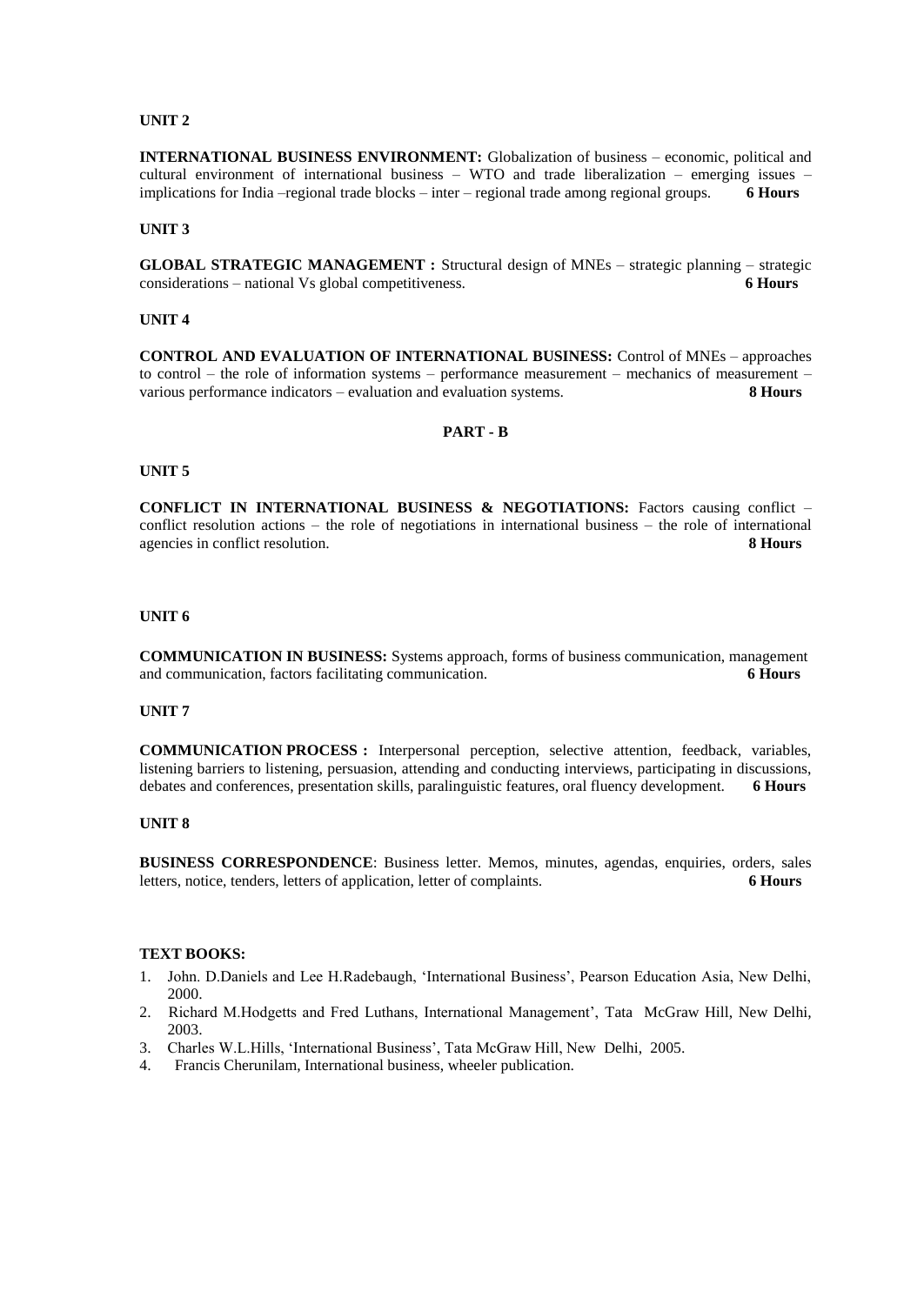# **REFERENCES:**

- 1. Anand K.Sundaram and I. Stewart Black, ‗The International Business Environment', Prentice Hall of India, New Delhi, 2001.
- 2. Michael R.Czinkota, IIkka A.Ronkainen and Michael M.Moffett, ‗International Business', Thompson, Asia, Bangalore, 2003.
- 3. Don Ball and Wendell McCulloch, 'International Business', Irwin McGraw Hill, New York, 1999.
- 4. Roger Bennett, 'International Business', Pitman publishing, New Delhi, 2000.
- 5. Vyuptakeshgaram, 'International business', pearson Education, New Delhi, 2006.

## **Question Paper Pattern:**

Answer any five full questions selecting at least two questions from Part-A and Part-B.

#### **ELECTIVE –V (Group E)**

# **ELEMENTARY MECHANICS OF TEXTILE STRUCTURE**

| <b>Subject Code</b>              | : 10TX841  | <b>IA Marks</b>   |           | 25               |
|----------------------------------|------------|-------------------|-----------|------------------|
| No. of Lecture Hrs./ Week        | $\cdot$ 04 | Exam Hours        | $\cdot$ . | -03-             |
| <b>Total No. of Lecture Hrs.</b> | $\cdot$ 52 | <b>Exam Marks</b> |           | $\therefore$ 100 |

# **PART - A**

# **UNIT - 1**

| Elements of yarn geometry - and their application. Geometry of folded yarns. | <b>7 Hours</b> |
|------------------------------------------------------------------------------|----------------|
| $UNIT - 2$                                                                   |                |
| Yarn diameter and density. Theories of yarn strength.                        | <b>6 Hours</b> |
| $UNIT - 3$                                                                   |                |
| Characteristics of spun and continuous filament yarn.                        | 7 Hours        |
| $UNIT - 4$                                                                   |                |
| Concept of blend irregularity, and elongation balance.                       | <b>6 Hours</b> |
| <b>PART - B</b>                                                              |                |

# **UNIT - 5**

Determination of cover factor and its application. Geometry of plain weave fabrics and their applications.<br>Crimp interchange in woven fabrics. **7 Hours** Crimp interchange in woven fabrics.

# **UNIT - 6**

Introduction to fabric deformation in tension, bending and shear. **6 Hours**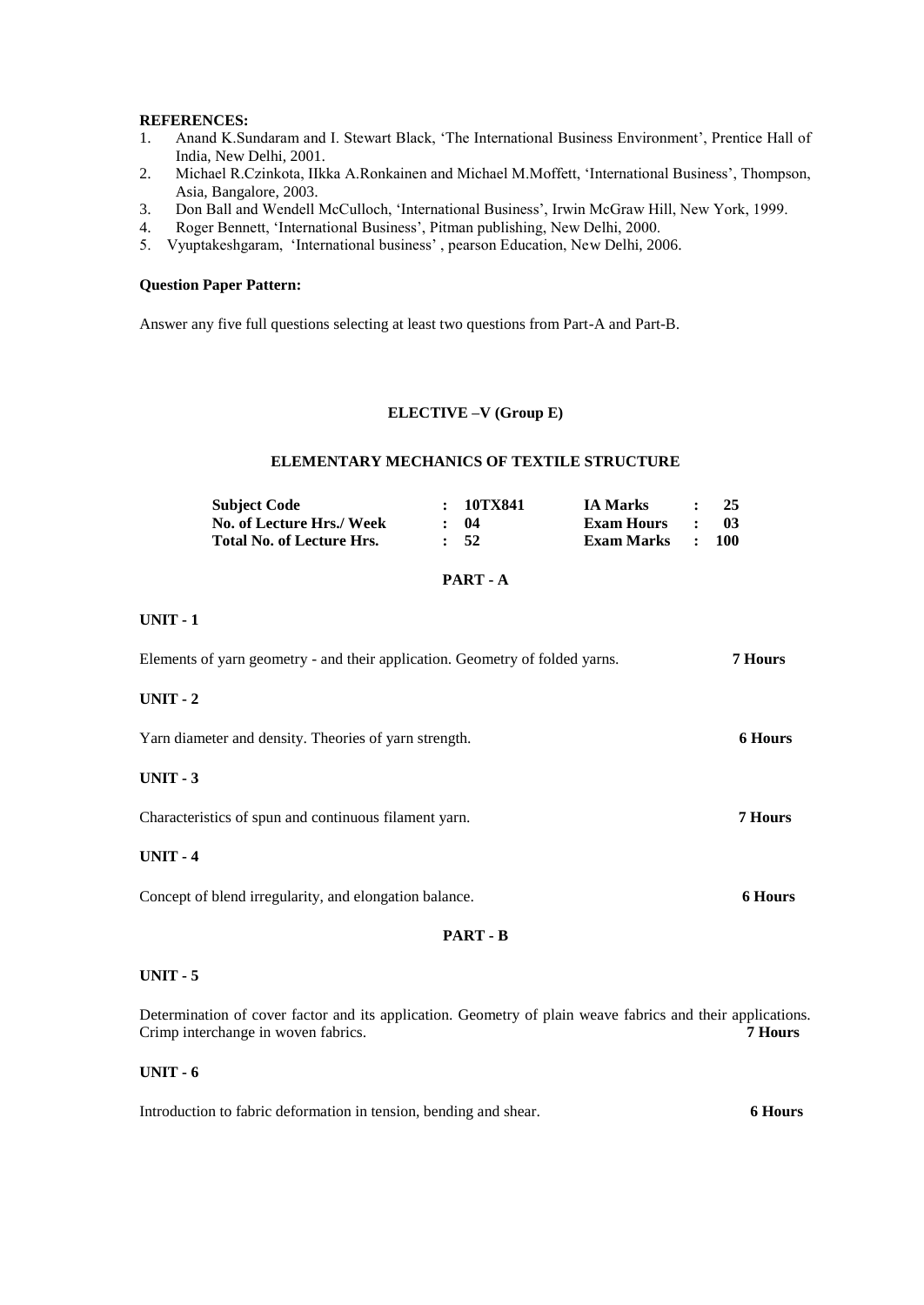Simple geometry of knit structures. **7 Hours**

# **UNIT - 8**

Simple mechanics of non woven structures. **6 Hours**

# **TEXT BOOKS:**

- 1. **Textile Yarns** B. C. Goswami, J. G. Martindale, Pub: Wiley Inter Science
- 2. **Structural Mechanics of Fibres-** Yarns, Fabrics, Vol-1, J. N. S. Hearle, P Grobey, S. Becker, Pub Wiley InterScience
- 3. **Textile Mathematics-**Vol I, II & III, J E. Booth, Pub: Textile Institute

# **REFERENCE BOOKS:**

- 1. **Spun Yarn Technology,-**Oxtoby, Pub: Butterworth
- 2. **Fibres, yarns, Fabrics-** Kaswell Pub: Textile Institute

# **Question Paper Pattern:**

Answer any five full questions selecting at least two questions from Part-A and Part-B.

# **CLOTHING CULTURE AND COMMUNICATION**

| <b>Subject Code</b>              | : 10TX842        | <b>IA Marks</b>   |              | - 25             |
|----------------------------------|------------------|-------------------|--------------|------------------|
| No. of Lecture Hrs./ Week        | : 04             | <b>Exam Hours</b> | $\mathbf{r}$ | -03              |
| <b>Total No. of Lecture Hrs.</b> | $\frac{1}{2}$ 52 | Exam Marks        |              | $\therefore$ 100 |

# **PART - A**

# **UNIT - 1**

| Introduction to Fashion and Culture, Fashion, Communication, and Culture. | <b>6 Hours</b> |
|---------------------------------------------------------------------------|----------------|
| $UNIT-2$                                                                  |                |
| Fashion, Language, and Culture, Fashion and Image.                        | <b>6 Hours</b> |
| $UNIT-3$                                                                  |                |
| Fashion and Society: Tensions and Revolutions.                            | <b>6 Hours</b> |
| $UNIT-4$                                                                  |                |

|  | History of costume, collection of costume. | 8 Hours |
|--|--------------------------------------------|---------|
|--|--------------------------------------------|---------|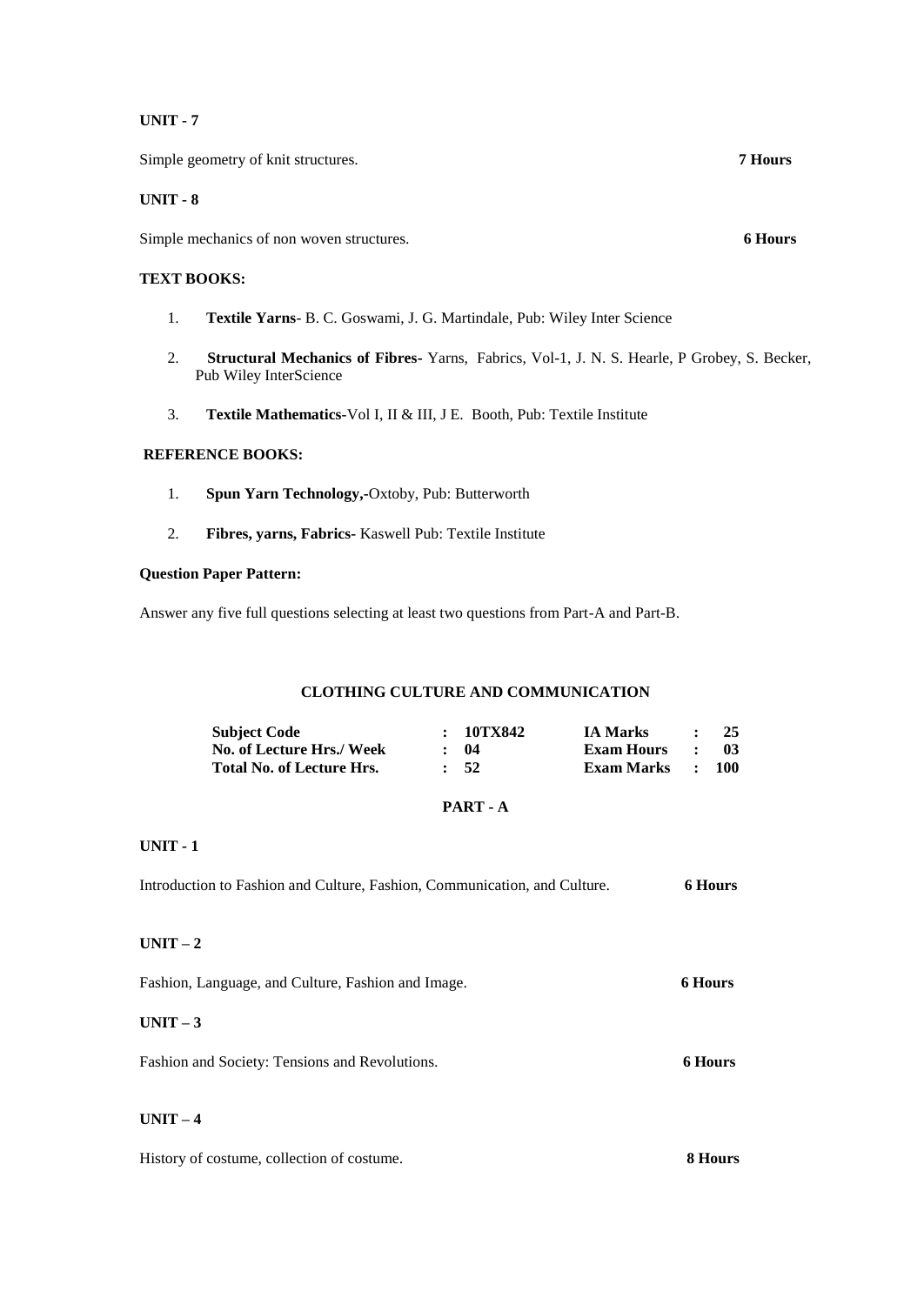# **UNIT – 5**

Fashion and clothing systems, Fashion and principle of reading the world. **6 Hours**

# **UNIT – 6**

Indian culture and costume. **6 Hours**

# $UNIT - 7$

What is Communication Theory, What is Culture? Psychological Model, Social Constructionist Model, Pragmatic Model, Cultural Studies, and Ethnography **6 Hours**

# **UNIT – 8**

Non-Verbal Communication, Proxemics—Space as Communication, Chronemics-- Time as Communication, Interpersonal Communication and Self Presentation. **8 Hours**

# **TEXT BOOKS:**

1 .Arnold, Rebecca. *Fashion, Desire and Anxiety: Image and Morality in the 20th Century.*

2. New Brunswick: Rutgers University Press 2001.

3. Barnard, Malcom. *Fashion as Communication.* London: Routledge Press 2004

4. A Cultural Approach to Communication, Carey

# **REFERENCE BOOKS:**

1. Barthes, Roland. *The Language of Fashion.* New York: Berg Publihers 2006.

2. Weisberger, Lauren. *The Devil Wears Prada.* New York: Anchor Books 2006.

# **Question Paper Pattern:**

Answer any five full questions selecting at least two questions from Part-A and Part-B.

## **CAD AND CAM IN TEXTILES**

| <b>Subject Code</b>              | : 10TX843  | <b>IA Marks</b>  | $\bullet$ $\bullet$ | -25  |
|----------------------------------|------------|------------------|---------------------|------|
| No. of Lecture Hrs./ Week        | $\cdot$ 04 | Exam Hours       | $\sim$ $\sim$       | - 03 |
| <b>Total No. of Lecture Hrs.</b> | $\cdot$ 52 | Exam Marks : 100 |                     |      |

# **PART - A**

# **UNIT - 1**

Introduction to computer - concepts of CAD / CAM. CAM in Garment Manufacturing. Complete pattern design system in preparation for grading, marker making and pattern manipulation. **6 Hours**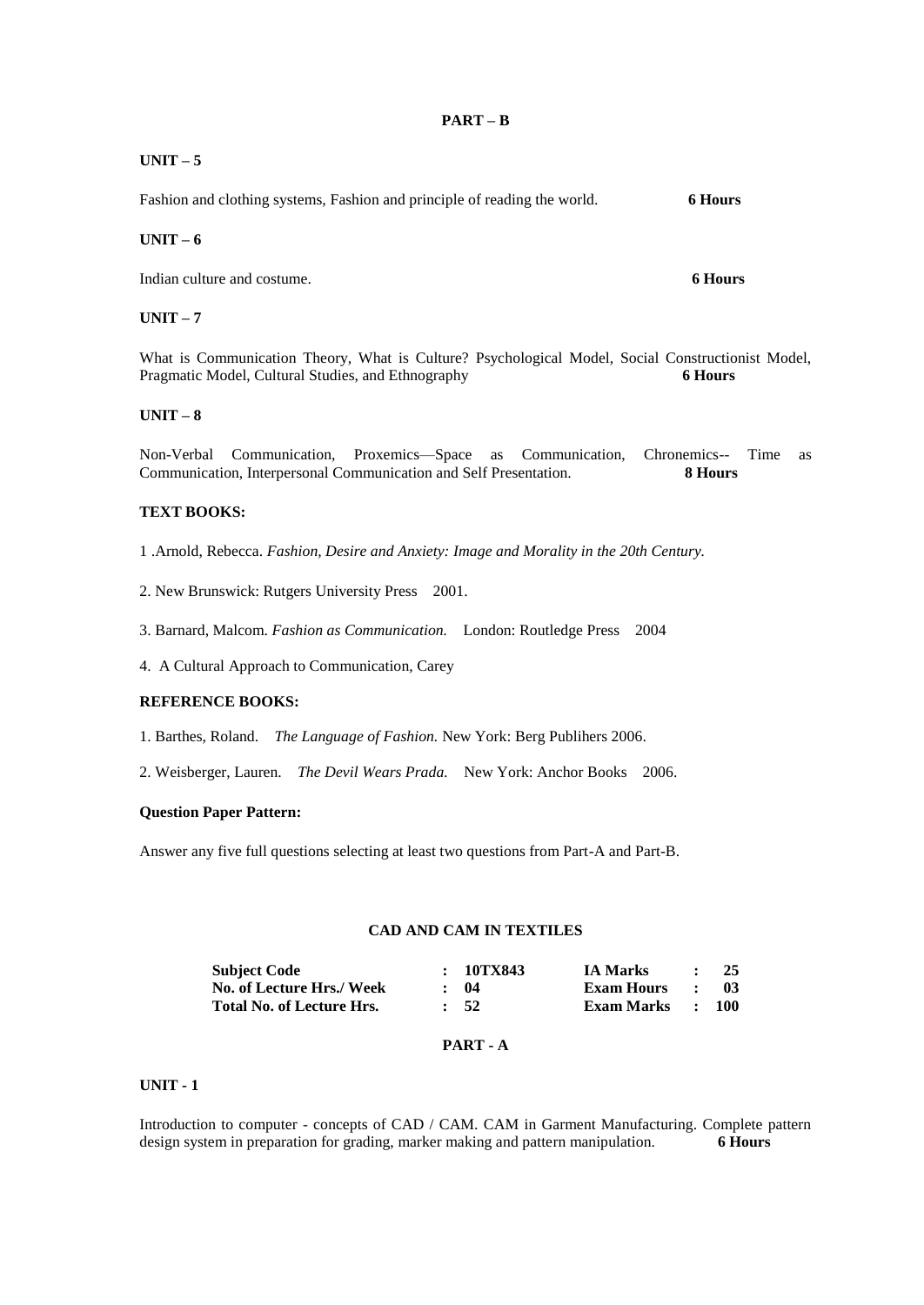# **UNIT – 2**

Computerized production pattern making - Hardware, software and system programming to produce a sample production pattern. Computer aided manipulation of pattern pieces to create individual styles.

 **6 Hours**

## **UNIT – 3**

Operation of garment CAD software. Computer used for purchase, inventory control and sales, computerization in quality control and production control.. **6 Hours**

# **UNIT – 4**

Introduction to finite scheduling concept and fast react software. Creating product and order planning, updating. Eliminate late deliveries - General set up, allowances and matrices - Analyzing lian balancing in different departments - control mechanisms - critical path and time tables. **8 Hours**

## **PART – B**

## **UNIT – 5**

Computer controlled machinery for garment manufacturing - automated layout planning by various techniques**. 6 Hours**

# **UNIT – 6**

Algorithm for computer production garment parts - intelligent systems - 3D scanning technology. Use of microcomputers for production control in garment industry. Imaging techniques for various designs.

#### **6 Hours UNIT – 7**

Development of robotics for CAM. **6 Hours**

#### **UNIT – 8**

EDI in garment technology. Concept of Enterprise Resource Planning (ERP) and computerization in exports /documentation. **8 Hours**

### **TEXT BOOKS:**

- 1. Stephen Gray " CAD / CAM in clothing and Textiles ", Gower Publishing Limited, 1998,
- 2. Compilation of papers presented at the Annual world conference Sep 26 -29, 1984 Hongkong,

" Computers in the world of textiles ", The textile Institute

3. W.Aldrich, " CAD in clothing and Textiles ", Blackwell Science 2nd edition, 1992,

# **REFERENCE BOOKS:**

1. Jacob Solinger, " Apparel Manufacturing Handbooks ", Van no strand and Reinhold Company, 1980,

#### **Question Paper Pattern:**

Answer any five full questions selecting at least two questions from Part-A and Part-B.